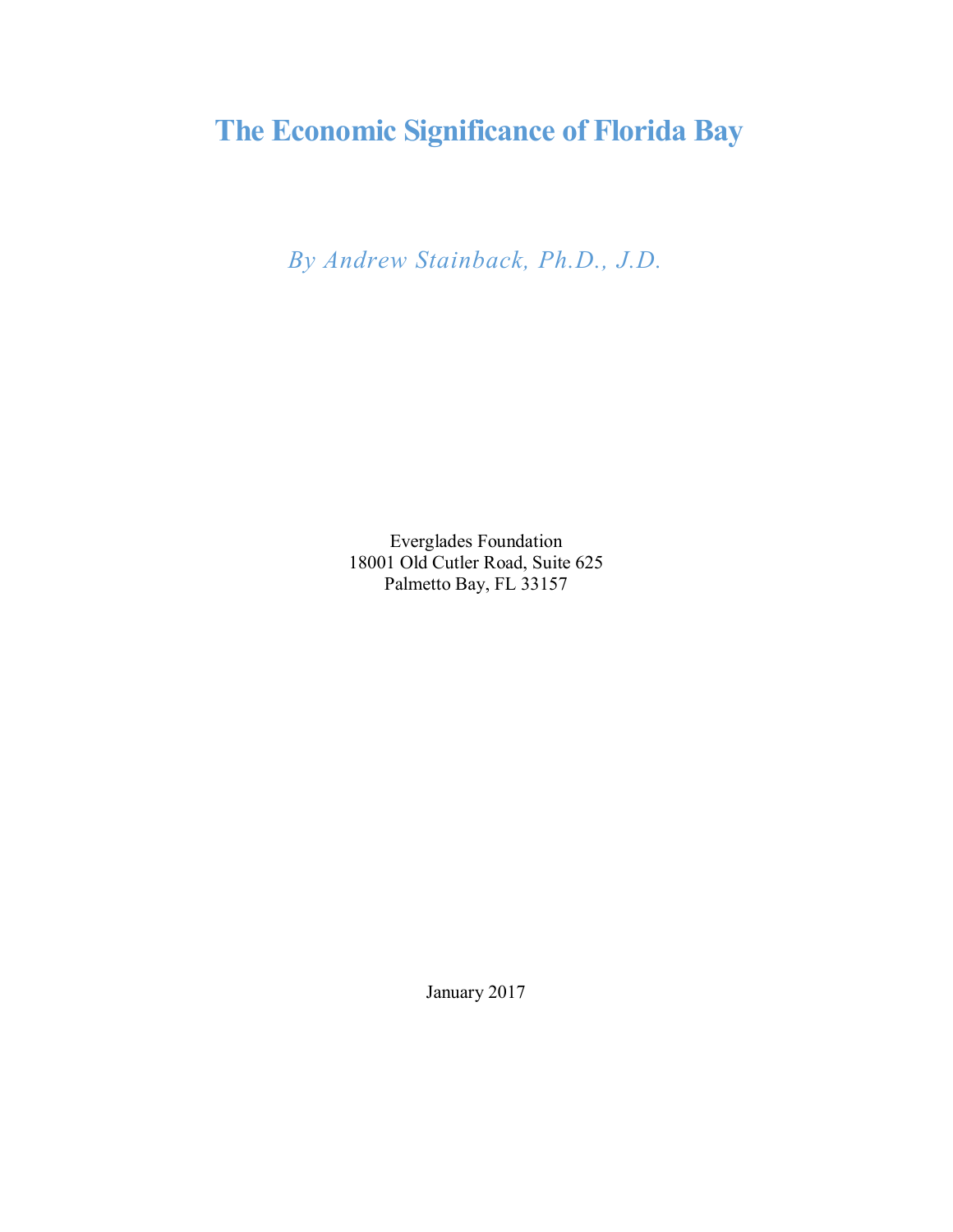## **Abstract**

Florida Bay is a shallow sub-tropical estuary located off the southern tip of the Florida peninsula and north of the Florida Keys and is mostly contained within the bounds of Everglades National Park. Because of its unique ecological characteristics and its location near densely populated urban areas, Florida Bay provides numerous ecosystem service benefits. To analyze the economic significance of these benefits two basic approaches were used. First, the monetary value of benefits in terms of recreational fishing, commercial fishing, its impact on home values, and the value of carbon sequestration in seagrass beds (climate change mitigation) was analyzed using information from a variety of sources. In addition, the annual economic impact of recreational and commercial fishing was estimated from a survey and input-output analysis using the software IMPLAN. The total monetary value in perpetuity of the ecosystem services analyzed is over \$15 billion, which is equivalent to an annual value of over \$455 million assuming a 3% discount rate. Specifically, Florida Bay is estimated to provide over \$213 million in annual benefits to recreational anglers with a resultant value in perpetuity of over 7 billion. By providing crucial juvenile habitat, the Bay provides over \$12.7 million worth of annual commercial harvests of pink shrimp and gray snapper combined which translates to a value in perpetuity of over \$426 million. The annual economic impact of both recreational and commercial fishing is over \$458 million. Florida Bay provides substantial benefits other than commercial and recreational fishing as well. The Bay adds nearly \$1.2 billion to single family homes and another \$193 million in annual value for carbon sequestration, science, and education benefits.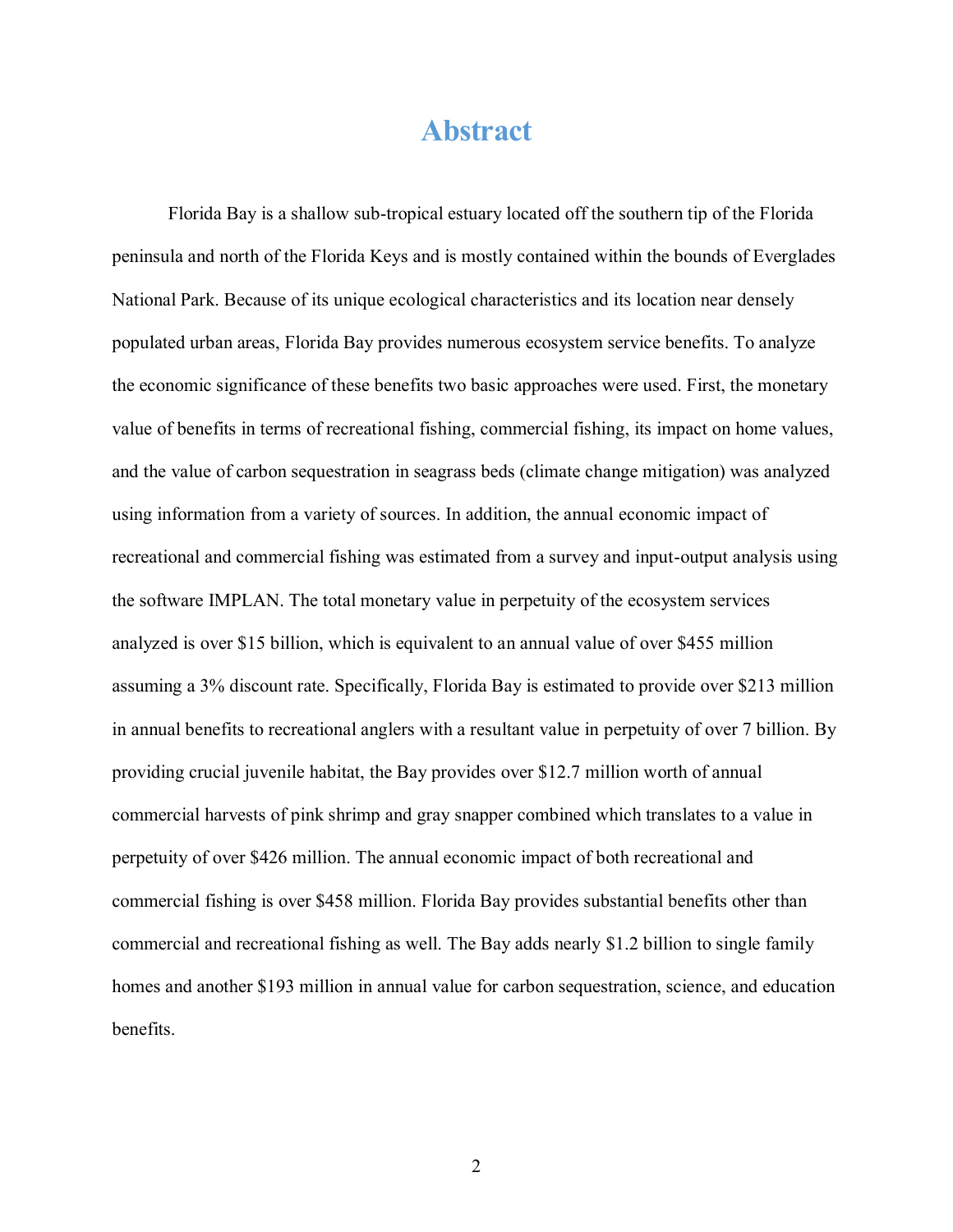

### **Economic Significance of Florida Bay**

Note: The commercial fishing estimates are based on gray snapper (*Lutjanus griseus*) and pink shrimp (*Farfantepenaeus duorarum*) and do not include other important species (spiny lobster, sponges, etc.). Thus, the true economic value and impact of commercial fishing is likely greater than reported here.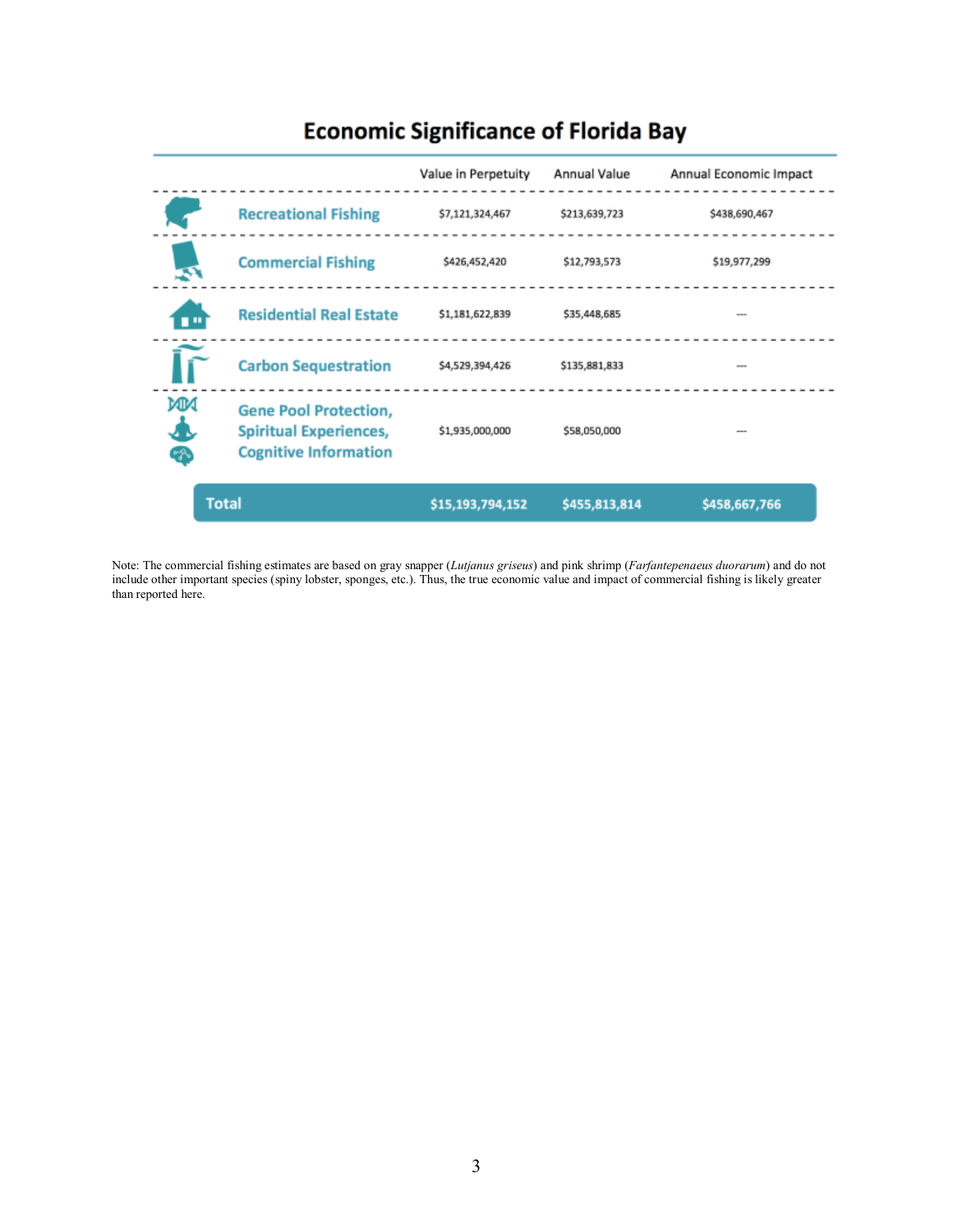## **Executive Summary**

Florida Bay provides substantial benefits to society. These benefits include crucial habitat for numerous threatened and endangered species (e.g., smalltooth sawfish and American crocodile), recreationally-important fisheries (e.g., snook, tarpon, and redfish), commerciallyimportant fisheries (e.g., stone crab and spiny lobster), and species of wading and migratory birds (e.g., reddish egret, roseate spoonbill, and white pelicans). Due to its incredible array of habitat offerings, Florida Bay also provides numerous opportunities for recreation, whether fishing, kayaking/canoeing, or birdwatching. Due to its vast area of seagrass meadows and mangrove forests, Florida Bay is also noteworthy in terms of its provisioning of important environmental functions such as mitigation of climate change and storm surge. Such benefits are often referred to as ecosystem services. Quantifying the benefits that society receives from these ecosystem services enables policy makers and the public to understand the importance of maintaining ecosystems such as Florida Bay and the tradeoffs involved in ecosystem management.

### *Summary of Methodology and Results*

To analyze the economic significance of Florida Bay two basic approaches were used. First, the monetary value of benefits that Florida Bay provides to people in terms of recreational fishing, commercial fishing, its impact on home values, and the value of carbon sequestration in seagrass beds (climate change mitigation) was analyzed using information from a variety of sources. In addition, the annual economic impact of recreational and commercial fishing was estimated through conducting a survey and utilizing the results in an input-output analysis. The monetary value of an ecosystem service is a measure of how much someone (or society) is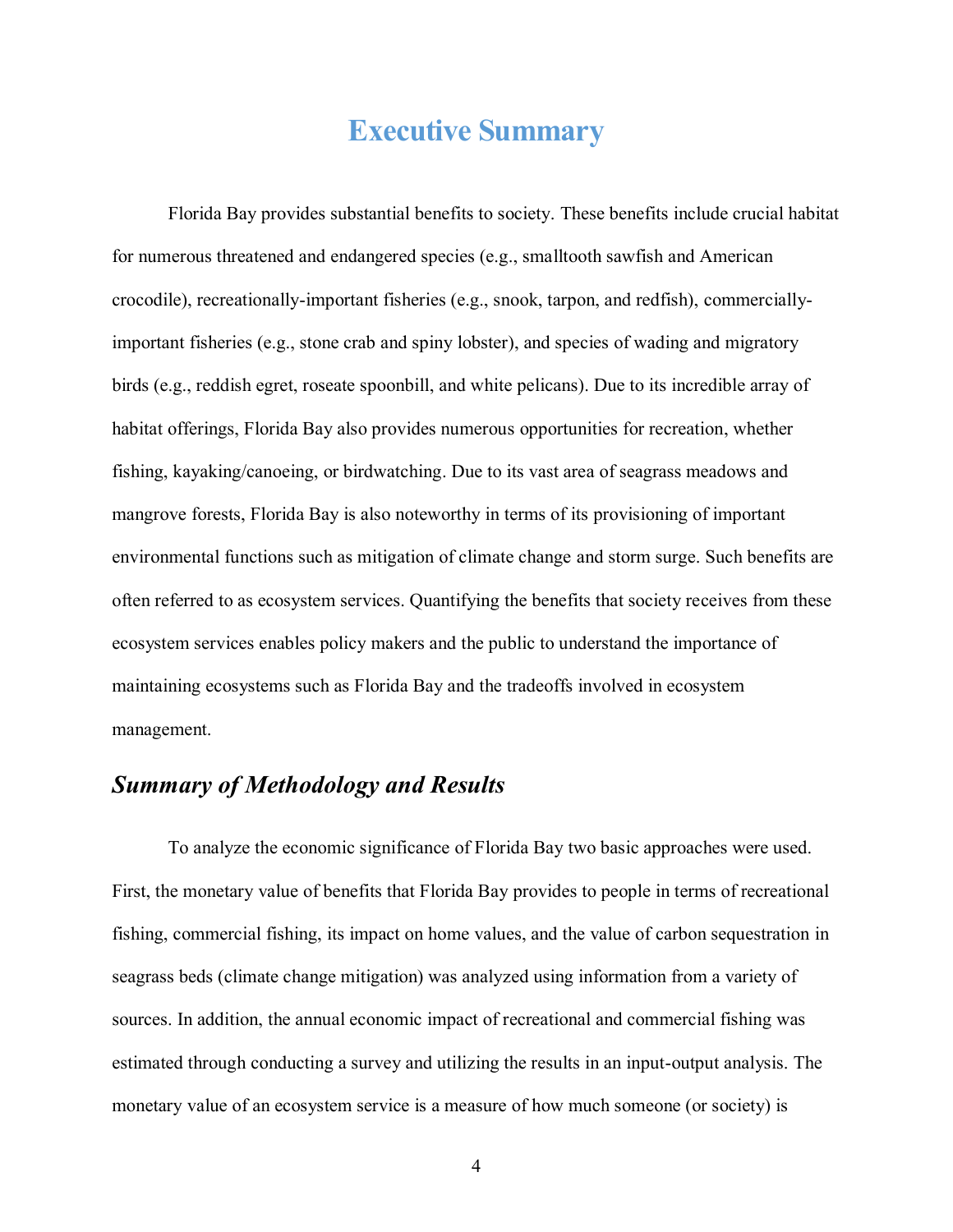willing to pay for it. Economic impact is a measure how much economic activity is generated from an event or activity, such as recreational or commercial fishing. For all analyses and the survey, Florida Bay was defined as the region from Lostmans River in the north to the western end of the Seven-Mile Bridge in the south and Route 1 in the east.

Results for monetary values are presented as both annualized values and values in perpetuity. Annualized values represent the value of an ecosystem service over one year, whereas values in perpetuity represent the value of an ecosystem service over an infinite number of years into the future. Economic impact estimates are presented only as annual values. A summary of results is presented in table A. The total monetary value in perpetuity of the ecosystem services analyzed is over \$15 billion, which is equivalent to an annual value of over \$455 million assuming a 3% discount rate. Specifically, Florida Bay is estimated to provide

Table A. Summary of the value and economic impact of some of the ecosystem service benefits provided by Florida Bay. All values are in 2016 dollars. A 3% discount rate was used to calculate annual values and values in perpetuity. Only the economic impact of recreational fishing and commercial fishing were used to calculate total economic impact.

| <b>Ecosystem Service</b>                                                  | <b>Value in Perpetuity</b> | <b>Annual Value</b> | <b>Annual Economic Impact</b> |
|---------------------------------------------------------------------------|----------------------------|---------------------|-------------------------------|
| <b>Recreational Fishing</b>                                               | \$7,121,324,467            | \$213,639,723       | \$438,690,467                 |
| <b>Commercial Fishing</b>                                                 | \$426,452,420              | \$12,793,573        | \$19,977,299                  |
| <b>Residential Real Estate</b>                                            | \$1,181,622,839            | \$35,448,685        | ---                           |
| Carbon Sequestration                                                      | \$4,529,394,426            | \$135,881,833       | ---                           |
| Gene Pool Protection, Spiritual<br>Experiences, and Cognitive Information | \$1,935,000,000            | \$58,050,000        | $---$                         |
| <b>Total</b>                                                              | \$15,193,794,152           | \$455,813,814       | \$458,667,766                 |

over \$213 million in annual benefits to recreational anglers with a resultant value in perpetuity of over 7 billion. By providing crucial juvenile habitat, the Bay provides over \$12.7 million worth of annual commercial harvests of pink shrimp and gray snapper combined which translates to a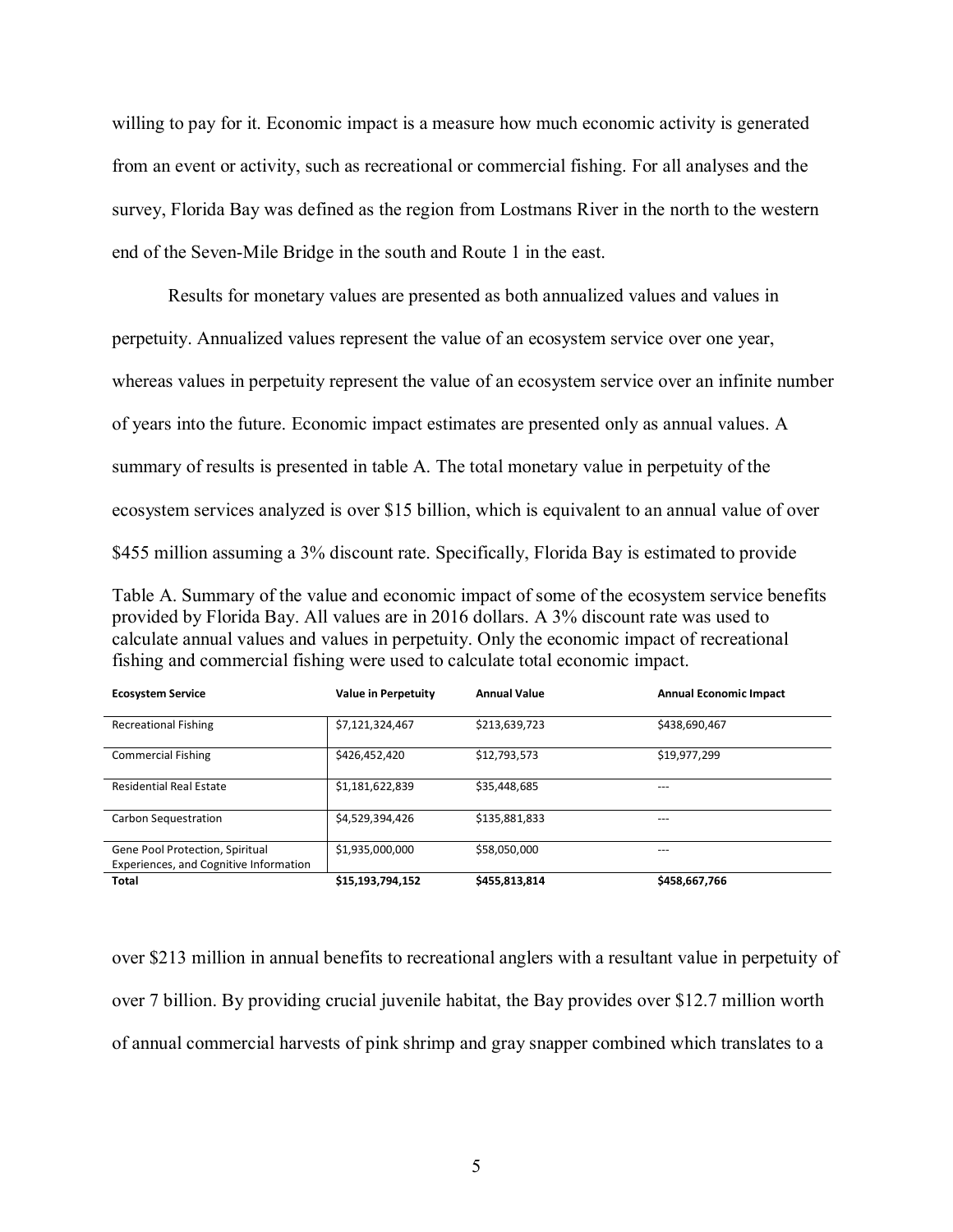value in perpetuity of over  $$426$  million<sup>1</sup>. The annual economic impact of both recreational and commercial fishing is over \$458 million. Florida Bay provides substantial benefits other than commercial and recreational fishing as well. The Bay adds nearly \$1.2 billion to single family homes and another \$193 million in annual value for carbon sequestration, science, and education benefits. Greater detail about the estimation of each of these values is given in the following paragraphs.

#### Recreational Fishing

There have been no studies conducted specifically on recreational anglers to determine their willingness to pay to fish in Florida Bay. However, numerous studies have surveyed recreational anglers throughout the country to estimate their willingness to pay (WTP) for the opportunity to engage in saltwater fishing at various locations. The WTP estimates for the value per day of saltwater fishing from Hindsley et al. (2012) were used to analyze the value of recreational fishing in Florida Bay. To estimate the number of angler days spent fishing in Florida Bay, a survey of Florida anglers and fishing guides was conducted with the assistance of Dr. Tony Fedler at the University of Florida. The results of the survey indicate that recreational anglers spent a total of 3,037,166 angler-days over the course of one year fishing Florida Bay. Based on this data, Florida Bay is estimated to provide over \$213 million in annual benefits to recreational anglers. Assuming these benefits flow every year indefinitely into the future, the value in perpetuity of Florida Bay in terms of recreational fishing is \$4.3, \$7.1, and \$8.5 billion at a 5%, 3%, and 2.5% discount rate respectively.

 <sup>1</sup> The commercial fishing estimates are based on gray snapper (*Lutjanus griseus*) and pink shrimp (*Farfantepenaeus duorarum*) and do not include other important species (spiny lobster, sponges, etc.). Thus, the true economic value and impact of commercial fishing is likely greater than reported here.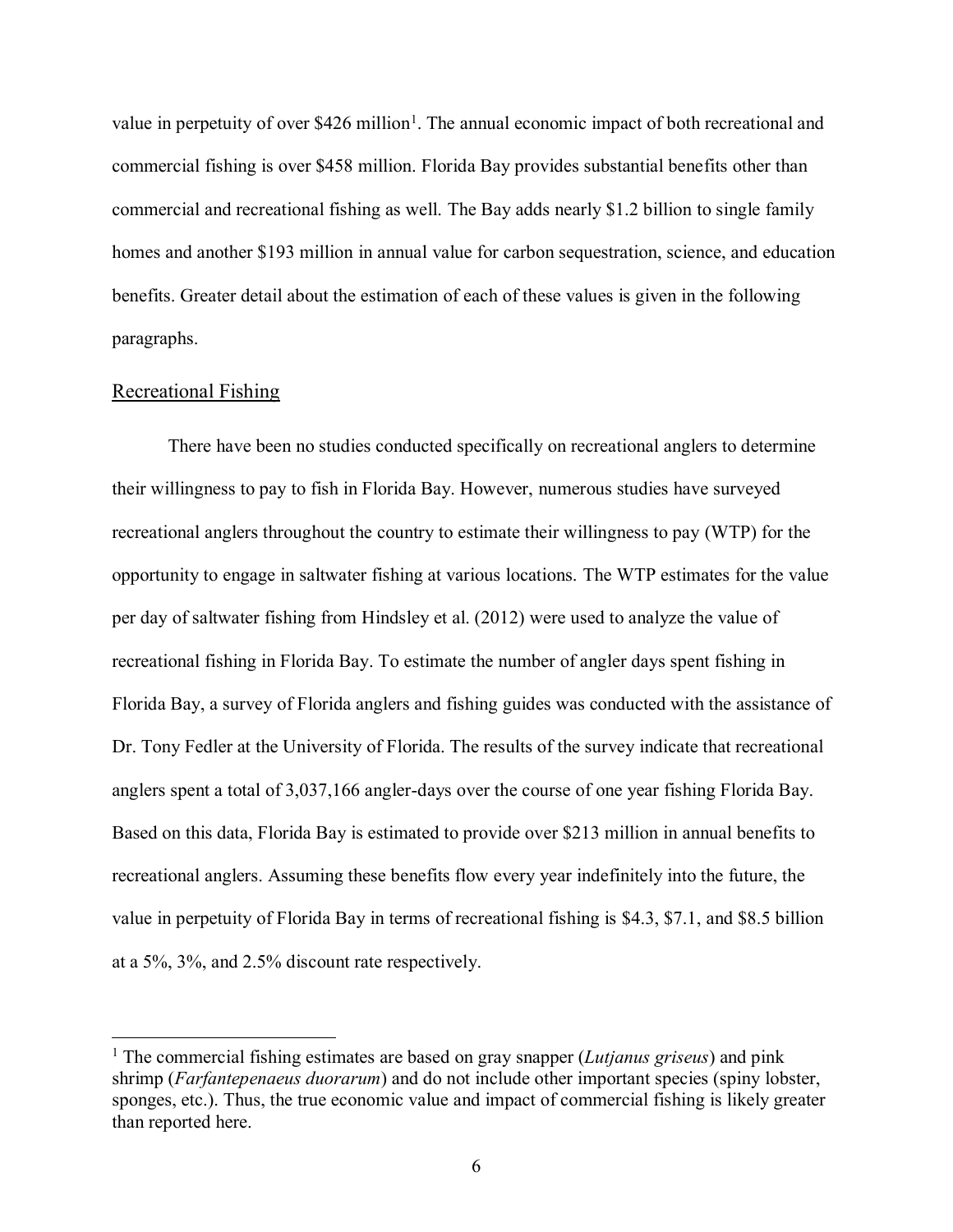In addition to the value that Florida Bay provides to recreational anglers, expenditures by these anglers impact the regional and state economy by generating income, jobs, and tax revenue. To estimate the impact of recreational fishing in Florida Bay on the regional economy, an inputoutput model built with IMPLAN software was used along with angler expenditure information collected from the above-mentioned survey. Survey results indicate that Florida Bay recreational anglers spent \$261 million on equipment, transportation, food, lodging, and other items fishing in Florida Bay in the regional economy, defined as Monroe, Miami-Dade, and Collier counties, over the course of one year. These expenditures result in \$439 million per year in economic output, over 4,100 jobs, and over \$73 million in annual local, state, and federal tax revenue.

#### Commercial Fishing

Florida Bay is important to several commercially valuable fish species. For instance, it provides important juvenile habitat for the economically important Dry Tortugas fishery. Two Dry Tortugas commercial species whose juvenile life stages are dependent on Florida Bay are pink shrimp (*Farfantepenaeus duorarum*) and gray snapper (*Lutjanus griseus*) (Browder & Robblee, 2009; Ehrhardt, 2001; Richardson et al., 2014).

Based on data from Florida Fish and Wildlife Conservation Commission, the average value of the annual harvest of pink shrimp and gray snapper combined is over \$12 million in 2016 dollars. If this is assumed the value of the harvest each year indefinitely into the future then the total value in perpetuity of commercial harvest at a 5%, 3%, and 2.5% discount rate is \$256, \$426, and \$511 million respectively. In addition to providing a valuable product for consumers, commercial fishing generates economic activity in the state. For instance, money is spent on capital (e.g. boats, nets, and other equipment), fuel, and labor. These expenditures provide jobs, income, and state and federal tax revenue. Based on the annual catch of over \$12 million, the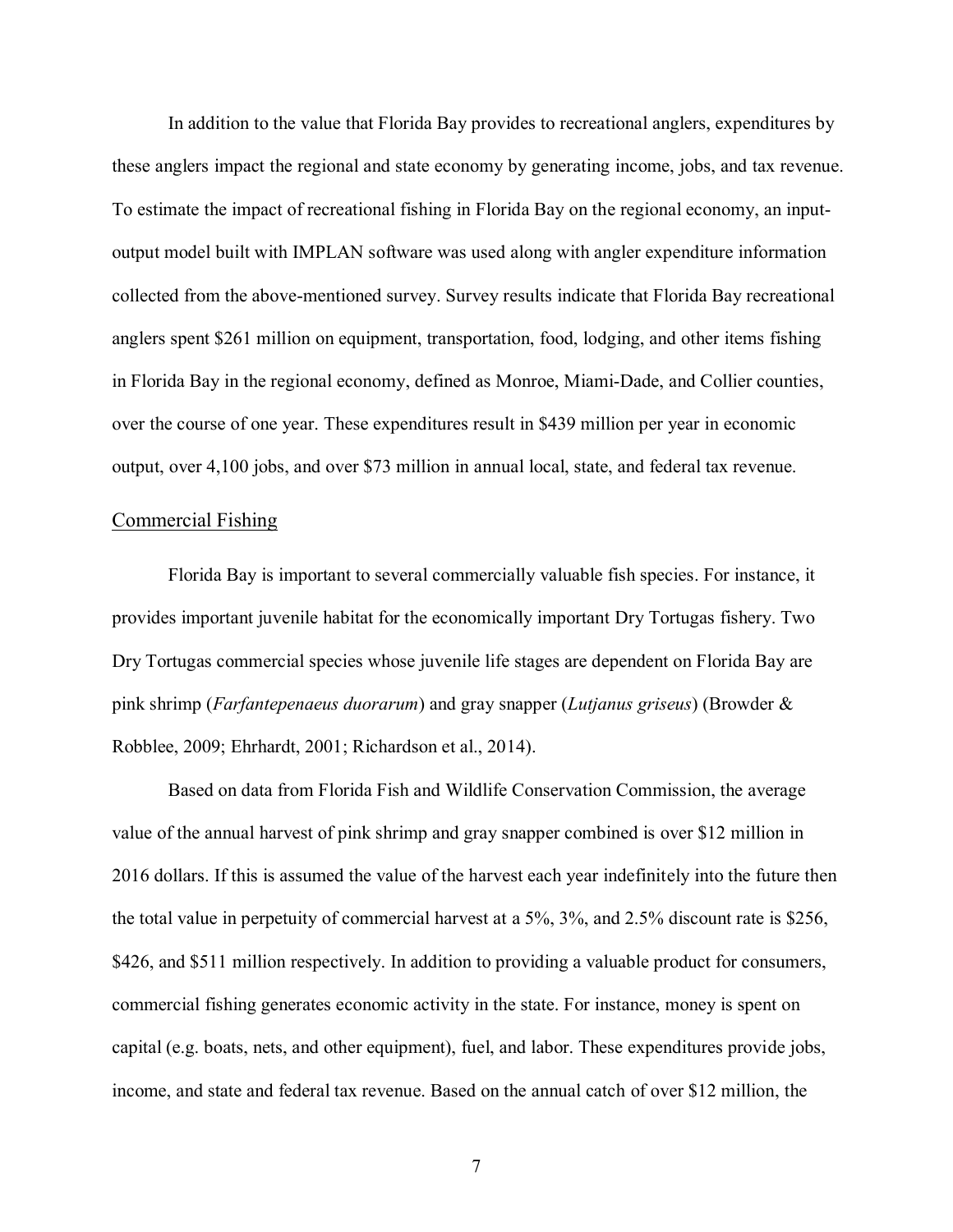annual impact of commercial fishing of pink shrimp and gray snapper in the Dry Tortugas fishery on the economy of Florida (again determined via IMPLAN) is almost \$20 million per year, over 240 jobs, and almost \$3 million in annual federal, state, and local taxes.

#### Real Estate Values

Natural amenities such as water bodies, forests, and open space can impact the value of real estate. For example, many home buyers are willing to pay a premium for a home near a significant water body such as Florida Bay.

Data on residential real estate in the Keys was obtained from the Monroe County Property Appraisers Office. Following Hindsely et al. (2012) single family homes were sorted into five groups based on their distance to Florida Bay – waterfront, distance of 100 to 1,000 feet, between 1,000 feet and 2,000 feet, between 2,000 feet and 3,000 feet, and between 3,000 and 4,000 feet. The Marginal Willingness to Pay (MWP) estimates for each distance category from the Hindsely et al (2012) study were converted to 2016 dollars using the Consumer Price Index from the U.S. Bureau of Labor Statistics. There was a total of 16,582 homes in all distance categories. For each distance category, the number of homes in that category was multiplied by the MWP for a home in that distance category to obtain the total value that Florida Bay provides to single family homes in that category. Based on this analysis the marginal value that Florida Bay adds to single family homes is slightly over \$1.2 billion. The annualized values at a 5%, 3%, and 2.5% discount rate are \$59, \$35, and \$30 million respectively.

#### Carbon Sequestration

Seagrass beds represent a significant store of carbon that, if they were to disappear, would be released back into the atmosphere and contribute to global climate change and its attendant negative consequences. The amount of Florida Bay covered with seagrass was obtained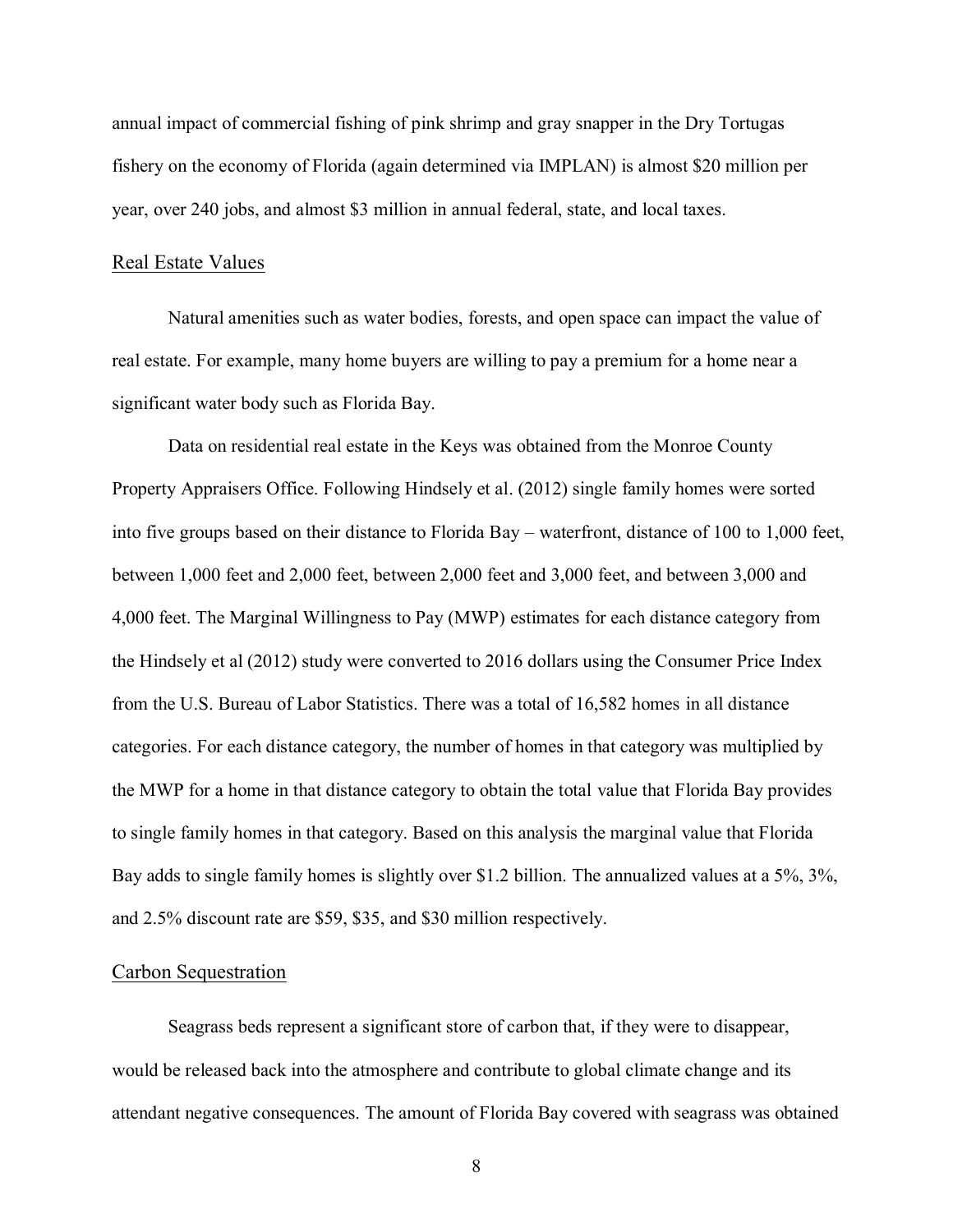from personal communication with Dr. James Fourqurean, a Florida Bay seagrass expert at Florida International University. Florida Bay, as defined above, represents about 2,250 square kilometers of which 80% or 1,800 square kilometers is covered by seagrass (James Fourqurean, personal communication). Multiplying this area by the average amount of carbon per hectare in Florida Bay, 163.5 Mg C, results in the total amount of carbon in Florida Bay seagrass equal to 29,430,000 Mg C. This number is multiplied by the molecular weight of  $CO<sub>2</sub>$  (3.667) to convert to CO<sub>2</sub> equivalents (CO<sub>2</sub>e). This results in 107,919,810 Mg CO<sub>2</sub>e stored in seagrass beds in Florida Bay.

For carbon emissions in 2015 the latest Social Cost of Carbon (SCC) estimates are  $$12/Mg$  CO<sub>2</sub>e (5% discount rate),  $$38/Mg$  CO<sub>2</sub>e (3% discount rate), and \$58 Mg CO<sub>2</sub>e (2.5%) discount rate (Interagency Working Group on Social Cost of Carbon, 2013). Multiplying these prices by the total amount CO2e in Florida Bay seagrass results in total values of \$1.38 billion, \$4.53 billion, and \$7.05 billion respectively. Annualizing these values using the same discount rates used in the SCC calculations produces annual values of \$69.2 million (5% discount rate), \$135.9million (3% discount rate), and \$176.2 million (2.5% discount rate) respectively.

#### Other Values

There are many other benefits, besides those discussed above, that Florida Bay provides to society. The United Nations recently launched a global initiative called *The Economics of Ecosystems and Biodiversity (TEEB)* to compile estimates of the economic value of various ecosystem services from different ecosystems around the world. Results from this initiative have given estimates, among others, of gene pool protection, spiritual experiences, and cognitive information (e.g. education and science) of \$209, \$24, and \$25 per hectare (adjusted to 2016 dollars) per year for the coastal biome (de Groot et al., 2012; Turpie, Heydenrych, & Lamberth,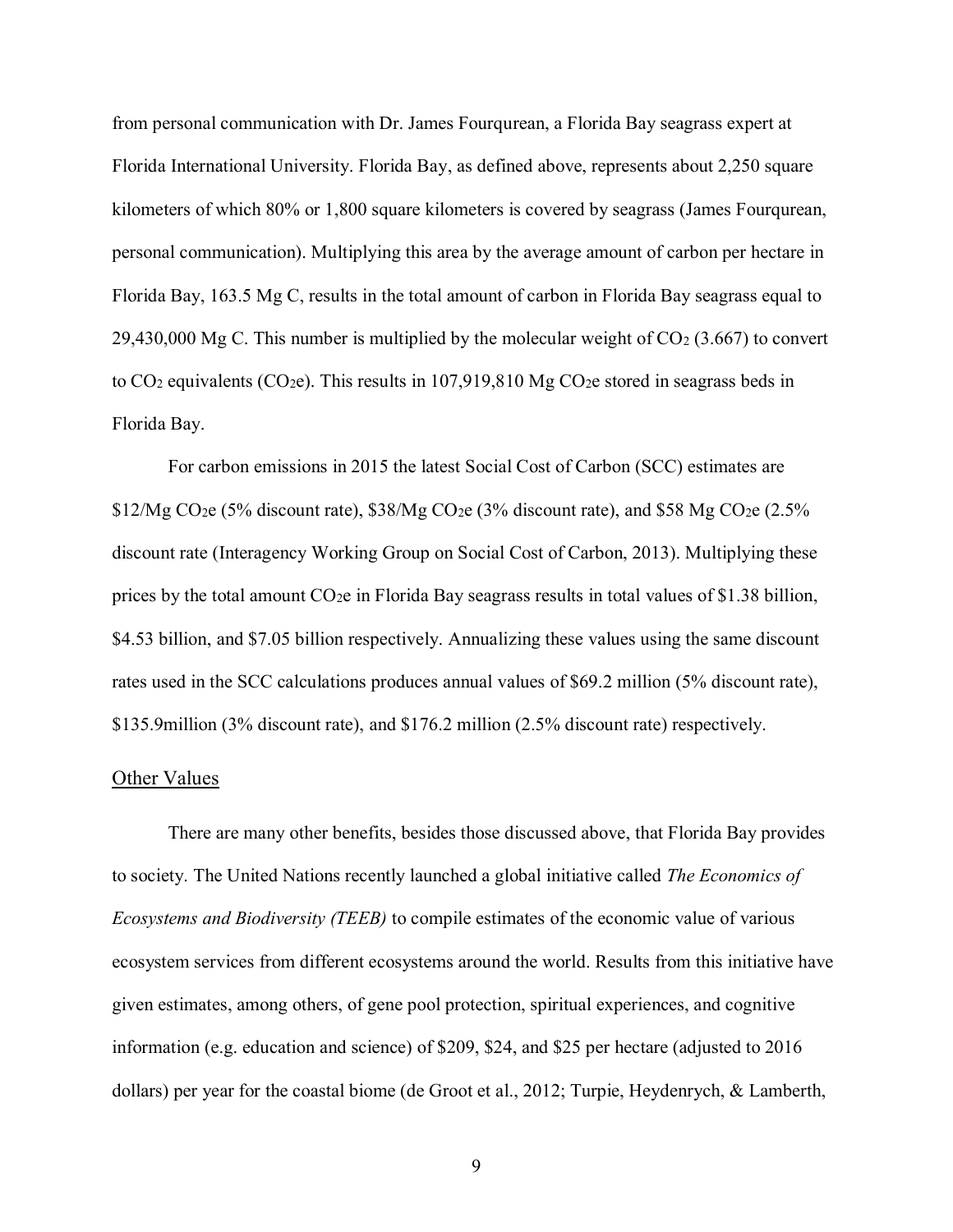2003). If Florida Bay is assumed to be approximately 2,250 square kilometers (or 225,000 hectares) in size, then the total value for these three ecosystem services is approximately \$58 million per year. The total value in perpetuity at a 5%, 3%, and 2.5% discount rate is \$1.2 billion, \$1.9 billion, and \$2.3 billion respectively.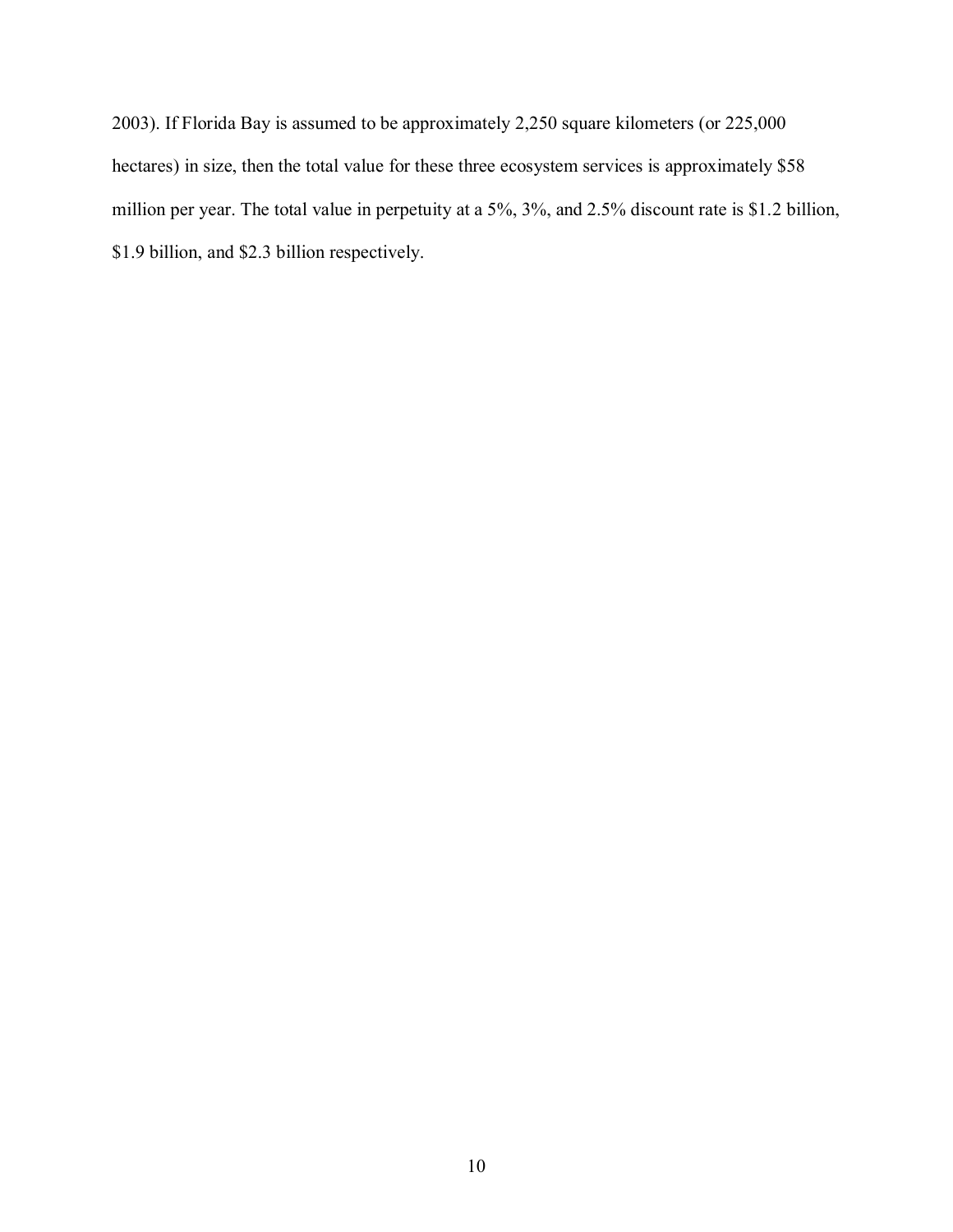## **The Economic Significance of Florida Bay**

### *Chapter 1: Introduction*

Florida Bay is a shallow sub-tropical estuary located off the southern tip of the Florida peninsula and north of the Florida Keys and is mostly contained within the bounds of Everglades National Park. It is at the southern terminus of the Everglades ecosystem where fresh water flowing down through the everglades mixes with salt water from the Gulf of Mexico and Atlantic Ocean. Florida Bay consists mostly of seagrass beds and mangrove islands. Because of its location on the transition between two climatic zones – subtropical and tropical – it provides unique and important estuary habitat for commercially and recreationally important species. It is also a popular destination for marine recreation. Much of the Bay consists of shallow basins partially separated from each other by banks (Browder et al., 2002). This has made seagrass beds in Florida Bay especially susceptible to changes in salinity as a result of changes of freshwater flow into the Bay.

Historic flows of freshwater have been re-routed away from Florida Bay over the twentieth century to drain a portion of the Everglades ecosystem. Because of these hydrological changes, Florida Bay has suffered ecological degradation due to increased salinity levels. As a result of drought and a persistent lack of freshwater flow, the Bay has experienced two massive seagrass die-offs. One occurred in the late 1980's following a three-year drought and the most recent in 2015 following a more acute localized drought. These large-scale die-off events have had significant impacts on flora and fauna through the loss of habitat, food, and degraded water quality. Efforts to restore the Bay focus mainly on restoring the historic pattern, timing, and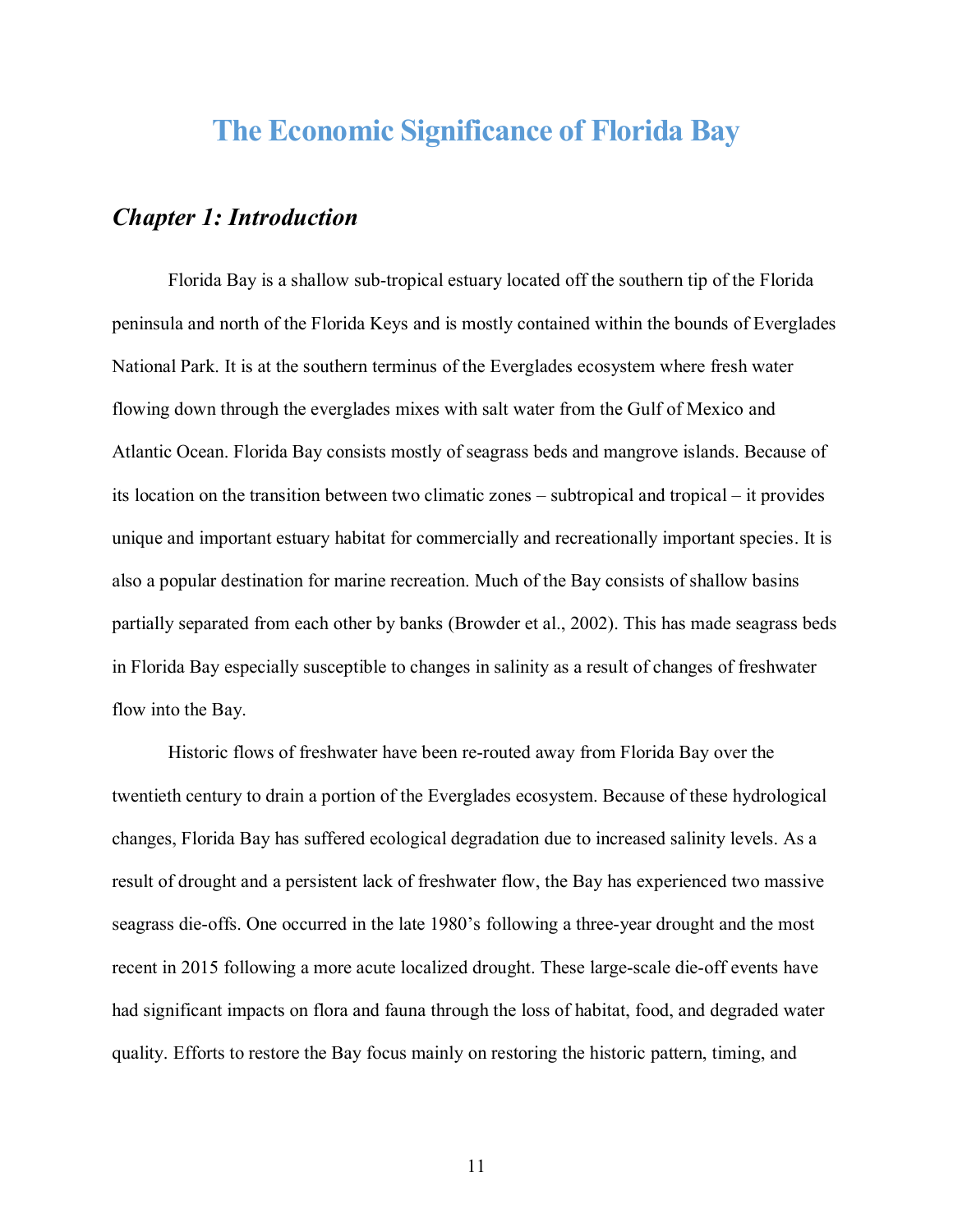volume of freshwater flows in the Everglades watershed that feeds the Bay and are therefore central to the restoration of the Greater Everglades Ecosystem.

Because of its unique ecological characteristics and its location near densely populated urban areas, Florida Bay provides numerous benefits to society. These benefits include providing crucial habitat for numerous threatened and endangered species (e.g., smalltooth sawfish and American crocodile), recreationally-important fisheries (e.g., snook, tarpon, and redfish), commercially-important fisheries (e.g., stone crab and spiny lobster), and species of wading and migratory birds (e.g., reddish egret, roseate spoonbill, and white pelicans). Due to its incredible array of habitat offerings, Florida Bay also provides numerous opportunities for recreation, whether fishing, kayaking/canoeing, or birdwatching. Due to its vast area of seagrass meadows and mangrove forests, Florida Bay is also noteworthy in terms of its provisioning of important environmental functions such as mitigation of climate change and storm surge. Such benefits are often referred to as ecosystem services. For a wide range and diversity of ecosystems, ecologists and economists have begun putting monetary values on ecosystem services and estimating their economic impact or contribution to society. Quantifying the benefits that society receives from ecosystems enables policy makers and the public to understand the importance of maintaining ecosystems such as Florida Bay and the tradeoffs involved in ecosystem management (Costanza et al., 1997).

In an effort to understand the value of Florida Bay and the significance of seagrass dieoff, important ecosystem services provided by Florida Bay were inventoried and their monetary value and economic impact on South Florida's economy were estimated.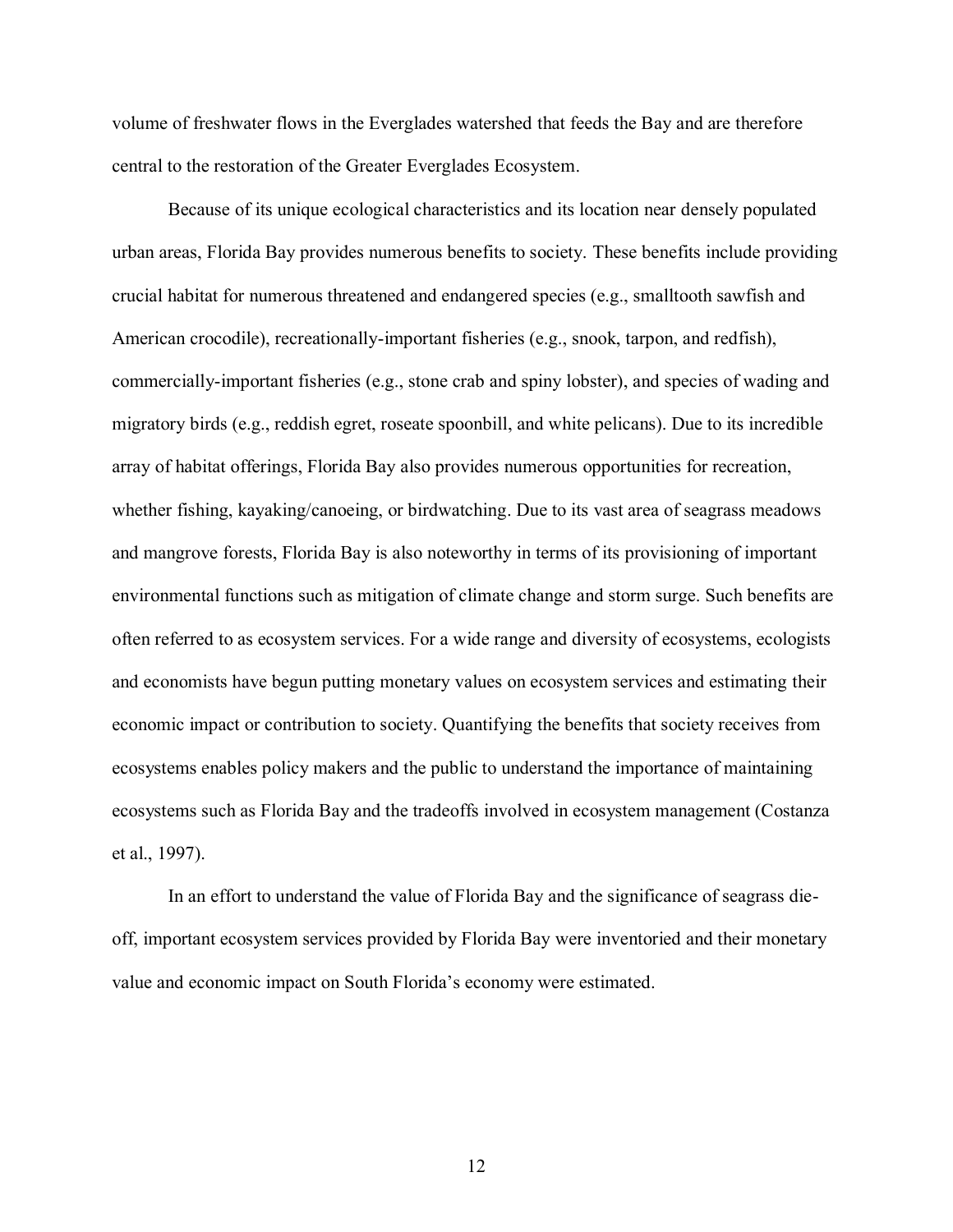### *Chapter 2: Background*

### *Ecosystem Services*

Ecosystems, such as Florida Bay, provide many benefits to people. These benefits are increasingly conceptualized by economists and ecologists as ecosystem services (Millennium Ecosystem Assessment, 2005). Under this conceptualization, Florida Bay can be thought of as a capital asset from which benefits (ecosystem services) flow periodically. Some ecosystem services are bought and sold in markets and are thus very familiar to most people. Examples include fish or other raw materials. Other ecosystem services are not bought and sold on markets, but nonetheless directly or indirectly contribute to human welfare. Such ecosystem services include the purification of water or the regulation of climate.

To more fully understand the concept of ecosystem services it can be useful to classify them into different categories. Several such classifications have been used by ecologists and economists. One such scheme was developed by the United Nations initiative, *The Economics of Ecosystem and Biodiversity (TEEB)* (Kumar, 2012). Table 1 describes this classification.

| <b>Ecosystem Service Category</b> | <b>Description</b>                                                                                    | <b>Examples</b>                                                            |
|-----------------------------------|-------------------------------------------------------------------------------------------------------|----------------------------------------------------------------------------|
| <b>Provisioning Services</b>      | Raw material or energy outputs from<br>ecosystems                                                     | Fish, timber, biofuel                                                      |
| <b>Regulating Services</b>        | Services regulating the quality of the<br>environment or mitigating/controlling threats               | Climate sequestration and storage,<br>flood protection, water purification |
| <b>Habitat Services</b>           | Food, habitat, and other provisions necessary<br>to sustain plant and animal life and<br>biodiversity | Habitat for various species                                                |
| <b>Cultural Services</b>          | The provision of positive human experiences<br>from interacting with ecosystems                       | Tourism, recreation, aesthetic<br>appreciation, spiritual experience       |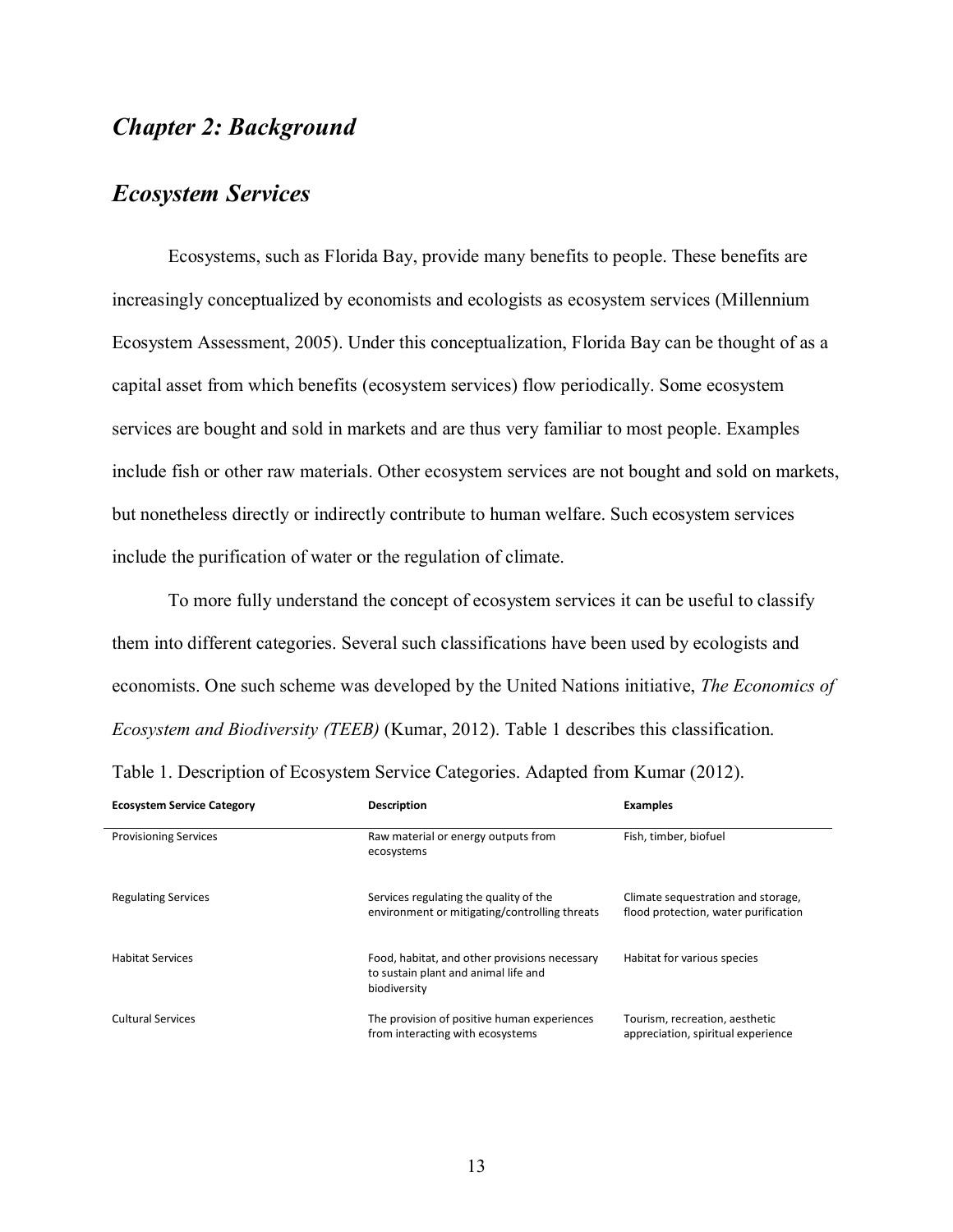Provisioning services are material output that we get from ecosystems such as fish, timber, food, etc. Such services are frequently bought and sold in markets. Regulating services help regulate the environment and include things such as climate regulation, water purification, and pollination among others. Habitat services provide the structure, refuge, and food needed for various species to grow and reproduce, whereas cultural services provide positive human experiences including spiritual connections to nature, recreational opportunities, and scientific information. All but provisioning services are things we typically receive from nature for free, thus there are no developed markets for them. Economists have devised numerous and increasingly sophisticated ways of putting monetary values on such ecosystem services.

### *Monetary Valuation and Economic Impact*

In assessing the economic significance of ecosystem services, or any other good or service, there are two basic approaches that can be used. One is to calculate the monetary value of the ecosystem service. The monetary value of an ecosystem service is essentially how much an individual or society is willing to pay for that service. Another approach to understanding the economic significance of an ecosystem service is to estimate the economic impact of an activity involving that ecosystem service – such as recreational fishing. An economic impact study calculates the economic activity generated by an event or events, such as recreational anglers spending money to engage in recreational fishing. This study utilizes both approaches. In the following paragraphs, the basic elements and rationale of both approaches will be discussed.

#### Monetary Valuation

To make decisions or tradeoffs involving ecosystem services it is often useful to estimate a monetary value for such services or monetize them. For ecosystem services that are bought and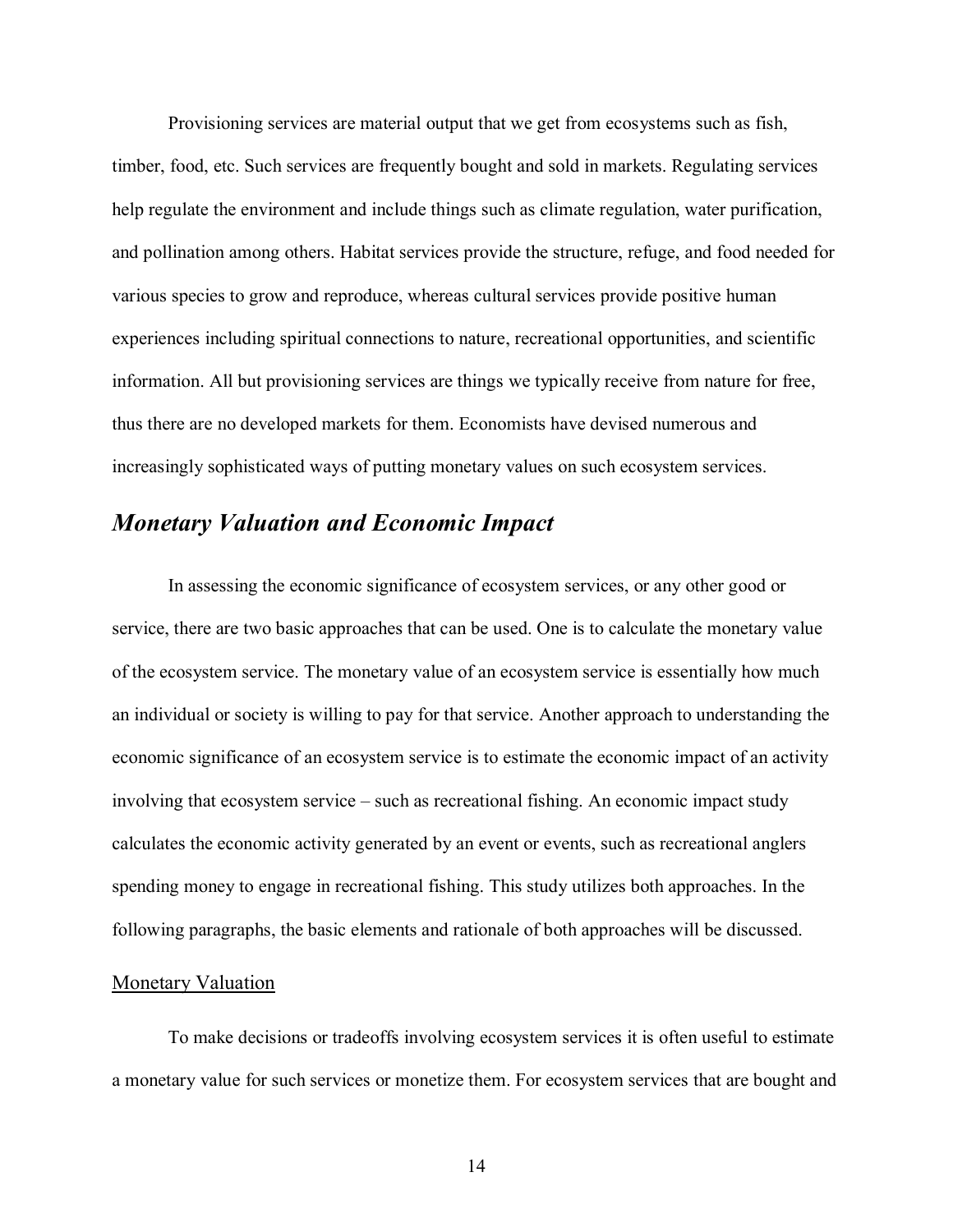sold in markets and thus have a market price this can be relatively straight forward. However, ecosystem services that do not have a market price can be more difficult to value.

Economists have developed several techniques that allow for the monetization of nonmarketed ecosystem services (see table 2). These techniques are commonly grouped in two distinct categories – stated preference techniques and revealed preference techniques. Stated preference techniques essentially ask people how much they value an ecosystem service.

*Table 2. Description of some common techniques used by economists to value non-marketed ecosystem services. Adapted from (Tietenberg & Lewis, 2009).*

| <b>Valuation Technique</b>            | Description                                                                                |
|---------------------------------------|--------------------------------------------------------------------------------------------|
| <b>Stated Preference Techniques</b>   | People are asked how much they would pay for something (or how much they would need        |
|                                       | to be compensated to give it up).                                                          |
|                                       |                                                                                            |
| <b>Contingent Valuation</b>           | Survey asks respondents directly how much they are willing to pay or willing to accept for |
|                                       | a change in an ecosystem service.                                                          |
|                                       |                                                                                            |
| <b>Choice Experiment Surveys</b>      | Survey asks respondents to choose between different scenarios with quantitative and/or     |
|                                       | qualitative differences in ecosystem services                                              |
|                                       |                                                                                            |
| <b>Revealed Preference Techniques</b> | People are observed in other related markets and value is deduced from their behavior      |
|                                       |                                                                                            |
| <b>Travel Cost Method</b>             | Estimates how much people spend to travel to enjoy an ecosystem service (e.g. tourism or   |
|                                       | recreation).                                                                               |
| <b>Hedonic Pricing</b>                | Estimates the price variation of market goods or service when an ecosystem service         |
|                                       | related to the good or service changes. (e.g. how does water quality impact real estate    |
|                                       | prices)                                                                                    |
| <b>Avoidance Costs</b>                | How much does it cost to compensate for the loss of an ecosystem service (e.g. how much    |
|                                       | does it costs to filter water)?                                                            |

Two common stated preference approaches are contingent valuation surveys and choice experiments. Contingent valuation surveys ask people how much they would be willing to pay for a marginal increase in an ecosystem service or alternatively how much they would require in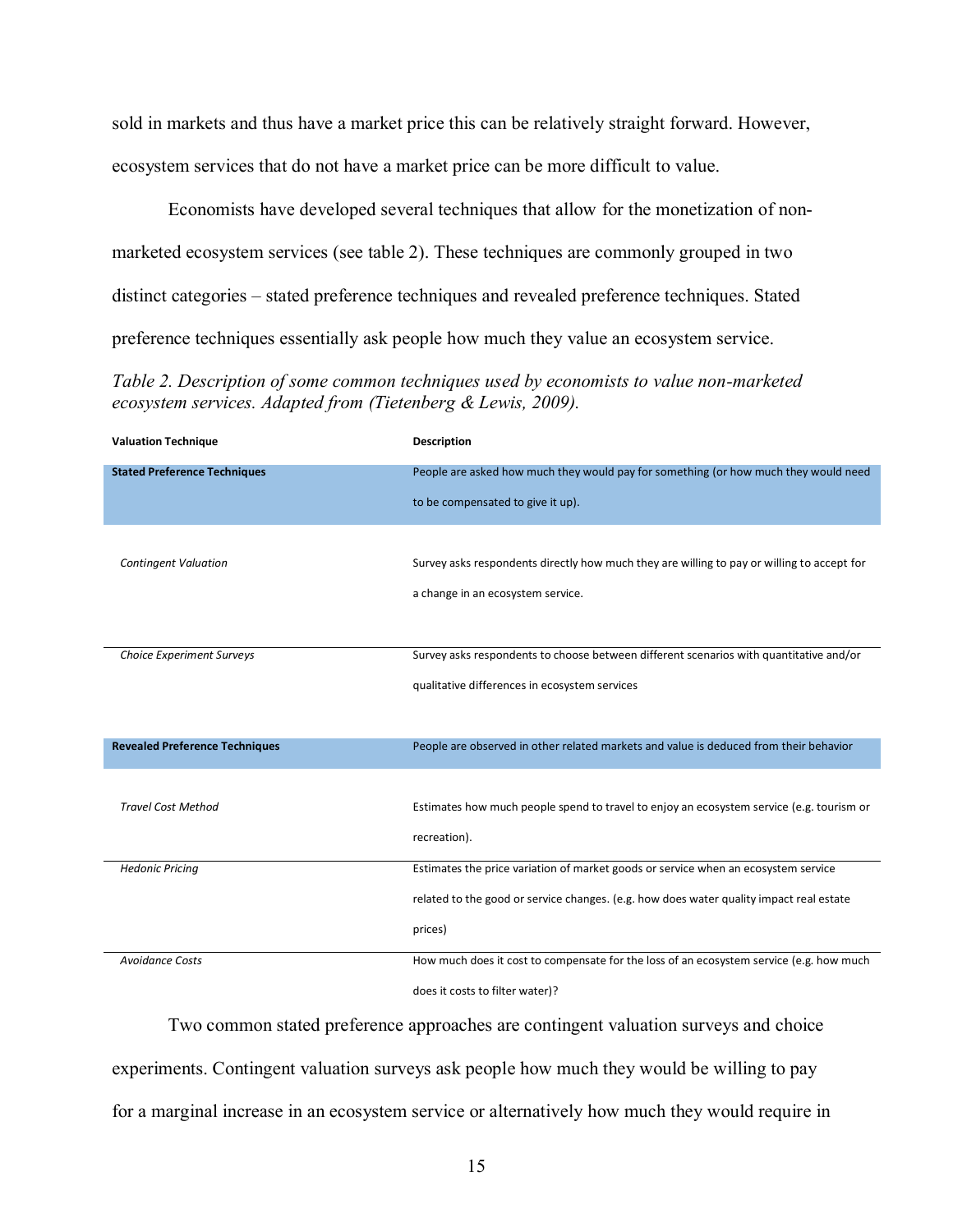terms of compensation (willingness to accept) for a marginal decrease in an ecosystem service. Choice experiments use surveys or related instruments to present respondents with a series of choices of different quantities or qualities of an ecosystem service or set of ecosystem services. Each choice is associated with a price. Economists then use the choices made by the respondents to estimate the value of changes to an ecosystem service or set of ecosystem services.

Revealed preference techniques observe people's behavior, typically in market transactions, to deduce how much they value an ecosystem service. One type of revealed preference technique, the travel cost method, uses information on how much people spend to travel to a destination to deduce how much they value the ecosystem service or resource at that destination. For instance, how much a recreational angler spends to travel to a favorite fishing destination can be used to deduce how much that angler values the experience of fishing at that particular destination. Economists can sometimes use replacement costs or avoided costs to estimate the value of an ecosystem service. For example, how much it would cost to replace wetlands or forests that purify water with water treatment facilities can be used to estimate the value of water purification services provided by wetlands and forests. Finally, hedonic pricing can be used to estimate the value of some ecosystem services. Hedonic pricing uses information about how much an ecosystem service influences the price of an asset to estimate the value of that ecosystem service. For instance, how location relative to a pristine body of water or other natural area influence the price of homes can be used to estimate aesthetic or recreational ecosystem services provided by that body of water or natural area.

#### Economic Impact

In addition to analyzing the monetary or economic value of benefits from ecosystems, economists also analyze the local or regional economic impacts of various activities that depend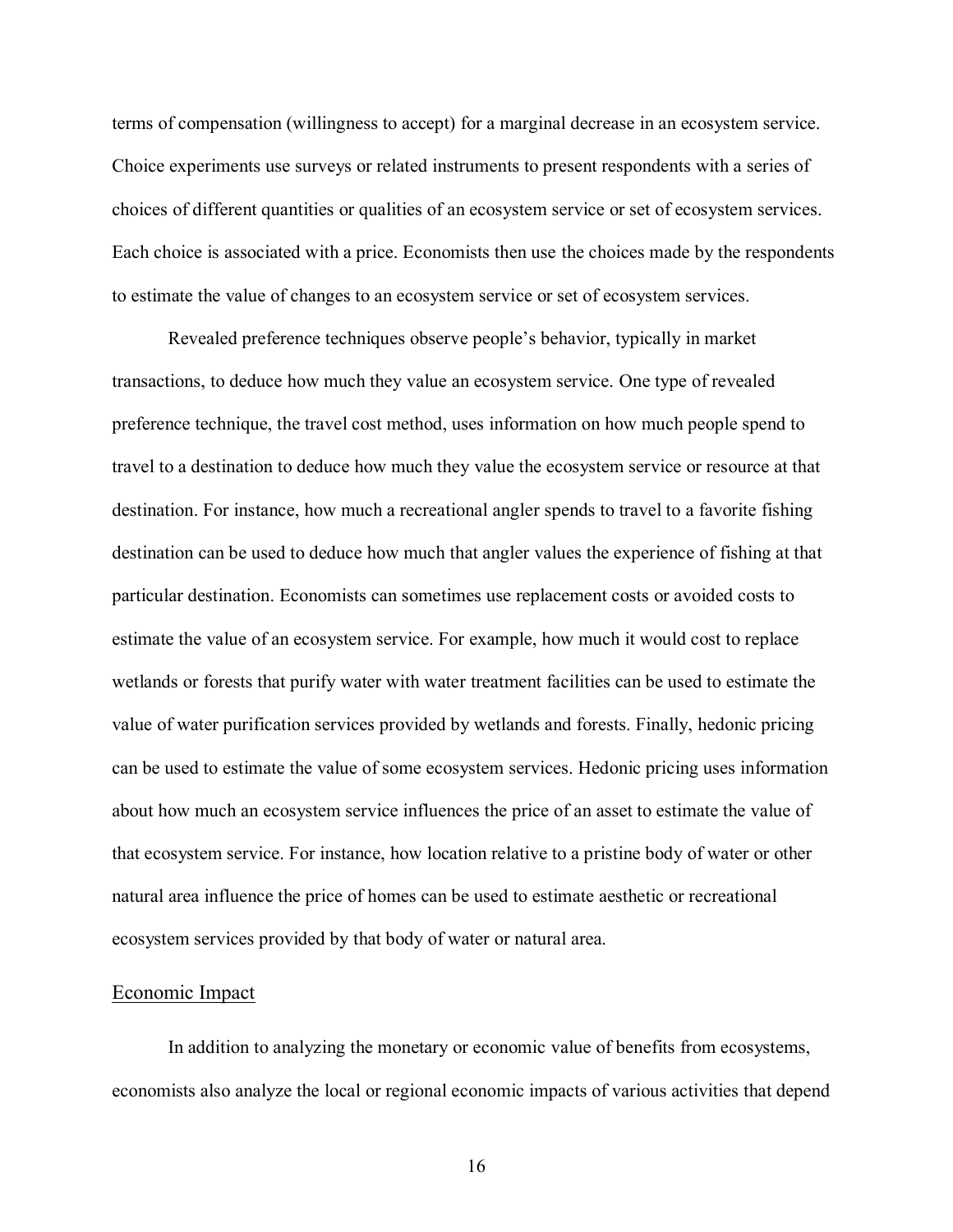on ecosystem services. These types of studies can investigate things such as the contribution of recreational fishing to a local economy or the impact of nature based tourism on jobs. The essential basis of these studies is the fact that when someone spends money, that expenditure has "ripple" effects in the economy. For example, a dollar that is spent on a good or service is then spent by the person or business that receives it on other goods and services. These expenditures increase economic output in the local or regional economy.

These effects or changes in output are usually categorized as direct effects, indirect effects, and induced effects (Mulkey  $& Hodges$ , 2015). Direct effects refer to the initial change in output in the local or regional economy that occurs in the industry in question. For instance, when someone buys a meal at a restaurant the direct effects would include the expenditures of local or regional industries that supplied the restaurant with the inputs necessary to make the meal. Indirect effects are the value of the goods and services purchased by the local or regional industries that provided inputs to the suppliers of the restaurant. Induced effects are the value of the goods and services purchased with the income accrued to businesses and people as the result of the direct and indirect effects. The economic impact of an activity or event is the sum of the direct, indirect, and induced effects. Economic impact analyses often also include estimates of the number of jobs and tax revenue created by these changes in output.

Economic impact studies are carried out using input-output models that consist of a matrix of transactions between different industries, usually called sectors, of a local or regional economy (Bureau of Economic Analysis, 2013; McConnell et al., 2016). This transaction table links each industry (or sector) to all other industries that supply it with inputs and to final consumers. Many input-output models also include transactions between government entities and the private sector. Impacts are calculated via multipliers that relate a change in one industry to changes to other industries (McConnell et al., 2016; Mulkey & Hodges, 2015). For instance,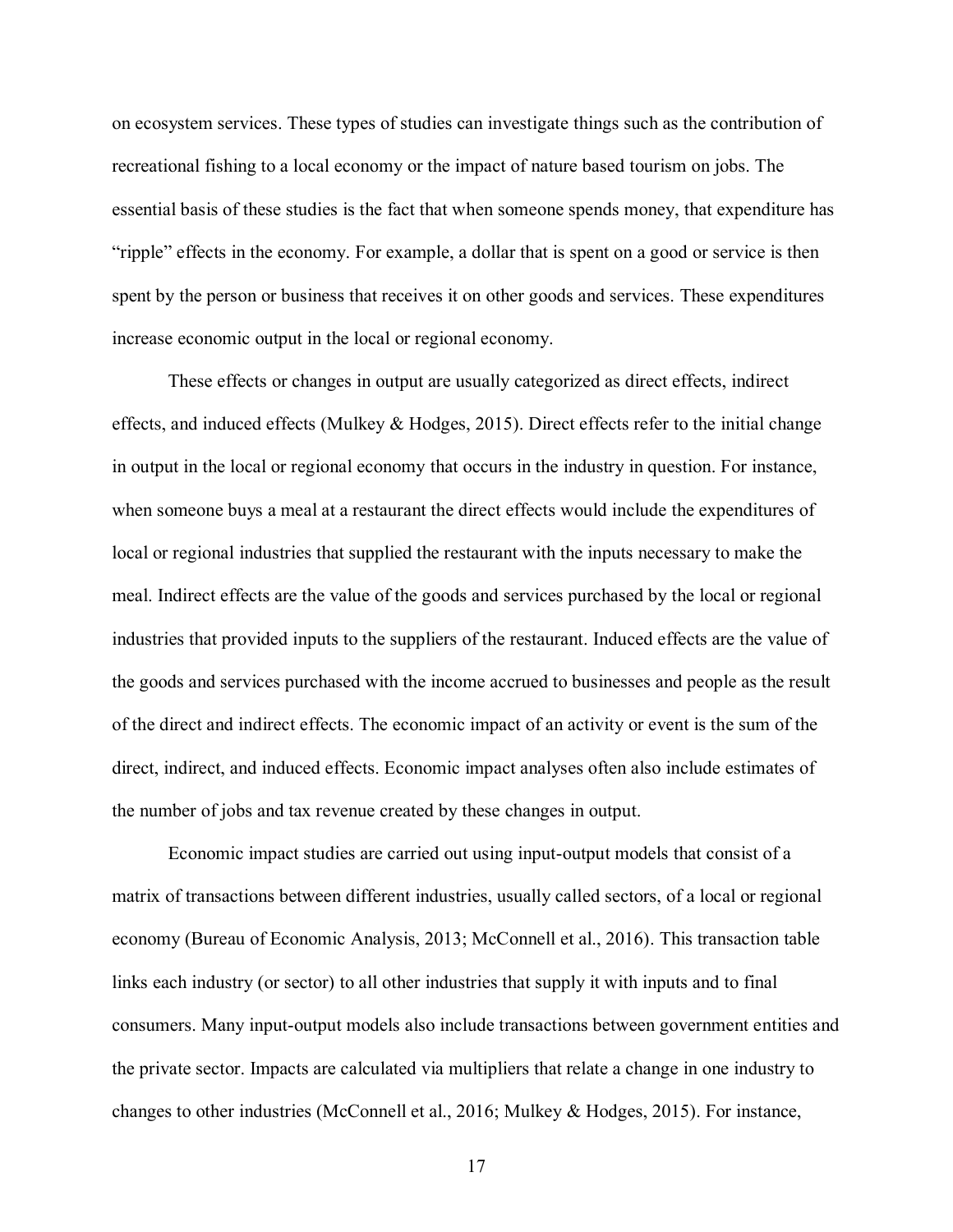output multipliers are used to calculate changes in output, employment multipliers are used to calculate changes in employment, value-added multipliers are used to calculate changes in value added, and income multipliers are used to calculate changes in income. In some models, changes in government tax revenue can also be estimated. A schematic of a typical input-output model is shown in figure 1.



Figure 1. Diagram of a typical input-output model.

### Monetary Valuation versus Economic Impact

It is important to emphasize that measures of economic impact are different than measures of monetary value. When economists talk about monetary value they are referring to how much someone (or society) would be willing to pay for something. By contrast, economic impact analysis measures the amount of economic activity generated by an activity or event. For instance, the economic value of fishing in Florida Bay would be how much people, specifically recreational anglers, would be willing to pay for the opportunity to fish in the Bay. The economic impact would measure how the money spent on things such as fuel, food, bait, and equipment by recreational anglers fishing in the Bay impacts the local economy. Both measures, economic impact and economic value, are important and give insight into the importance of ecosystem services but they are not the same and thus cannot be added or directly compared.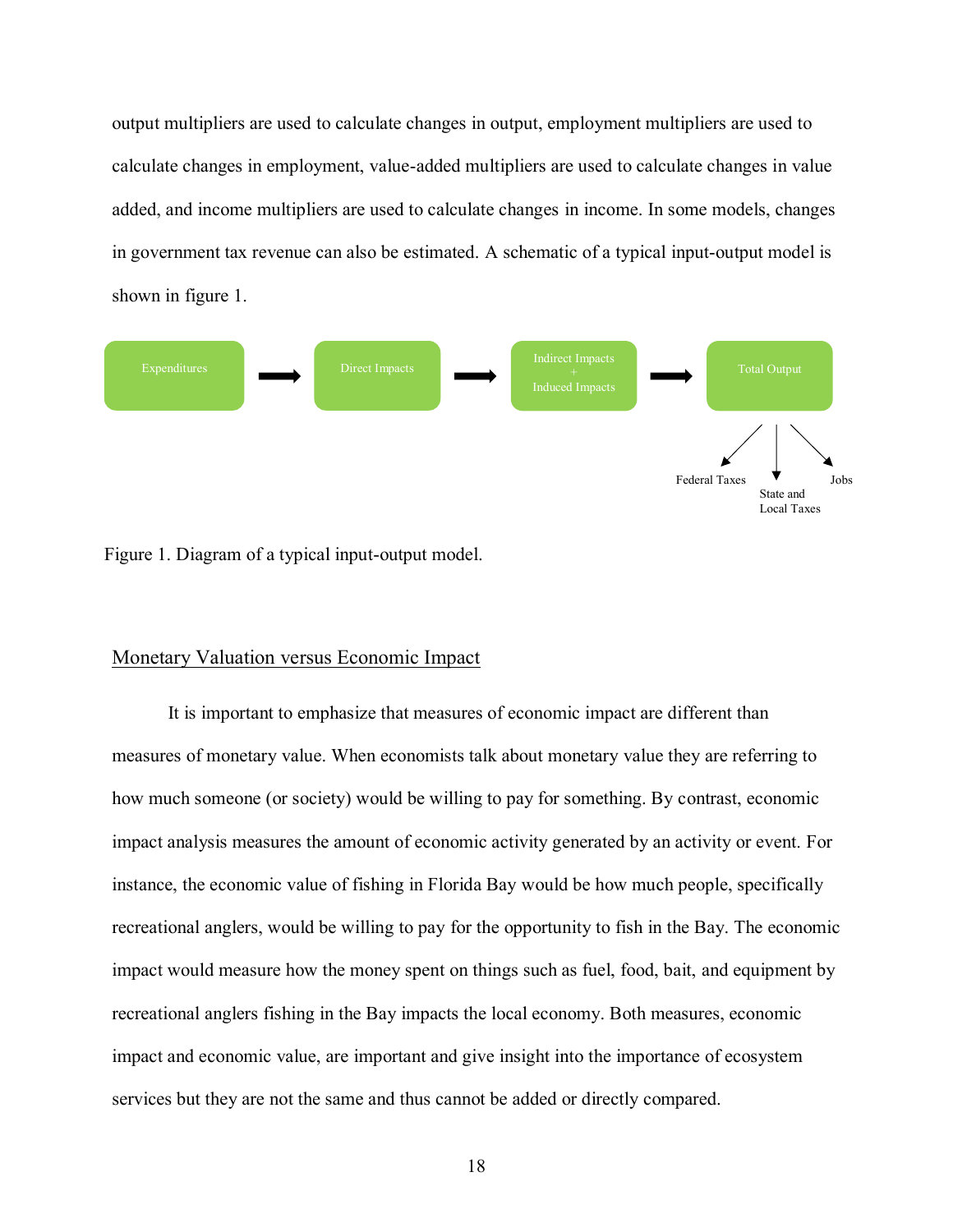### *Chapter 3: Previous Studies*

In this section, previous studies of ecosystem services, estimating both monetary value and economic impact, will be summarized. While these studies are not directly based on Florida Bay they have relevance for ecosystem service benefits from the Bay. The results from this study, which are specific to Florida Bay, will then be discussed.

#### Monetary Value Studies

There has been no study that has looked at the value of ecosystem services from Florida Bay specifically. However there have been a few studies that have analyzed ecosystem services from the Everglades and South Florida region where at least some of the results directly or indirectly provide information into the potential monetary value of Florida Bay. Florida Bay is the southern terminus of the Everglades ecosystem and is thus greatly impacted by most activities impacting the greater ecosystem. For example, the quantity and quality of freshwater flows through the Everglades are critical for ecosystem health and stability in the Bay.

Richardson et al., (2014) monetized the ecosystem service benefits that would be generated by completing the Central Everglades Planning Project (CEPP). CEPP is a suite of projects identified as critical for hydrological restoration of the central Everglades. The authors focused on the benefits derived from carbon sequestration in peat soils, commercial and recreational fishing in Florida Bay, recreational activities impacted by park closures due to high water and dry conditions, sediment reduction in the St. Lucie River and Estuary, and water supply to southeastern Florida. At a discount rate of 2.5% the total benefits came to approximately 1.8 billion dollars with the largest benefits being carbon sequestration at over \$1 billion and water supply to southeastern Florida at over \$600 million (Richardson et al., 2014).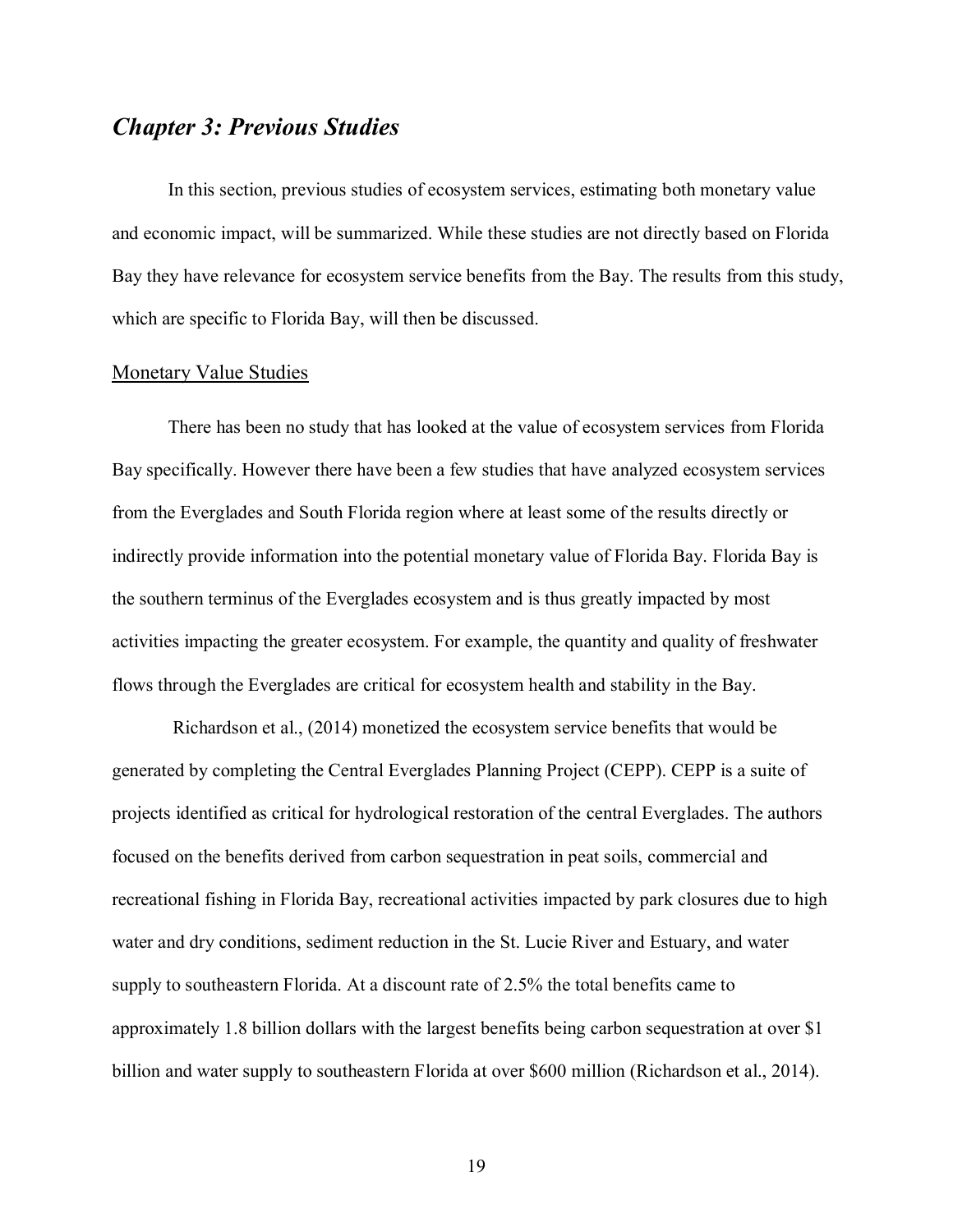These estimates are almost certainly an underestimate as many expected benefits from CEPP were not included in the study due to the lack of ecological and/or economic data.

Of particular interest to Florida Bay are the estimates for values of commercial and recreational fishing in Florida Bay. As most of Florida Bay is within the boundaries of the Everglades National Park, no commercial fishing is allowed in the Bay itself. However, the Bay serves as important nursery grounds for the Tortugas fisheries (Richardson et al., 2014). In terms of commercial fishing, the authors estimated that the completion of CEPP will increase the annual catch of pink shrimp (*Farfantepenaeus duorarum*) and gray snapper (*Lutjanus griseus*) by 0.53%. This increase was estimated to be worth approximately \$1.2 million at a 2.5% discount rate (Richardson et al., 2014). The authors also estimated that the completion of CEPP would increase the habitat for species important in recreational fishing, specifically spotted seatrout (*Cynoscion nebulosus*), snapper (*Lutjanus* spp.), and grouper (*Epinephelus* spp.), by 9.95%. The increased catch due to this increase in habitat was estimated to be worth about \$67.8 million at a 2.5% discount rate (Richardson et al., 2014).

In 2010 Mather Economics, an economics consulting firm, conducted a study of the economic benefits and cost of Everglades restoration as envisioned by the Comprehensive Everglades Restoration Plan (CERP) (McCormick et al., 2010). In the study the authors monetized a range of benefits that would be generated by restoration over the next 50 years and compared these benefits to the projected cost of restoration. The specific benefits investigated were ground water purification (or avoided costs of desalinization), increased real estate values due to improved water quality, changes in park visitation, increased open space, increases in fishing (both recreational and commercial), and changes in wildlife habitat and recreational hunting. The total value of benefits from restoration over the next 50 years was estimated to be \$46.5 billion. Assuming a restoration cost over the same time period of \$11.5 billion, the benefit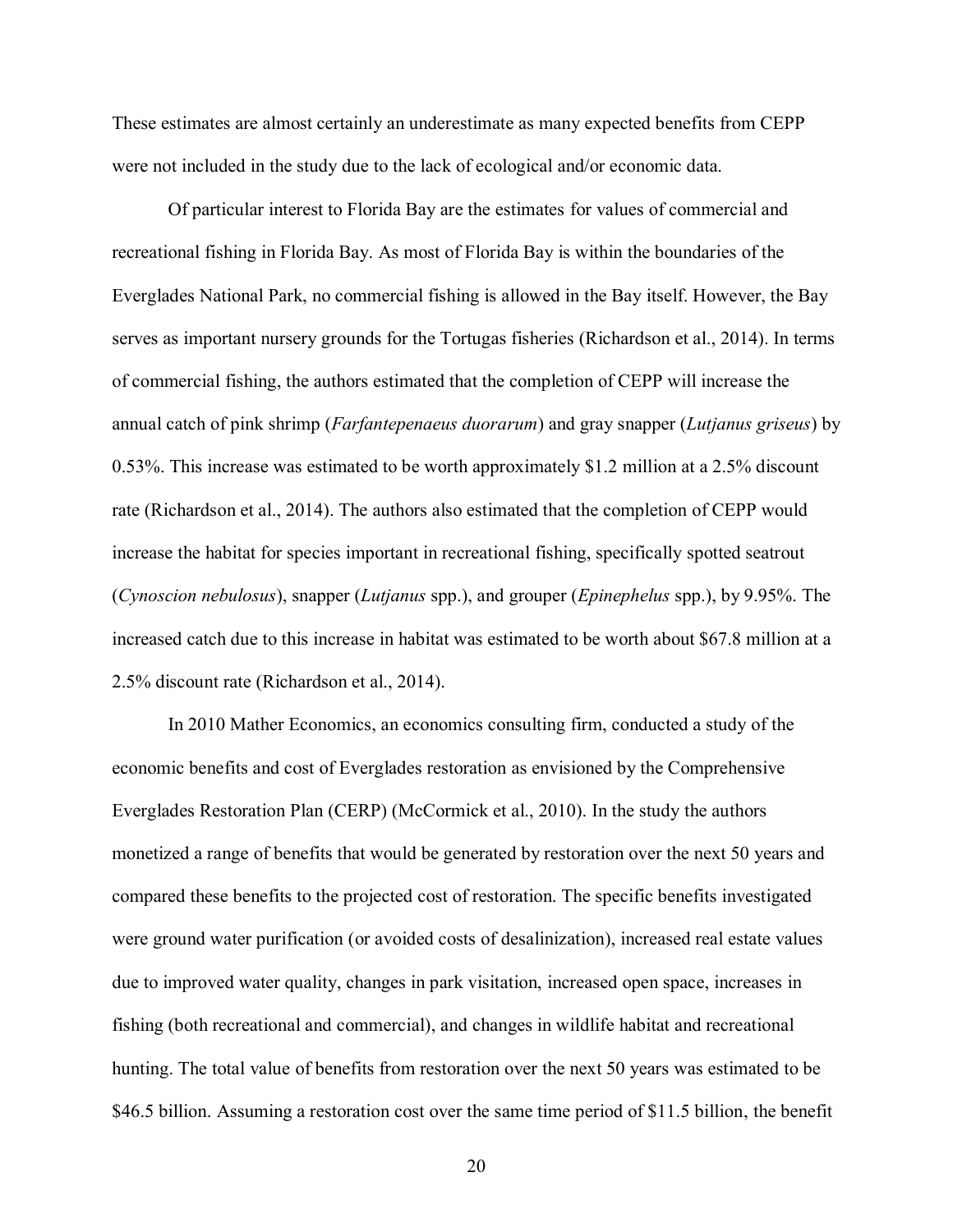cost ratio was determined to be 4.04 (McCormick et al., 2010). Due to the uncertainty of the estimates and the fact that not all benefits from restoration were monetized, the authors argue that \$46.5 billion is likely an underestimate and that benefits could be as high as \$123.9 billion (McCormick et al., 2010). By far the biggest restoration benefits (in monetary terms) were ground water purification, real estate, and wildlife habitat and hunting. These three benefits represented almost 90% of the total value.

In his book on the economics of Everglades restoration Richard Weisskoff (2005) estimated the value of ecosystem services from the greater everglades ecosystem. Using data from the South Florida Water Management District and following a seminal study by Costanza et al. (1997), he divided the Everglades into broad biome categories– freshwater wetlands, saltwater wetlands, temperate forests, tropical forests, urban areas, agricultural land, freshwater aquatic habitats, and saltwater aquatic habitats. Monetary values for ecosystem services derived from the Costanza et al. (1997) study were assigned for each biome and multiplied by the total area represented by that biome. The benefits included in the valuation estimate represented a broad range of ecosystem service values (e.g., climate regulation, soil formation, pollination, raw material, recreation, etc.). Collectively, the Everglades was estimated to produce \$68.2 billion (in 2000 dollars) per year. This was equivalent to 34.8 % of the total GDP produced that year in south Florida (Weisskoff, 2005).

Jerath et al. (2016) estimated the amount and value of carbon stored in mangrove forests in the Everglades National Park. The authors first estimated the belowground soil (to 0.9 meters), belowground root (0.9 meters), and above ground carbon stored in mangrove forests throughout the park. The median total amount of carbon stored was 335.6 metric tons of carbon per hectare but varied from as little as 70 to as much as 537 metric tons per acre of carbon (Jerath et al., 2016). The authors used a range of carbon prices based on current market prices, the social cost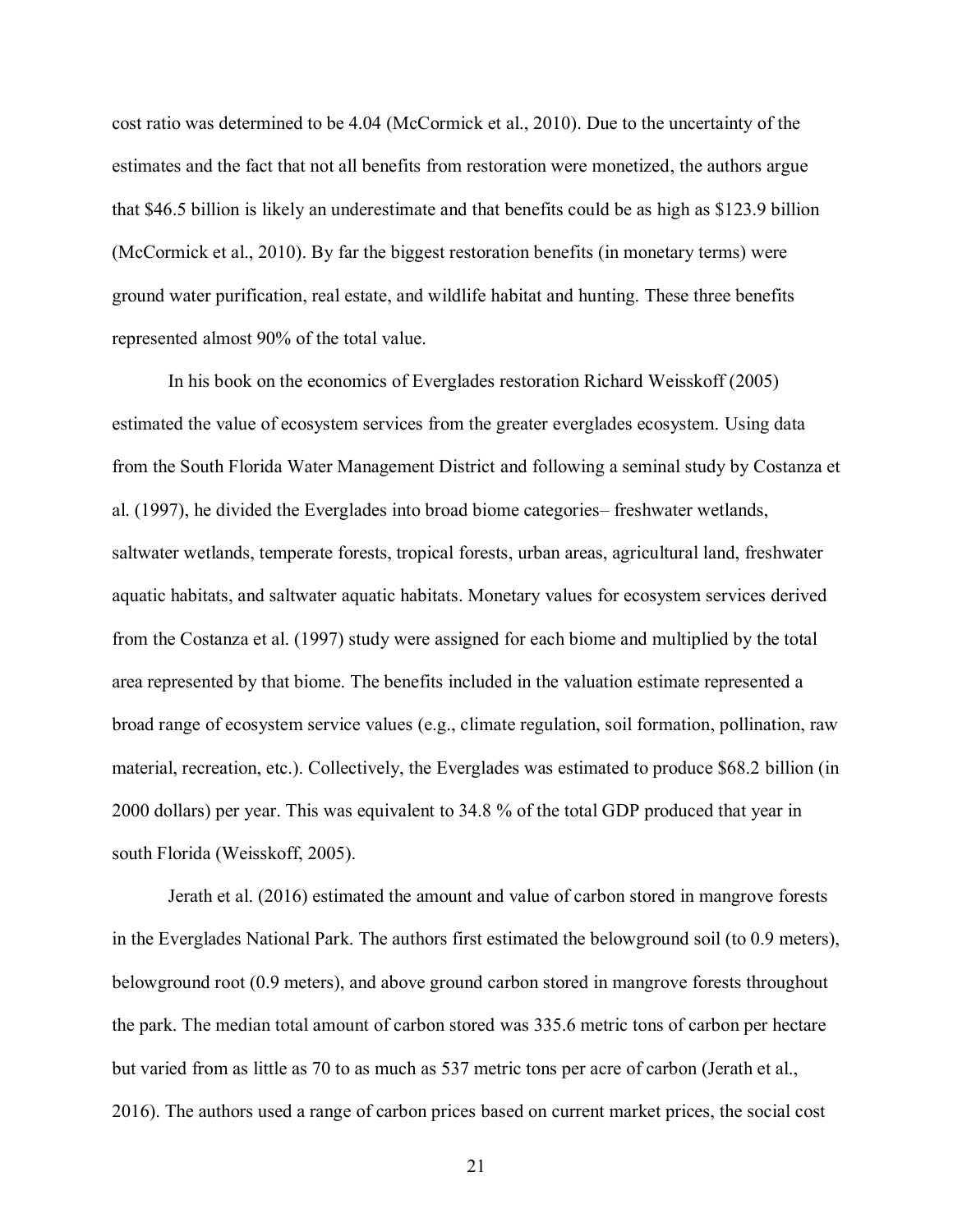of carbon estimated by the U.S. Environmental Protection Agency, and the marginal abatement cost (estimated based on the cost of protecting mangroves through implementation of CEPP). The study concluded that there are 144,447 hectares of mangroves in the Park resulting in a total value of stored carbon ranging from as little as just under \$700 million to a little over \$8 billion (Jerath et al., 2016). This range of values represents the substantial variation in estimates of the value of a ton of carbon - with international voluntary markets averaging about \$14 per metric ton and the social cost of carbon being as much as \$167 per metric ton.

Finally, a group of Florida economists conducted a choice experiment survey of public preferences for restoration of the Everglades and the South Florida region (Milon et al.,1999). In this survey Florida residents were asked about their willingness to pay for changes in different attributes of the Everglades ecosystem resulting from restoration. Attributes included hydrological conditions in Lake Okeechobee, Everglades Water Conservation Areas, Florida Bay, and Everglades National Park, populations of various species relative to their pre-drainage (i.e., historic) populations, and socioeconomic conditions such as annual cost of restoration, restrictions on water use, and reductions of farmland. The results from the study indicated that Florida residents were willing to pay for restoration of historic hydrological conditions and had a strong preference for wetland and estuarine species (as opposed to dryland species). Respondents also indicated that they viewed loss of farmland and restrictions on water use negatively (Milon et al., 1999). Overall, for full restoration, the results indicated that Floridians were willing to pay between \$60 and \$70 per household per year for 10 years for full restoration which amounts to an aggregate willingness to pay of around \$3.4 to \$4 billion (Milon et al., 1999).

For a summary of these studies see table 3.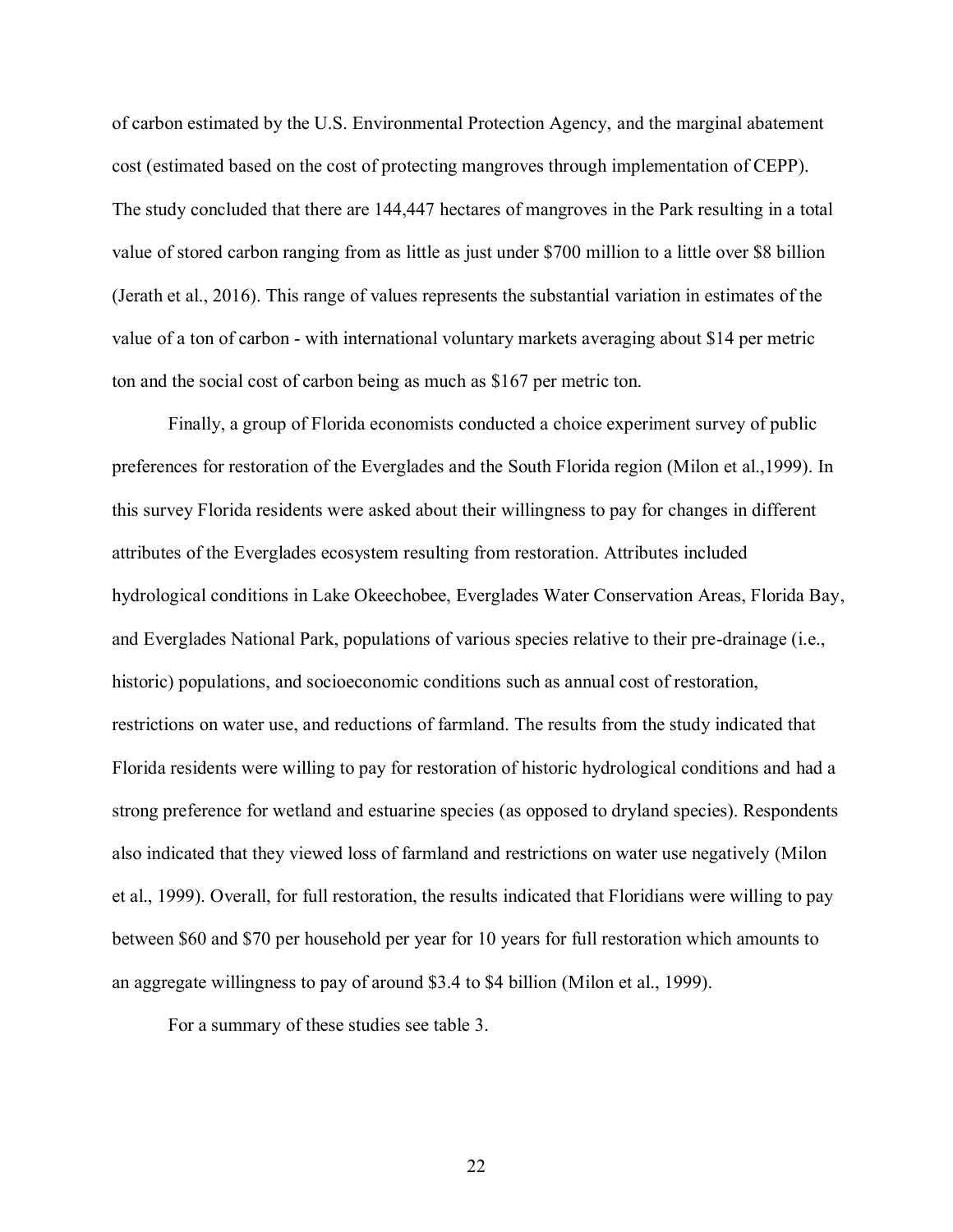| <b>Focus of Study</b>                                                                                | <b>Result</b>                    | Reference                 |
|------------------------------------------------------------------------------------------------------|----------------------------------|---------------------------|
| Value of Central Everglades Planning Project (CEPP)                                                  | \$1.8 billion                    | (Richardson et al., 2014) |
| Value of Everglades Restoration as envisioned by<br>Comprehensive Everglades Restoration Plan (CERP) | \$46.5 over 50 years             | (McCormick et al., 2010)  |
| Value of Ecosystem Services from Greater Everglades<br>Ecosystem                                     | \$68.2 billion                   | (Weisskoff, 2005)         |
| Value of Carbon Stored in mangrove forests in<br><b>Everglades National Park</b>                     | \$700 million to \$8 billion     | (Jerath et al., 2016)     |
| Value of restoration of Everglades and South Florida<br>Ecosystem                                    | \$3.4 to 4 billion over 10 years | (Milon et al., 1999)      |

Table 3. Summary of previous monetary valuation studies relevant to Florida Bay.

#### Economic Impact Studies

While there have been no economic impact studies on Florida Bay specifically, there have been several economic impact studies conducted in which the activities investigated depend at least in part on Florida Bay or are otherwise relevant to Florida Bay. Again, it is important to keep in mind that economic impact studies estimate the economic activities generated by certain actions or changes. Economic impact studies are thus frequently used by economists and policy makers to understand the role that certain industries or policies may have for the economy.

The National Oceanic and Atmospheric Administration (NOAA) conducted a study of the economic impact of recreation to the Florida Keys and Key West in 2007 and 2008 (Leeworthy & Ehler, 2010). In this study two analyses were conducted. One estimated the economic impact of recreating visitors to the Florida Keys on the economy of Monroe County, which includes all of the Florida Keys and a mainland area enclosed within Everglades National Park. The other looked at the economic impact of recreating visitors to the Florida Keys on the economy to the region consisting of Monroe, Miami-Dade, and Brevard counties. The first analysis used U.S. Census data on wages, sales, and employment for Monroe County. It found that visitors to Monroe County (the Florida Keys) spent \$1.995 billion in the 2007-08 year. This spending generated a total output (direct, indirect, and induced) worth \$2.234 billion and 32,017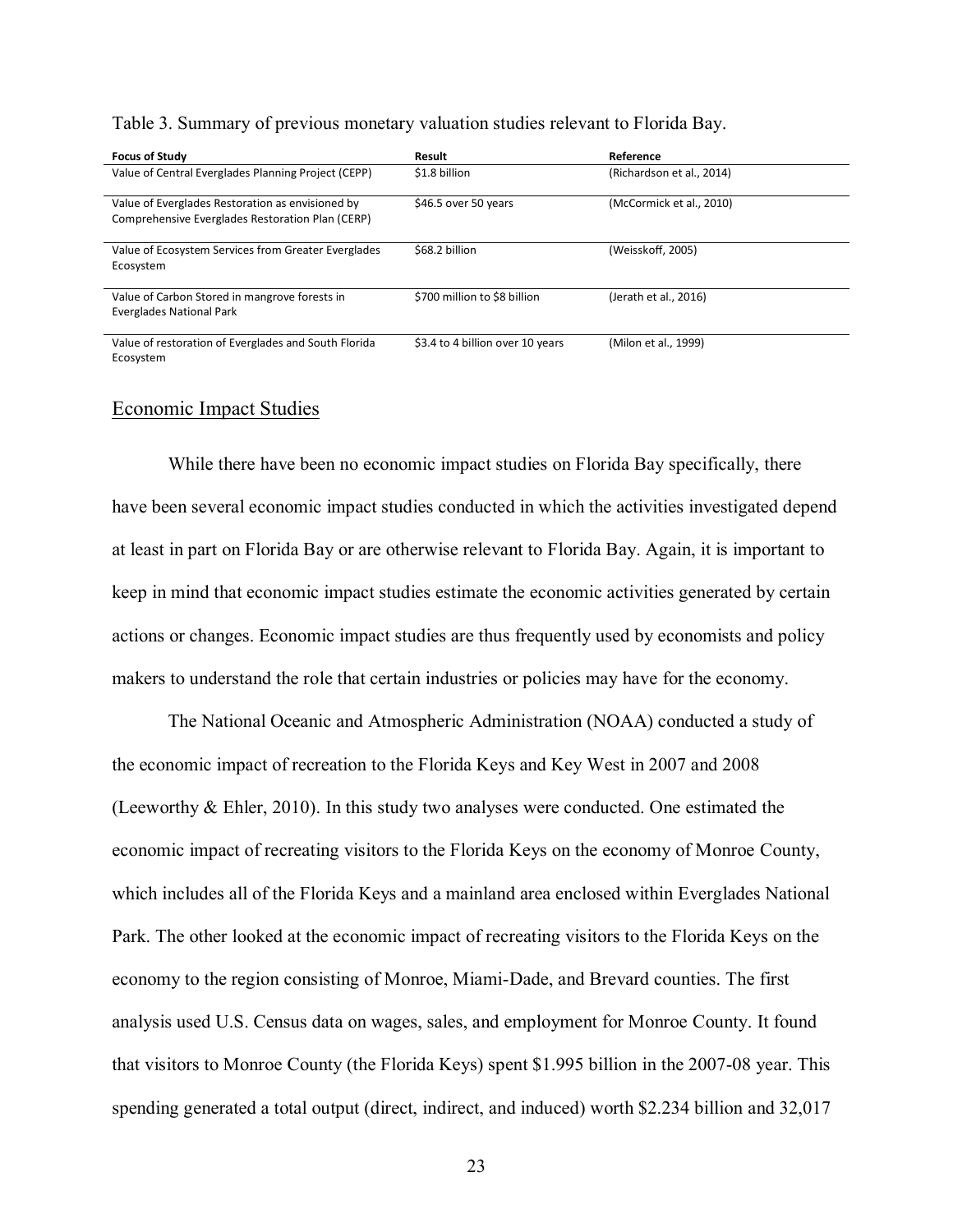full time job equivalents. For the second analysis, that involved the economic impact in Monroe, Miami-Dade, and Broward Counties, the total visitor spending was \$2.487 billion. This larger number reflects the fact that visitors to the Florida Keys often spend money in Miami-Dade and Broward Counties while travelling and preparing to travel to Monroe County. Using the inputoutput modeling software IMPLAN, the total impact of this spending was estimated to be \$4.131 billion in the three counties generating 40,451 fulltime equivalent jobs.

Using original survey data and data from the U.S. Fish and Wildlife Service, Fedler (2009) conducted an analysis of the economic impact of recreational fishing in the Everglades region - defined as the area represented by the South Florida Water Management District. The study included freshwater fishing in this entire region and saltwater fishing in the "nearshore area and Florida Bay on the northern side of the Florida Keys" (Fedler, 2009). The Regional Input-Output Modeling System (RIMS II) developed by the U.S. Department of Commerce was used in calculating the impact that recreational fishing in the Everglades region has on the Florida economy. The results indicate that freshwater fishing results in \$206 million in direct retail sales and saltwater fishing results in \$517 million in direct retail sales. These expenditures produce \$353 million in total output for freshwater fishing and \$834 million in total output for saltwater fishing. It was estimated that recreational fishing in the Everglades region also resulted in 12,391 jobs (3,495 and 8,896 jobs in freshwater and saltwater fishing respectively), \$91 million in federal tax revenue (\$26 million and \$65 million in freshwater and saltwater fishing respectively), and \$73 million in state and local tax revenue (\$19 million and \$54 million in freshwater and saltwater fishing respectively).

Fedler, (2013) conducted a similar study on recreational fishing in the Florida Keys. Using original survey data, Florida Fish and Wildlife Conservation Commission (FWC) data, and the RIMS II model, the economic impact of recreational fishing in general and flats fishing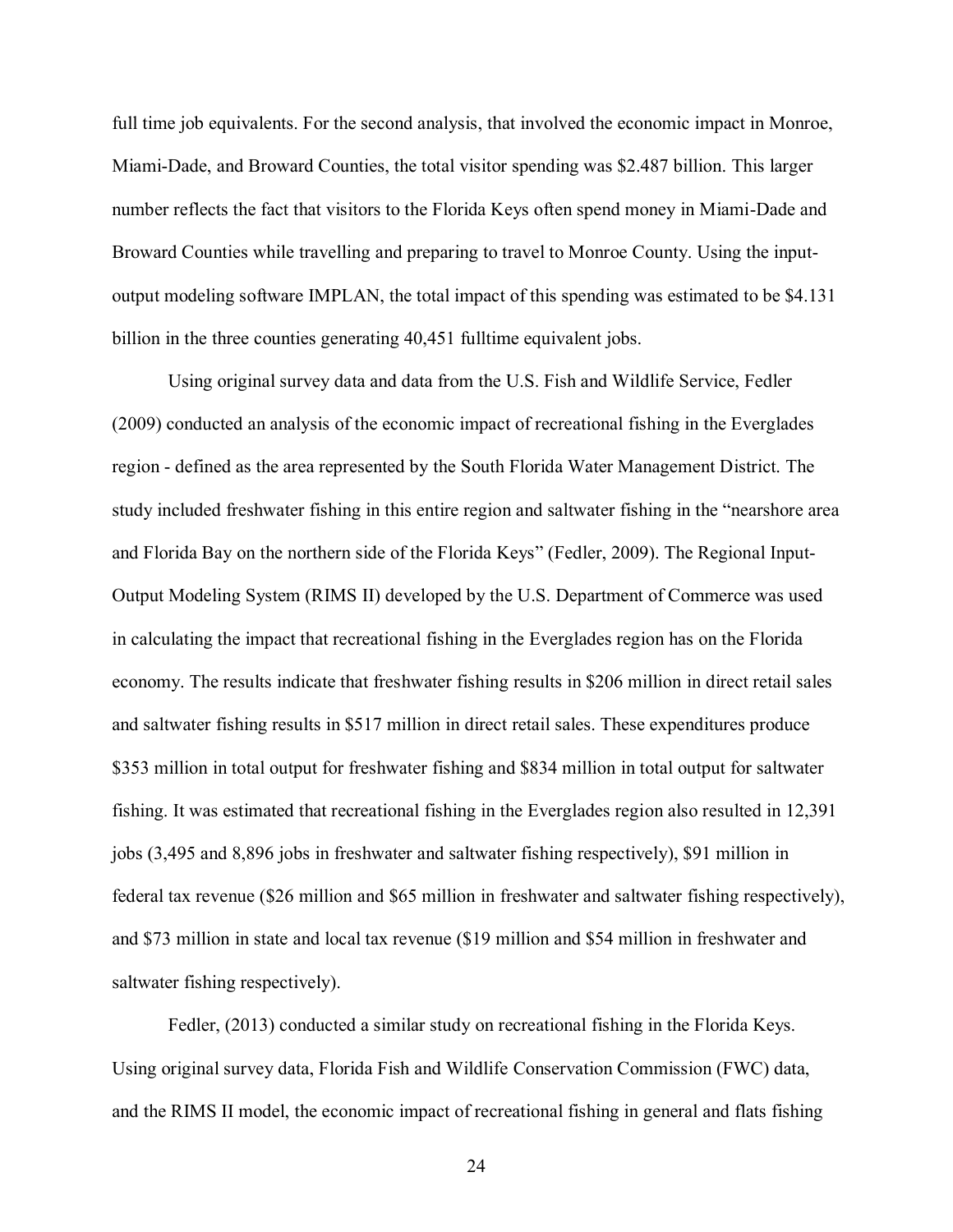in particular in the Florida Keys was estimated. The study found \$434 million in direct expenditures for recreational fishing in general in the Keys and \$250 million for flats fishing These expenditures resulted in \$742 million and \$427 million in total economic impact respectively for general recreational fishing and flats fishing. General recreational fishing and flats fishing in the Keys also, respectively, generated 7,536 and 4,340 jobs, \$55 million and \$32 million in federal tax revenue, and \$45 million and \$26 million in state and local tax revenue.

Finally, the Mather study, discussed previously, used multipliers from several sources – USDA Economic Research Service, previous studies on recreational fishing, the Shimberg Center for Affordable Housing, and the REMI II model (an input-output model from the University of Michigan)– to estimate the number of jobs from Everglades restoration. They found that if restored the net jobs created would be 442,000 over 50 years. In addition, the US Corps of Engineers estimated that 22,000 jobs will be created through the actual restoration work (McCormick et al. 2010).

For a summary of these studies see table 5.

|  |  |  |  |  | Table 4. Summary of previous monetary valuation studies relevant to Florida Bay. |
|--|--|--|--|--|----------------------------------------------------------------------------------|
|--|--|--|--|--|----------------------------------------------------------------------------------|

| <b>Focus of Study</b>                            | <b>Annual Economic Impact</b> | Jobs    | Reference                 |
|--------------------------------------------------|-------------------------------|---------|---------------------------|
| Recreation in Florida Keys                       | \$2.5 billion                 | 40,451  | (Leeworthy & Ehler, 2010) |
| Recreational Fishing in the<br>Everglades region | \$1.2 billion                 | 12,391  | (Fedler, 2009)            |
| Recreational Fishing in the Keys                 | \$741 million                 | 7.536   | (Fedler, 2013)            |
| Everglades Restoration                           | $---$                         | 464.000 | (McCormick et al., 2010)  |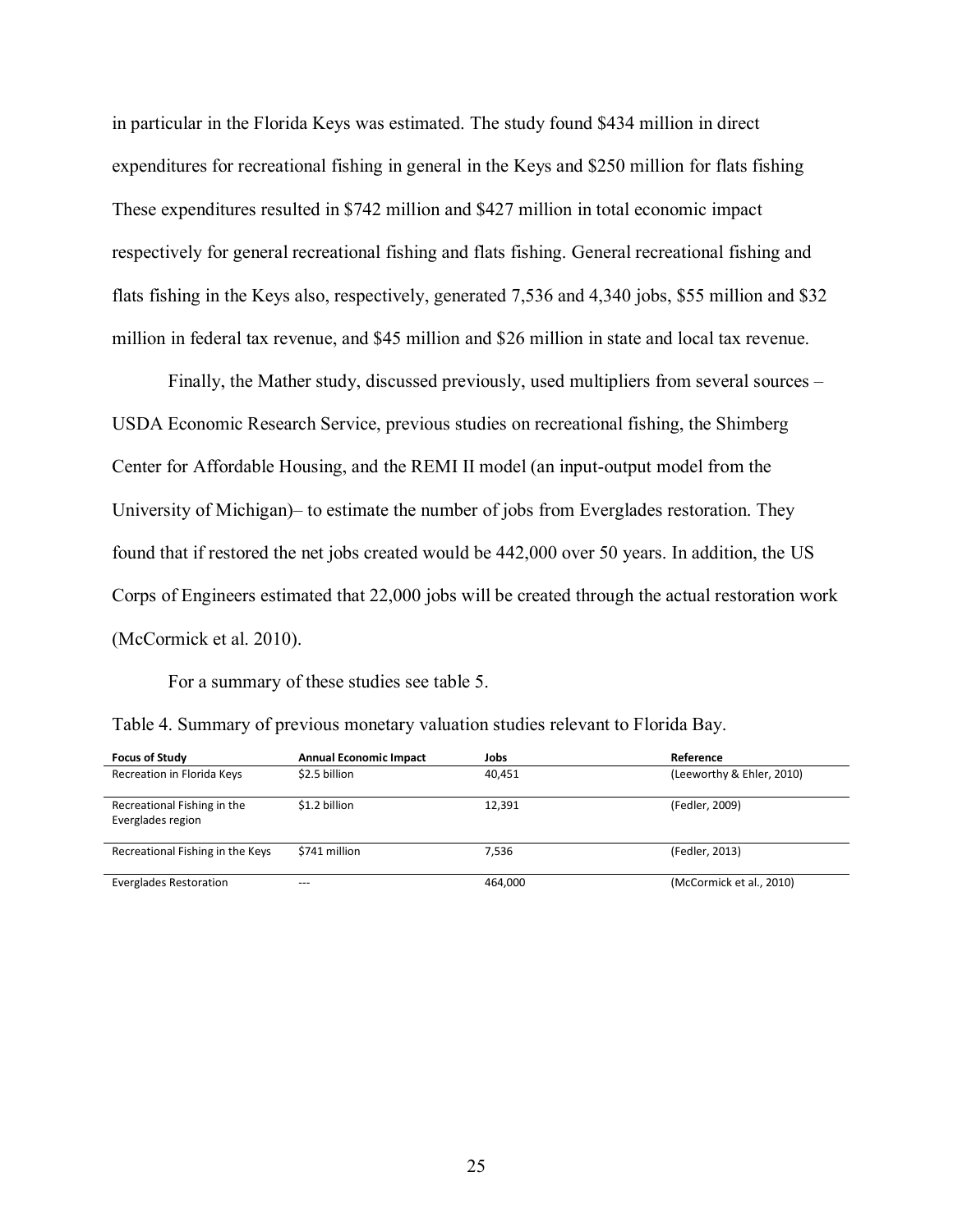### *Chapter 4: Economic Significance of Florida Bay*

To analyze the economic significance of Florida Bay two basic approaches were used. First, the monetary value of benefits that Florida Bay provides to people in terms of recreational fishing, commercial fishing, its impact on home values, and the value of climate change mitigation (via carbon stored in seagrass beds) was quantified using information from a variety of sources. In addition, the annual economic impact of recreational and commercial fishing in Florida Bay was estimated by conducting a survey and utilizing the results in an input-output analysis. For all analyses and the survey, Florida Bay was defined as the region from Lostmans River in the north to the western end of the Seven-Mile Bridge in the south and Route 1 in the east (see figure 2).

Results for monetary values are presented as both annualized values and values in perpetuity. Annualized values represent the value of an asset over one year, whereas values in perpetuity represent the value of an asset over an infinite number of years into the future. The monetary value of ecosystem services is frequently reported in either format. Economic impact estimates are presented as annual values as this is what is produced from typical input-output models. Further, economies and industries can change substantially from year to year influencing the estimates for economic impact.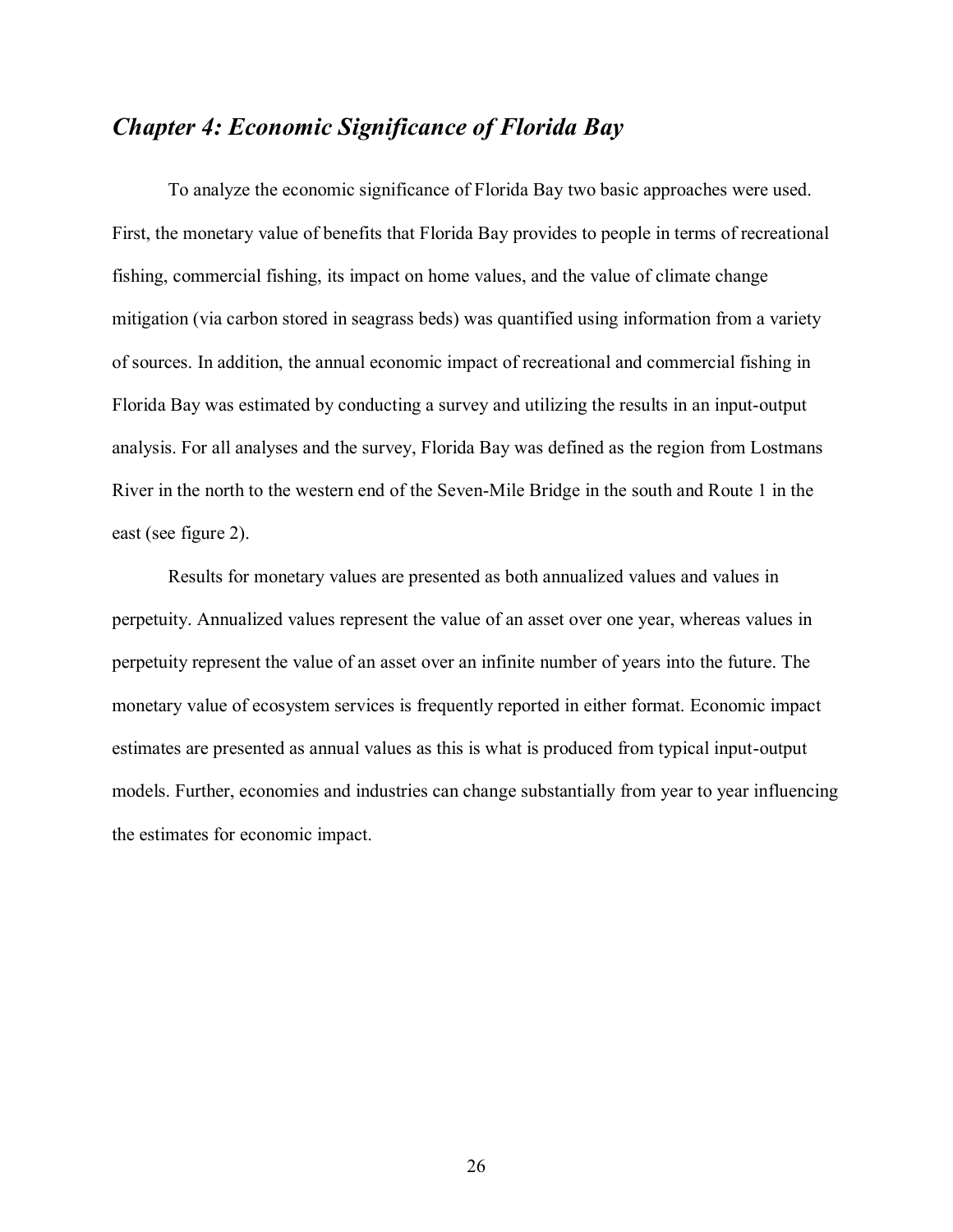

Figure 2. In this study Florida Bay was defined as the region from Lostmans River in the north to the western end of the seven-Mile Bridge in the south and Route 1 in the east. Source: http://realprogroup.com/pages/Monroe.html

When converting from annualized values to values in perpetuity or vice versa, a discount rate is typically used. The discount rate simply accounts for the time value of money – or the fact that a dollar in benefits today is not worth the same as a dollar of benefits in some future period. Assumed discount rates vary substantially within and among different studies on the value of ecosystem services. For instance, in the Mather Study of the benefits of Everglades restoration, a discount rate of 2.1% was utilized (McCormick et al., 2010). In their study of the benefits of CEPP, Richardson et al (2014) did a sensitivity analysis using discount rates of 2.5%, 3.5% (3%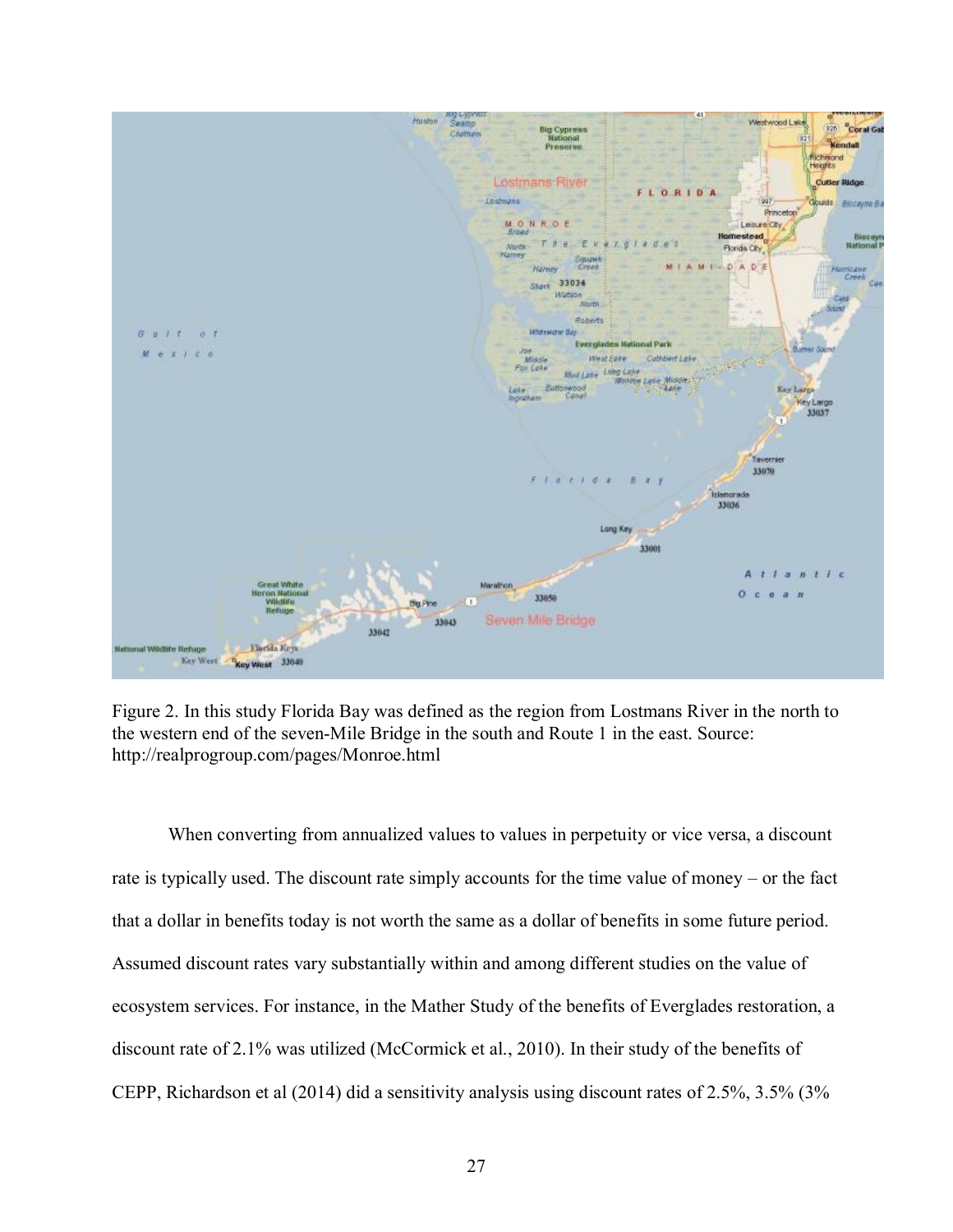for climate change benefits) and 5%. When the Environmental Protection Agency (EPA) estimated the social costs of carbon emissions in terms of climate change, they used discount rates of 2.5%, 3%, and 5%. (Interagency Working Group on Social Cost of Carbon, 2010). The discount rates used by the EPA were used in the current analysis when estimating the benefits of carbon stored in Florida Bay seagrass beds. To keep all calculations consistent and because this range of discount rates encompasses typical rates seen in the literature, they were also used in estimates of other benefits analyzed in this report.

A summary of the results of the valuation (assuming a 3% discount rate) and estimation of the economic impacts of ecosystem service benefits of Florida Bay can be seen in table 5. The total value in perpetuity of the ecosystem services analyzed is over \$15 billion, which is equivalent to an annual value of over \$455 million assuming a 3% discount rate. The annual economic impact of recreational and commercial fishing is over \$458 million. The values reported here are very likely underestimates of the true value of Florida Bay for several reasons. First, only a subset of benefits is analyzed due to the lack of ecological data, economic information, or both. For instance, the value of recreation other than fishing, such as boating, birding, or swimming, was not included in this analysis. Also, in doing any such analysis certain conservative assumptions must be made. For example, in estimating the value of recreational fishing to anglers, average willingness to pay estimates from around the country for saltwater fishing were used. This does not account for the fact that Florida Bay is seen as a very unique destination in terms of recreational fishing with conditions and species not typical of most alternatives. The uniqueness and global recognition of the Bay mean that anglers are likely willing to pay more for the opportunity to fish in Florida Bay then for destinations more typical of those found throughout Florida or the country.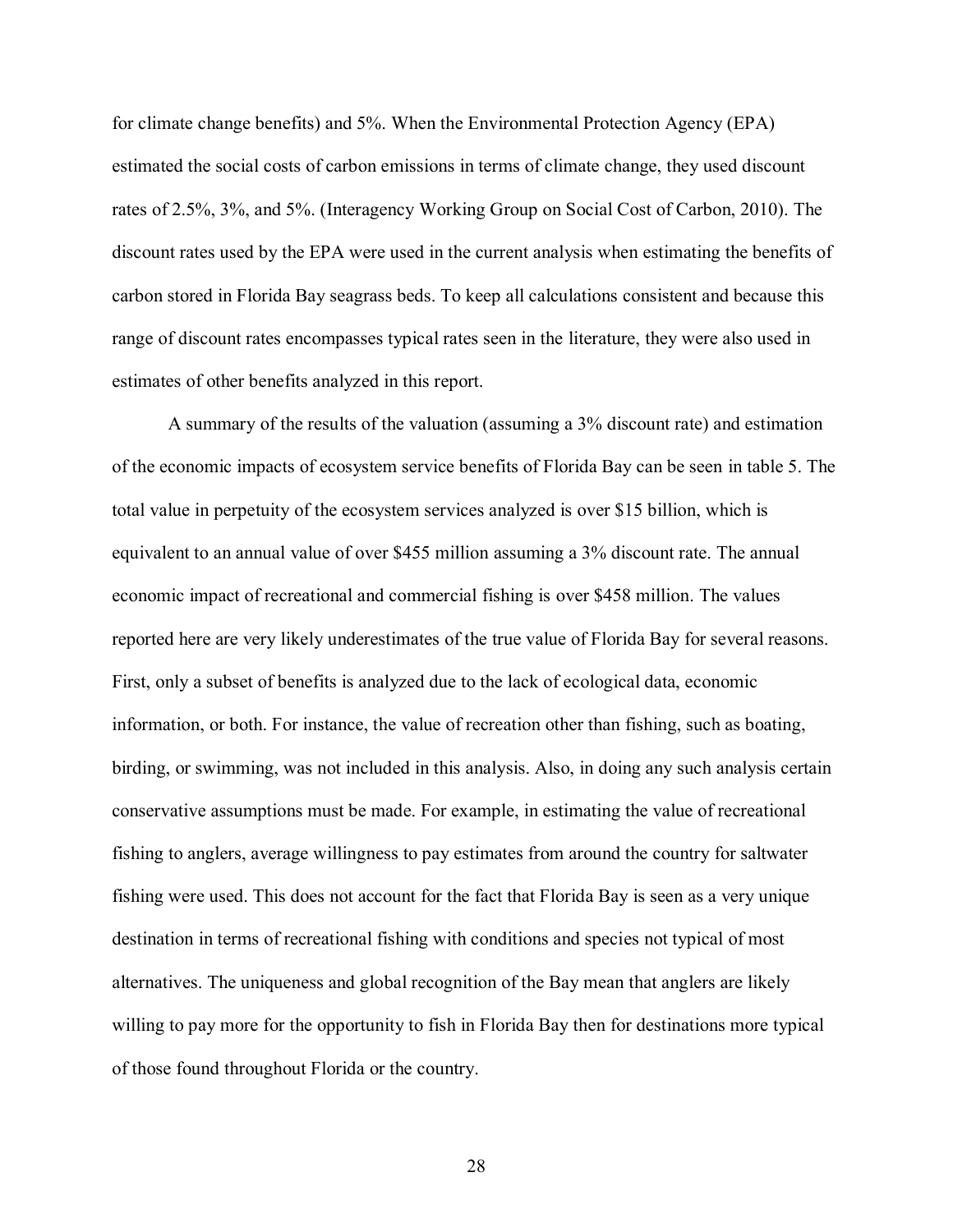Table 5. Summary of the value and economic impact of some of the ecosystem service benefits provided by Florida Bay. All values are in 2016 dollars. A 3% discount rate was used to calculate annual values and values in perpetuity. Only the economic impact of recreational fishing and commercial fishing were used to calculate total economic impact.

| <b>Ecosystem Service</b>                                                  | Value in Perpetuity | <b>Annual Value</b> | <b>Annual Economic Impact</b> |
|---------------------------------------------------------------------------|---------------------|---------------------|-------------------------------|
| <b>Recreational Fishing</b>                                               | \$7,121,324,467     | \$213,639,723       | \$438,690,467                 |
| <b>Commercial Fishing</b>                                                 | \$426,452,420       | \$12,793,573        | \$19,977,299                  |
| <b>Residential Real Estate</b>                                            | \$1,181,622,839     | \$35,448,685        |                               |
| Carbon Sequestration                                                      | \$4,529,394,426     | \$135,881,833       | ---                           |
| Gene pool protection, spiritual<br>experiences, and cognitive information | \$1,935,000,000     | \$58,050,000        | ---                           |
| <b>Total</b>                                                              | \$15,193,794,152    | \$455,813,814       | \$458,667,766                 |

The remainder of this report gives more detail on how these numbers were estimated and the assumptions behind them.

#### Recreational Fishing

Florida Bay offers extensive outdoor recreational opportunities for boating, birding, swimming, and recreational fishing among other activities. Recreational fishing is one of the most significant outdoor activities throughout Florida and Florida Bay (Adams, 2014; Richardson et al., 2014). Thus, part of the economic value of Florida Bay is the value that it provides to recreational users such as anglers. Economists generally articulate the recreational value of a specific activity at a specific place through the concept of willingness to pay (WTP). For instance, in estimating the monetary value of kayaking at a specific location, economists could employ contingent valuation surveys<sup>2</sup> to ask people what is the maximum amount that they would be willing to pay for the opportunity to kayak at that location.

<sup>&</sup>lt;sup>2</sup> See discussion in chapter 2 describing techniques to estimate the monetary value of ecosystem services.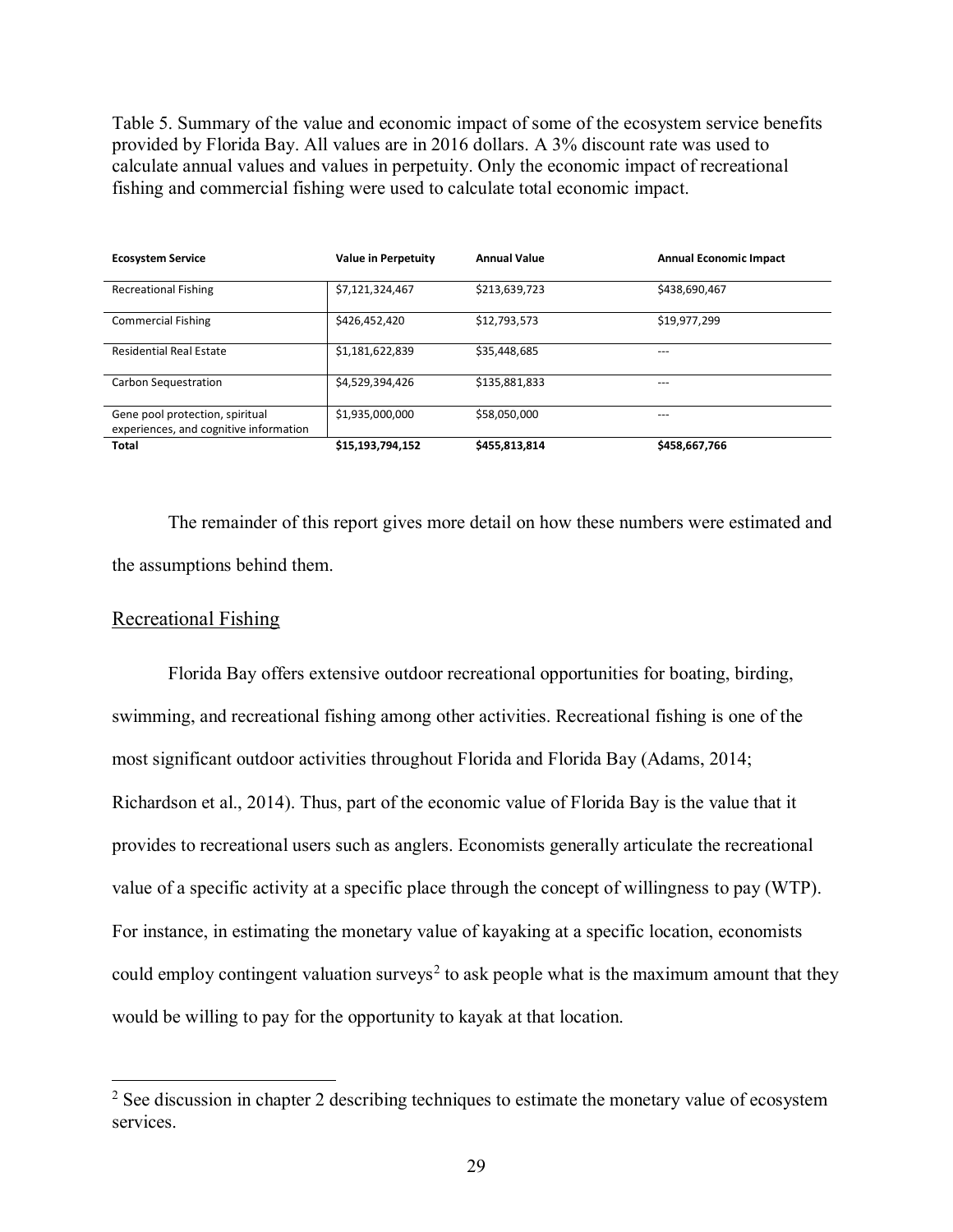There have been no surveys conducted specifically on recreational anglers to determine their willingness to pay to fish in Florida Bay. However, there have quite a few studies that have surveyed recreational anglers throughout the country to estimate their willingness to pay for the opportunity to engage in saltwater fishing at various locations. Hindsley et al. (2012) conducted a benefit transfer study of WTP studies throughout the Unities States and produced a metaregression model of coastal and marine recreational activities. For the model, extensive data from a database of over 2000 estimates from WTP studies of outdoor recreational activities were used to build a model that accounted for recreation type (fishing, hiking, birding, etc.), characteristics of the recreation population, geographical region (southeastern, west, etc.), study type (peer-reviewed paper, government report, etc.) and type of recreational trip (multi-purpose, multi-trip, etc.) (Hindsley et al., 2012). The authors then used these attributes in the regression model to estimate the value of recreational activities, including saltwater fishing, on Sarasota Bay.

Sarasota Bay, an estuary in South Florida, shares more in common with Florida Bay, in terms of environment and location, than other studies of the willingness to pay of recreational saltwater anglers. Thus, WTP estimates for the value per day of saltwater fishing from the Sarasota Bay study were used in this analysis. To estimate the number of angler days spent fishing in Florida Bay, a survey of Florida anglers was conducted with the assistance of Dr. Tony Fedler at the University of Florida. The survey was conducted from September through November 2016. Since a saltwater fishing license is required for anyone under 65 and not fishing with a licensed guide to fish in Florida Bay, data on saltwater fishing license holders obtained from the Florida Fish and Wildlife Conservation Commission (FWC) were utilized to obtain information on saltwater anglers in Florida.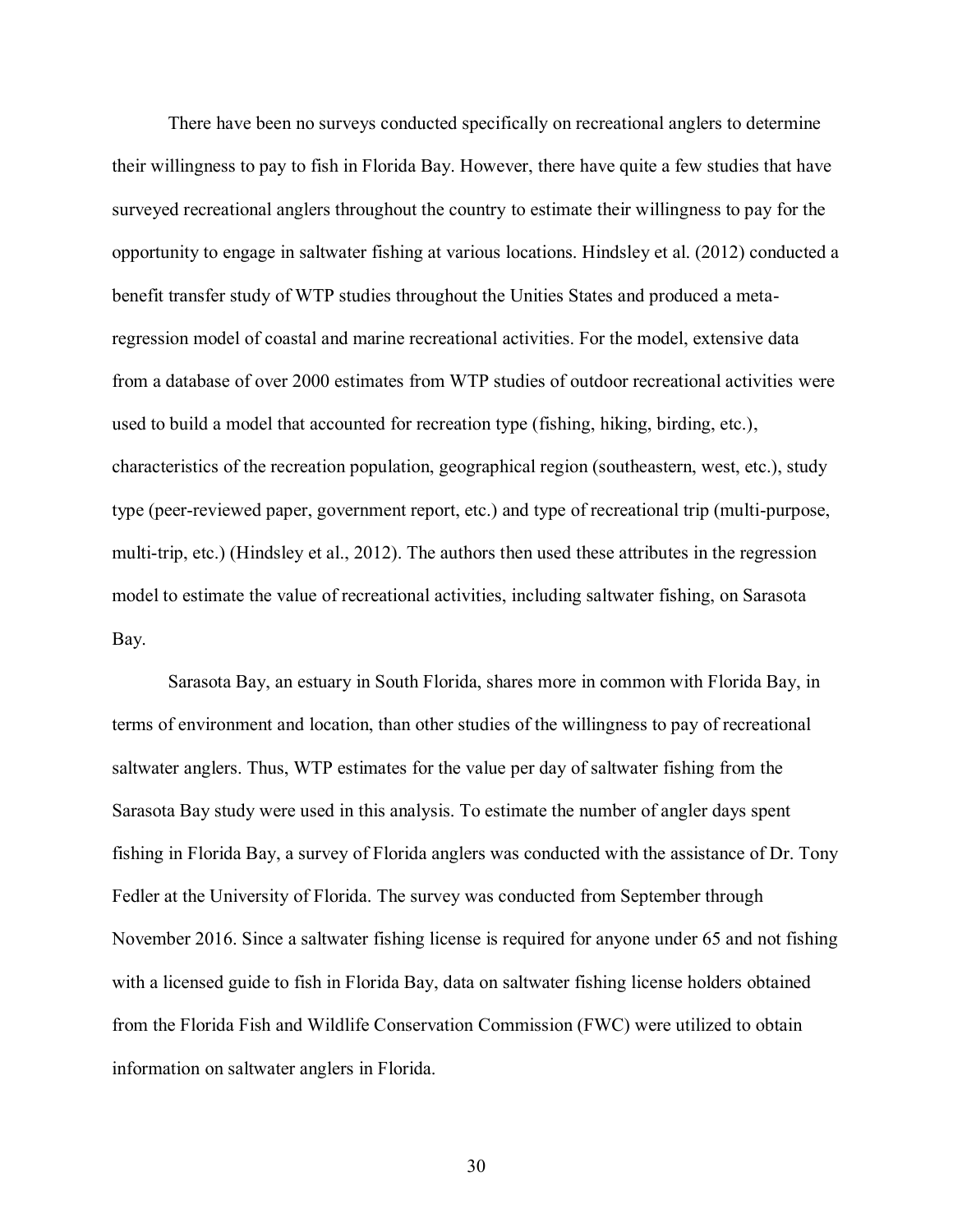License holders were stratified into four geographic regions based on where the anglers resided. Region 1 consisted of Miami-Dade, Broward, Collier, Miami-Dade, Monroe, and Palm Beach counties. Region 2 consisted of Charlotte, Desoto, Glades, Hardee, Hendry, Highlands, Lee, Manatee, Martin, Okeechobee, Sarasota, and St. Lucie counties. Region 3 consisted of all other Florida counties and region 4 was defined as the U.S. (except Florida) and Canada. A total of at least 2,000 anglers were selected from each region and were sent an email with a link to an electronic survey implemented by Qualtrics, a survey company. There were at least 500 completed and returned surveys from each region. Hard copies of the survey were also sent through traditional mail to an additional 250 anglers from each zone (some with and some without email addresses) to check for differences between those who did and those who did not provide email addresses with their application for a saltwater fishing license. Among other questions, the survey asked respondents about their fishing habits in Florida and Florida Bay.

Survey results from just licensed anglers underestimate the number of anglers fishing Florida Bay as they do not account for anglers over the age of 65 who do not need a license to fish or those who fished with a guide, who also do not need a license. To account for anglers over the age of 65, the survey results were adjusted with the results from the 2011 U.S. Fish and Wildlife Survey of Hunting, Fishing, and Wildlife Associated Recreation, which included respondents over the age of 65 (U.S. Fish & Wildlife Service, 2014). Based on this survey it was assumed that 23.3% of recreational anglers are over the age of 65. To account for unlicensed anglers who fished with a guide, fishing guides were also surveyed. According to a previous survey done on anglers fishing in the Florida Keys, approximately 73.2% of the anglers fishing with a guide are unlicensed (Fedler 2013). Using this information and data from the survey on the frequency that anglers fish in Florida Bay, the number of angler-days was estimated. One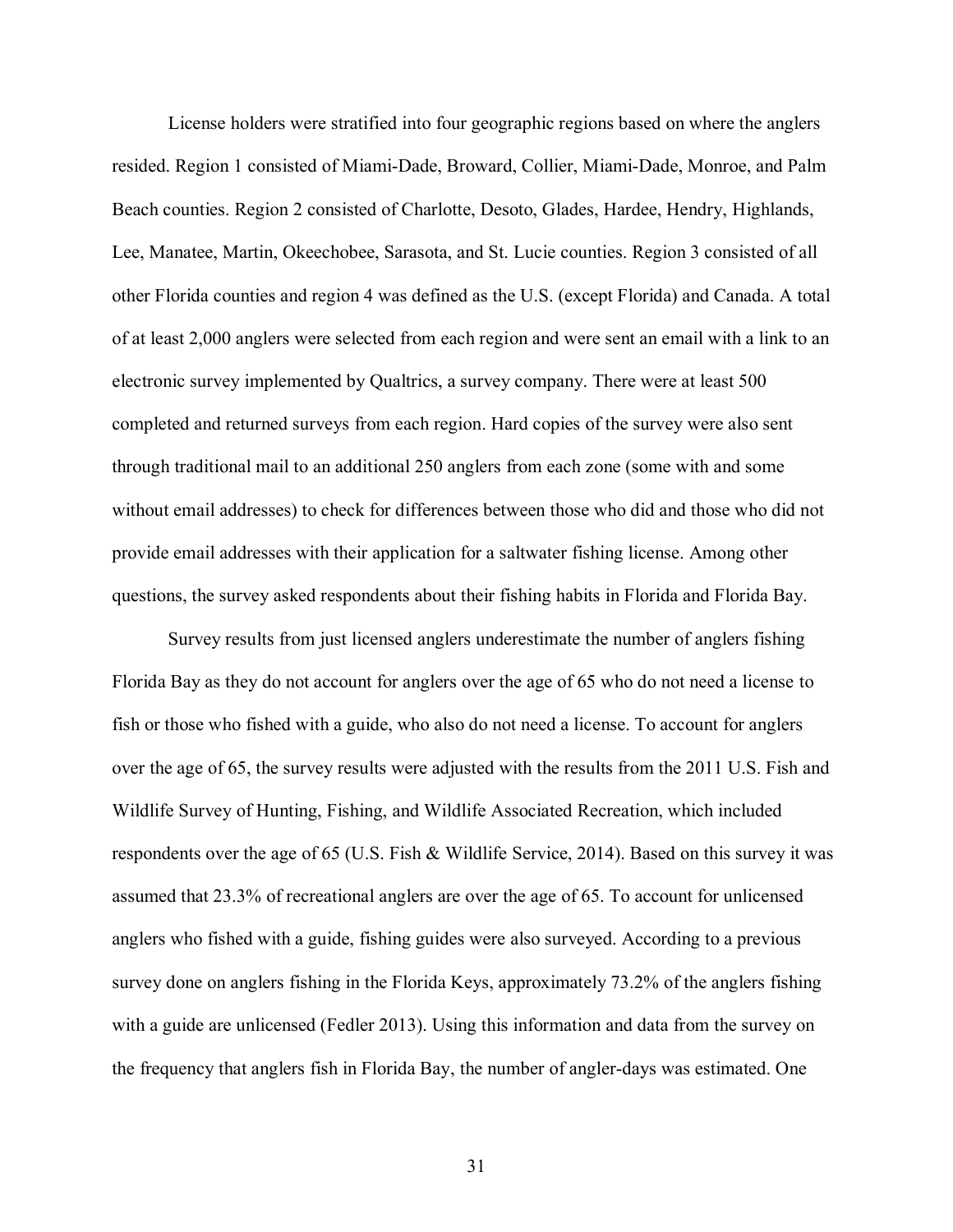angler-day is defined as one angler spending at least part of a day fishing. The number of angler-

days spent by unguided anglers in each zone over one year in Florida Bay is shown in table 6.

Table 6. Estimate of angler-days spent on Florida Bay over the course of one year based on a survey of anglers with a Florida saltwater fishing license. Total angler-days include an estimate of the number of anglers over the age of 65, who do not need a license. These estimates do not include unlicensed anglers fishing with a guide.

|        | Licensed anglers who spent<br>at least one angler-day<br>fishing Florida Bay | Estimated unlicensed anglers of<br>65 Years and older who spent at<br>least one angler-day fishing<br>Florida Bay | Average number of<br>angler-days spent fishing<br>Florida Bay per angler | Total number of angler-days<br>spent fishing Florida Bay |
|--------|------------------------------------------------------------------------------|-------------------------------------------------------------------------------------------------------------------|--------------------------------------------------------------------------|----------------------------------------------------------|
| Zone 1 | 60,343                                                                       | 18,331                                                                                                            | 15.8                                                                     | 1,242,715                                                |
| Zone 2 | 23,617                                                                       | 7.174                                                                                                             | 13.6                                                                     | 417,582                                                  |
| Zone 3 | 80,476                                                                       | 24,447                                                                                                            | 6.4                                                                      | 674.308                                                  |
| Zone 4 | 37,645                                                                       | 11,436                                                                                                            | 13.1                                                                     | 643.097                                                  |
| Total  | 61,388                                                                       | 202,081                                                                                                           | 11.3                                                                     | 2,977,703                                                |

The number of angler-days spent by unlicensed anglers fishing with a guide on Florida Bay,

based on the survey of fishing guides in Miami-Dade, Monroe, and Collier counties, is shown in

table 7. The estimates shown in tables 6 and 7 indicated that the total number of angler days

spent fishing Florida Bay over the course of a year was 3,037,166.

From table 8 it can be seen that for a single purpose day trip the WTP for a day of fishing

is \$70.34 and a single purpose multi-day trip is \$82.56. Assuming over 3 million days of

Table 7. Estimate of the number of angler-days by anglers fishing with a guide. The adjusted number of angler-days subtracts out the number licensed anglers to prevent double counting with the estimates shown in table 4.

| Number of guides       | Mean number of days   | Mean anglers | Total number of angler- | Total number of angler-days after subtracting |
|------------------------|-----------------------|--------------|-------------------------|-----------------------------------------------|
| guiding in Florida Bay | guided in Florida Bav | per day      | davs                    | the estimate for those with a license.        |
| 362                    | 102                   | ے ۔          | 81,233                  | 59,463                                        |

fishing on Florida Bay each year and the conservative estimate for the single purpose day trip of \$70.34, Florida Bay is estimated to provide over \$213 million in annual benefits to recreational anglers. Assuming these benefits flow every year indefinitely into the future, the value in perpetuity of Florida Bay in terms of recreational fishing is \$4.3 billion, \$7.1 billion, and \$8.5 billion at a 5%, 3%, and 2.5% discount rate respectively.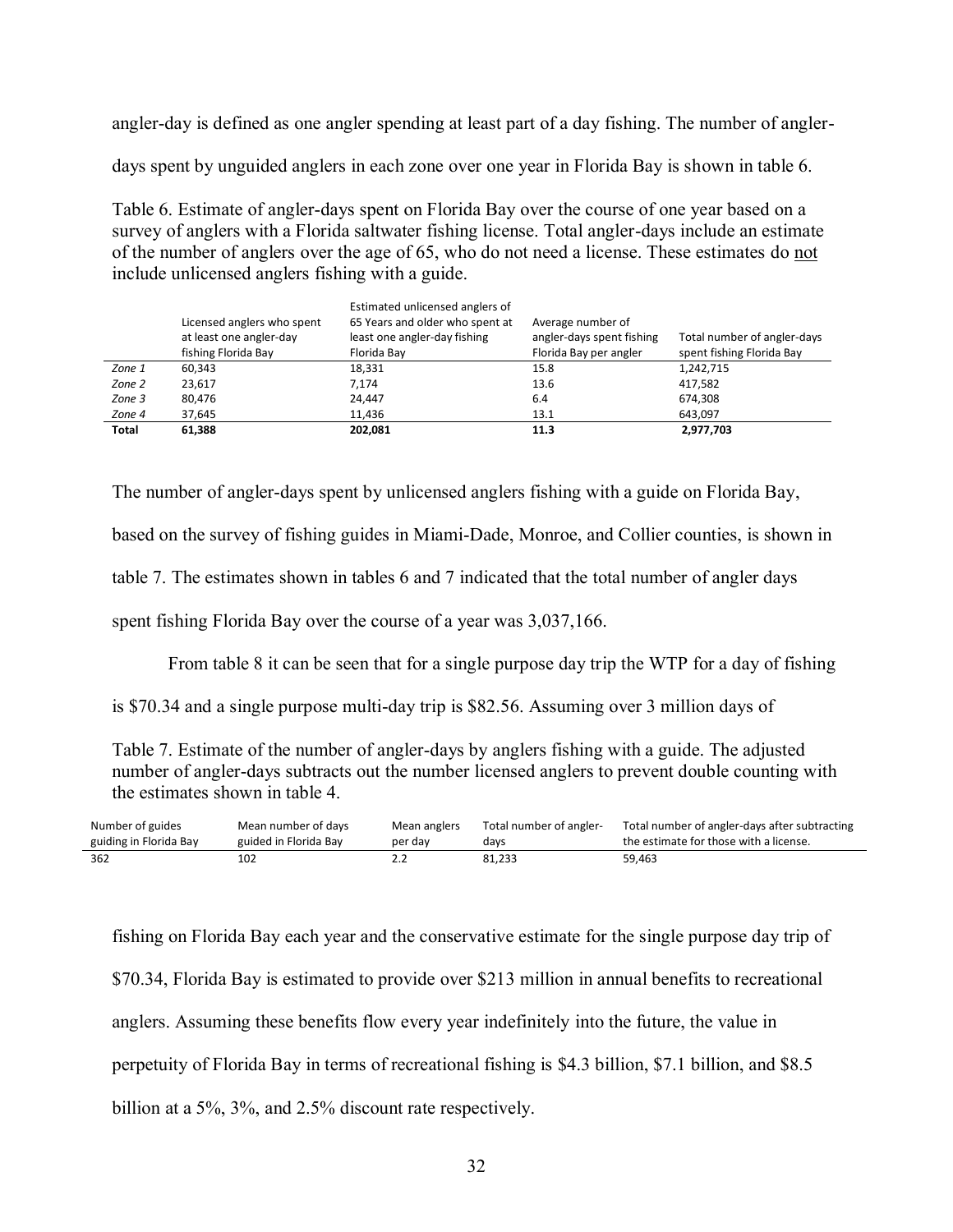Table 8. The per day value and annual value of a day of fishing on Florida Bay. Per day values are from Hindsley et al. (2012). The annual values assume 3,037,166 days of fishing per year. All values are in 2016 dollars.

| Day Trip       |               | Multi-Day Trip |               |  |
|----------------|---------------|----------------|---------------|--|
| Single Purpose | Multi Purpose | Single Purpose | Multi Purpose |  |
|                |               | Value for Dav  |               |  |
| \$70.34        | \$55.24       | \$82.56        | \$64.84       |  |
| Annual Value   |               |                |               |  |
| \$213,639,723  | \$167,785,502 | \$250,752,070  | \$196,935,918 |  |

In addition to the value that Florida Bay provides to recreational anglers, expenditures by these anglers impact the regional and state economy by generating income, jobs, and tax revenue. As described previously, such impacts are frequently estimated using input-output analysis that tracks expenditures through different industries. To estimate the economic impact<sup>3</sup> of recreational fishing in Florida Bay on the economy of Florida, an input-output model was used along with angler expenditure information collected from the above-mentioned survey conducted with Dr. Tony Fedler at the University of Florida. The survey collected information on the yearly expenditures by recreational anglers fishing in Florida Bay. This expenditure information was then used to estimate the direct, indirect, and induced impacts as well as the jobs and tax revenue generated by recreational fishing using the IMPLAN input-output software.

IMPLAN was originally developed by the U.S. Forest Service beginning in the 1970's to evaluate the socioeconomic impacts of forest service planning for U.S. National Forests throughout the nation. Currently it is owned and managed by MIG, Inc. and widely used by governments, industry, and others to estimate the economic impacts of activities on local, state, and regional economies. It uses data collected by the U.S. Department of Commerce, the U.S. Bureau of Labor Statistics, and other agencies to generate a traditional input-output model of 528

<sup>&</sup>lt;sup>3</sup> In some of the literature economic impact only refers to the influence of some change in economic activity (e.g. a new factory or reduction in fishing) while economic contribution refers to how an existing activity (unchanged) such as recreational fishing influences the economy. To be consistent with terminology used in other studies of fishing and recreation in Florida, the term economic impact is used here.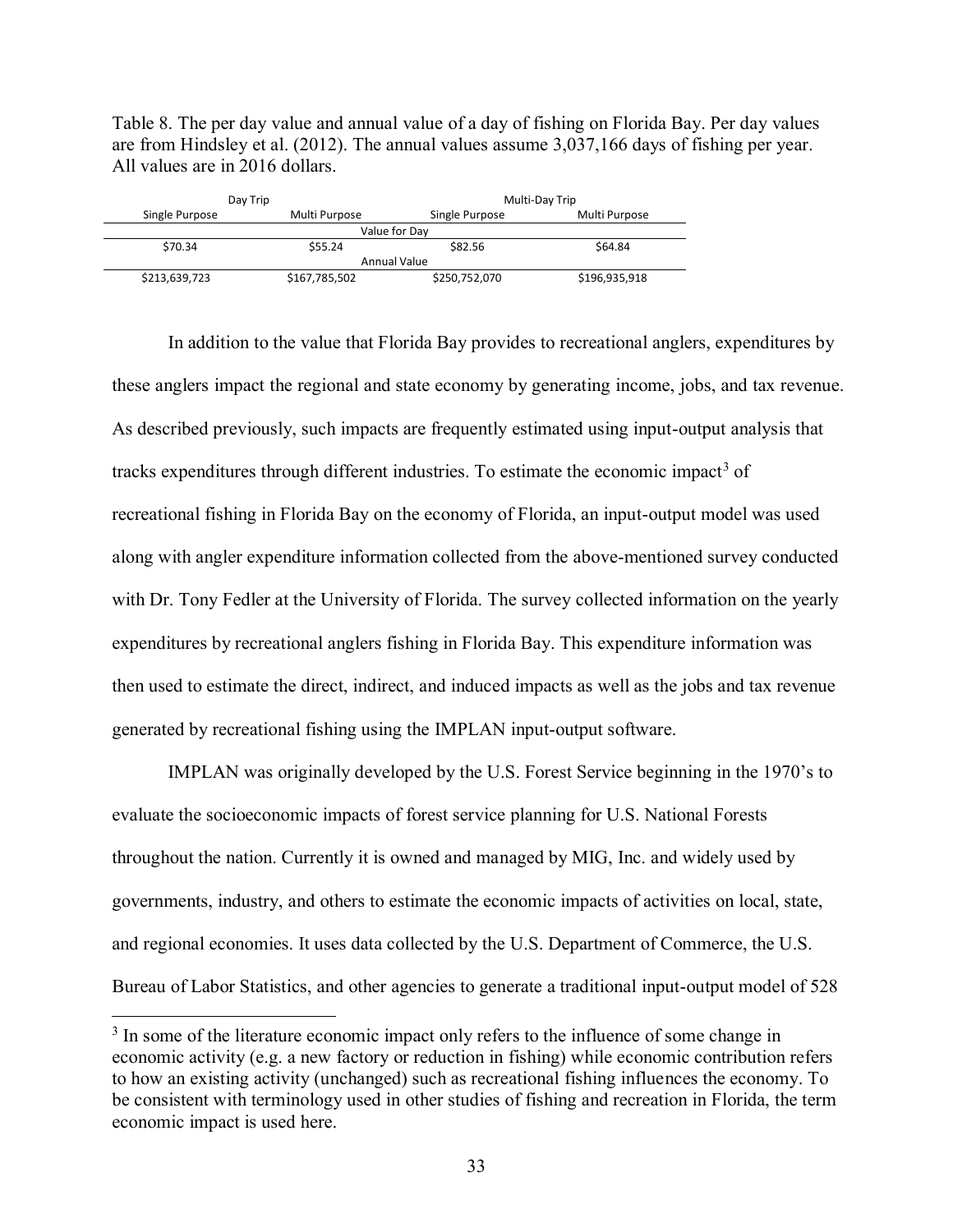industry sectors. This information is combined with other data to produce a Social Accounting Matrix of the economy that details linkages not only between industries but also between households and government. Using this information, the IMPLAN model can produce detailed estimates of the impact, including income, jobs, and taxes, of an industry or economic activity in a region, state, or subset of a state (e.g. county, congressional district, or zip code).

To conduct the impact analysis of recreational fishing in Florida Bay, the first step was to collect information from recreational anglers, via survey, on the amount of money typically spent in a year (and on what goods and services) in connection with fishing Florida Bay. As described above in discussing the WTP of recreational anglers, anglers were divided into four distinct regions based on where they reside. Survey questions regarding expenditures were divided up into two categories – trip and equipment. Trip expenditures are related to a single trip while equipment expenditures, such as fishing gear and boat equipment, are not limited to a single trip and can be used multiple times while fishing in Florida Bay and possibly other destinations. For both equipment and trip expenditures respondents were asked what percentage of their expenditures occurred in the Florida Bay region – defined as Monroe, Miami-Dade, and Collier Counties. The resulting mean annual trip and equipment expenditures per unguided angler in the Florida Bay region by zone can be seen in table 9.

To estimate the economic impact of these expenditures only the portion of expenditures that stay in the local or regional economy should be used. For example, when someone purchases something at a local convenience store only a portion of the retail expenditure stays in the local economy. The rest leaves (or is leaked) when the retailer pays wholesale distributers and manufacturers that may be located outside of the local economy. Thus, total angler expenditures per year were calculated in two steps. First, the total number of anglers were multiplied by the mean annual expenditure of anglers in each category. Second, the total retail expenditures were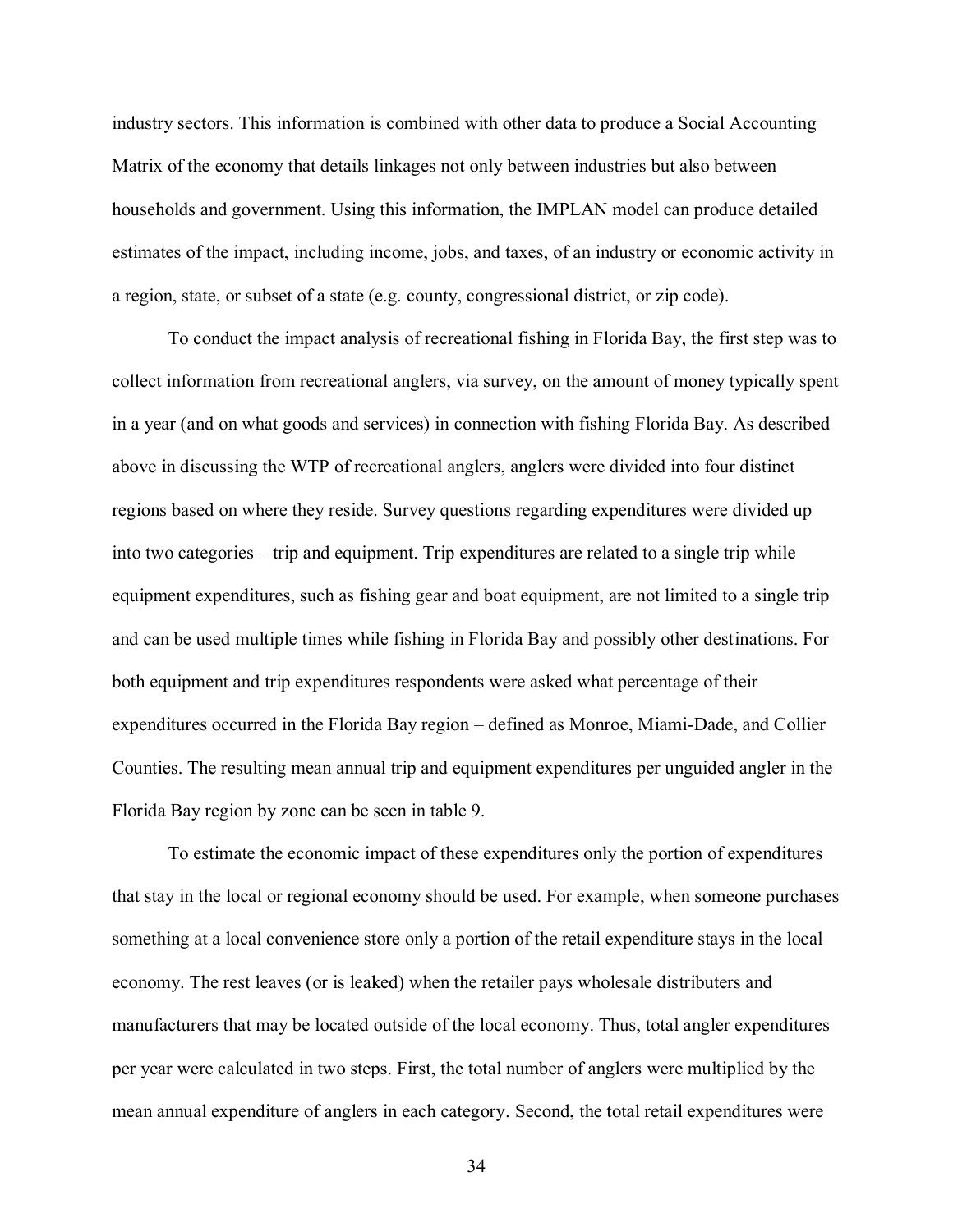margined so that they reflect only the portion of expenditures that stay in the region (for regional impact analysis) or the state (for statewide regional impact analysis). The IMPLAN model margins these expenditures by using data from the U.S. Bureau of Economic Analysis Input-Output tables. The resulting total expenditures can be seen in table 10. Total annual expenditures for Florida Bay anglers are \$204 million for trip expenditures and \$37 million for equipment expenditures for a total of \$241 million. These expenditures do not include unlicensed anglers that fish with a guide and thus these estimates represent an underestimate of expenditures related to Florida Bay recreational fishing. To account for these anglers, fishing guides were also surveyed. Over 400 of these guides in Miami-Dade, Monroe, and Collier counties were contacted via email and phone and 197 agreed to provide information about their customers and expenditures. To prevent double counting with surveyed licensed anglers, the number of angler days by licensed anglers was subtracted out from the total guided anglers. This was done by assuming that 73.2 percent of all guided anglers were unlicensed based on a previous survey done by Fedler (2013) of guided anglers in the Florida Keys. The resulting expenditure data from the survey of Florida Keys fishing guides are presented in table 11.

The expenditures by licensed and guided saltwater anglers were used with specific industry categories in IMPLAN to estimate the economic impact of Florida Bay recreational anglers. Based on this analysis, the direct impact of recreational fishing in Florida Bay, both guided and unguided, is \$259 million. All of the results of the impact analysis can be seen in table 12. The impact of expenditures by recreational anglers fishing in Florida Bay on the regional economy (Monroe, Miami-Dade, and Collier counties) is \$439 million per year in economic output, over 4,100 jobs and over \$73 million in local, state, and federal tax revenue.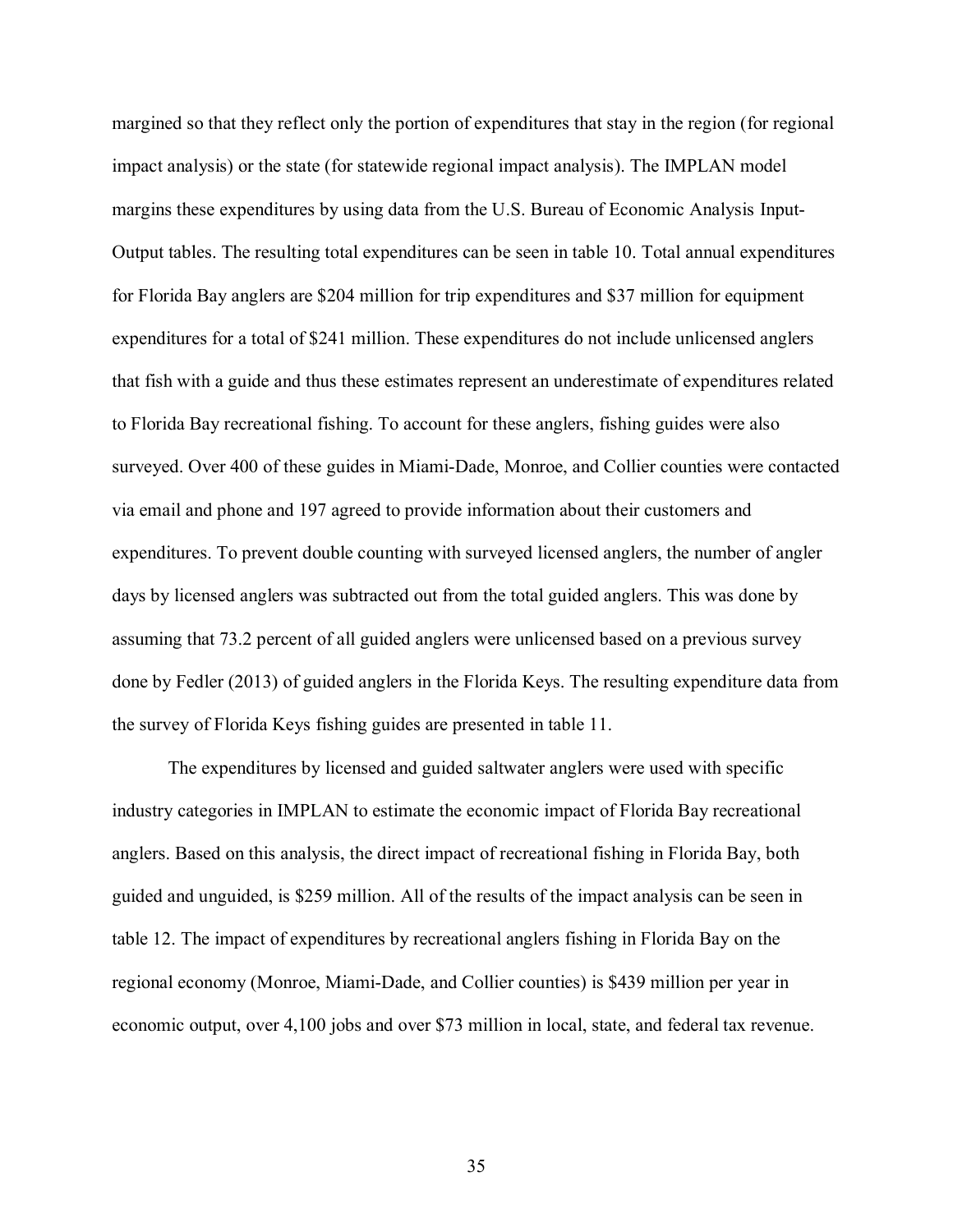Table 9. Mean annual trip and equipment expenditures of unguided anglers in Florida Bay by zone.

|                                          | <b>Trip Expenditures</b> |                               |          |           |            |  |  |
|------------------------------------------|--------------------------|-------------------------------|----------|-----------|------------|--|--|
| <b>Expenditure category</b>              | Zone 1                   | Zone 2                        | Zone 3   | Zone 4    | Total      |  |  |
| Food, drink, refreshments and ice        | \$202.59                 | \$138.22                      | \$166.93 | \$340.52  | \$206.56   |  |  |
| Lodging, including campgrounds           | \$132.33                 | \$243.09                      | \$203.87 | \$757.82  | \$290.29   |  |  |
| Public transportation by airplane, car   |                          |                               |          |           |            |  |  |
| rental including fuel                    | \$1.49                   | \$8.55                        | \$9.66   | \$146.86  | \$32.65    |  |  |
| Private vehicle transportation,          |                          |                               |          |           |            |  |  |
| including fuel                           | \$146.51                 | \$95.24                       | \$136.29 | \$229.16  | \$151.85   |  |  |
| Guide or charter fees                    | \$81.88                  | \$36.19                       | \$83.09  | \$191.28  | \$97.40    |  |  |
| Fishing licenses and tags                | \$16.84                  | \$8.26                        | \$16.59  | \$35.06   | \$19.13    |  |  |
| Live and dead bait                       | \$83.93                  | \$47.50                       | \$50.66  | \$93.87   | \$68.27    |  |  |
| Boat and equipment rental                | \$27.32                  | \$14.30                       | \$16.05  | \$114.58  | \$37.57    |  |  |
| Boat mooring, maintenance, storage,      |                          |                               |          |           |            |  |  |
| insurance, etc.                          | \$206.64                 | \$102.73                      | \$102.04 | \$262.61  | \$163.27   |  |  |
| Boat fuel                                | \$290.98                 | \$187.32                      | \$164.66 | \$346.86  | \$238.97   |  |  |
| Total                                    | \$1,190.50               | \$881.39                      | \$949.84 | \$2518.52 | \$1,305.94 |  |  |
|                                          |                          |                               |          |           |            |  |  |
|                                          |                          | <b>Equipment Expenditures</b> |          |           |            |  |  |
| Rods, reels and components               | \$138.59                 | \$105.29                      | \$50.73  | \$250.30  | \$120.52   |  |  |
| Lines and leaders                        | \$34.11                  | \$25.85                       | \$15.61  | \$47.50   | \$28.27    |  |  |
| Hooks, sinkers and swivels               | \$17.84                  | \$20.06                       | \$9.79   | \$21.56   | \$15.59    |  |  |
| Artificial lures, baits and flies        | \$27.42                  | \$30.89                       | \$8.47   | \$26.78   | \$20.16    |  |  |
| Tackle boxes, creels, landing nets,      |                          |                               |          |           |            |  |  |
| stringers, gaffs, etc.                   | \$12.08                  | \$24.71                       | \$5.85   | \$21.53   | \$12.83    |  |  |
| Minnow traps, cast nets, bait            |                          |                               |          |           |            |  |  |
| containers                               | \$10.18                  | \$6.10                        | \$5.39   | \$13.86   | \$8.48     |  |  |
| Electronic devices such as fish finders, |                          |                               |          |           |            |  |  |
| depth finders and GPS and trolling       | \$63.11                  | \$70.18                       | \$20.14  | \$133.15  | \$59.87    |  |  |
| Boat payments                            | \$193.50                 | \$93.79                       | \$101.90 | \$237.05  | \$153.48   |  |  |
| Total                                    | \$496.84                 | \$376.87                      | \$217.89 | \$751.72  | \$419.21   |  |  |

**Total Expenditures \$1,687.34 \$1,258.26 \$1,167.72 \$3,270.34 \$1,725.15**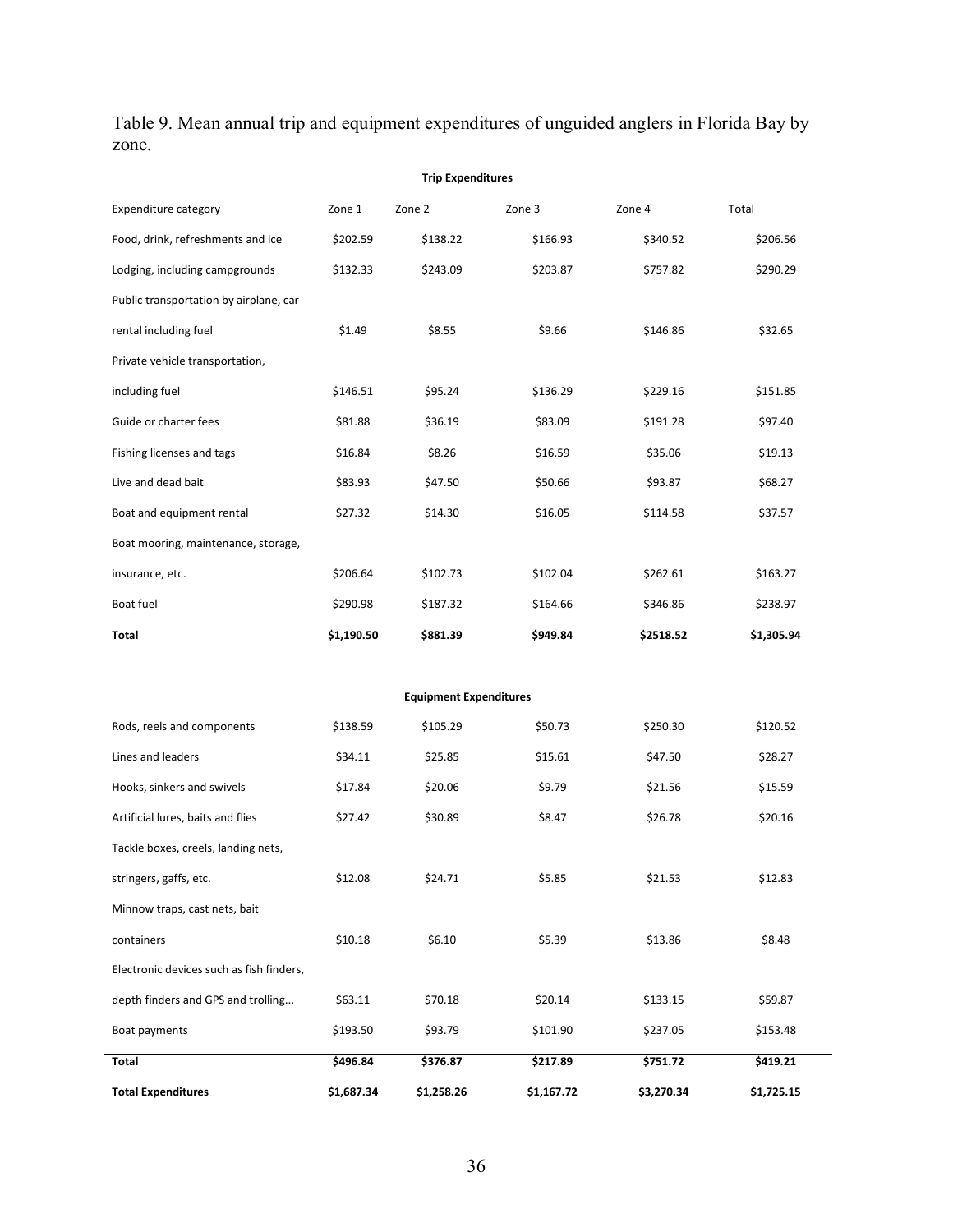Table 10. Total annual trip and equipment expenditures by unguided anglers in Florida Bay by zone. Total expenditures are calculated using only the portion of expenditures that stay in the regional economy.

| <b>Trip Expenditures</b>                  |              |                               |              |              |               |  |  |
|-------------------------------------------|--------------|-------------------------------|--------------|--------------|---------------|--|--|
| <b>Expenditure Category</b>               | Zone 1       | Zone 2                        | Zone 3       | Zone 4       | Total         |  |  |
| Food, drink, refreshments and ice         | \$4,391,970  | \$1,172,774                   | \$4,826,327  | \$4,605,428  | \$14,996,500  |  |  |
| Lodging, including campgrounds            | \$10,411,237 | \$7,485,222                   | \$21,390,882 | \$37,194,664 | \$76,482,005  |  |  |
| Public transportation by airplane, car    | \$116,937    | \$263,179                     | \$1,013,561  | \$7,208,025  | \$8,601,702   |  |  |
| rental including fuel                     |              |                               |              |              |               |  |  |
| Private vehicle transportation, including | \$1,436,697  | \$365,514                     | \$1,782,431  | \$1,401,864  | \$4,986,505   |  |  |
| fuel                                      |              |                               |              |              |               |  |  |
| Guide or charter fees                     | \$6,441,622  | \$1,114,265                   | \$8,717,907  | \$9,388,381  | \$25,662,175  |  |  |
| Fishing licenses and tags                 | \$1,324,487  | \$254,401                     | \$1,740,445  | \$1,720,724  | \$5,040,055   |  |  |
| Live and dead bait                        | \$2,771,867  | \$613,971                     | \$2,231,182  | \$1,934,169  | \$7,551,189   |  |  |
| Boat and equipment rental                 | \$2,149,648  | \$440,211                     | \$1,684,307  | \$5,623,662  | \$9,897,829   |  |  |
| Boat mooring, maintenance, storage,       | \$16,257,522 | \$3,163,048                   | \$10,706,194 | \$12,888,944 | \$43,015,708  |  |  |
| insurance, etc.                           |              |                               |              |              |               |  |  |
| Boat fuel                                 | \$2,853,329  | \$718,898                     | \$2,153,378  | \$2,121,892  | \$7,847,497   |  |  |
| Total                                     | \$48,155,315 | \$15,591,483                  | \$56,246,614 | \$84,087,755 | \$204,081,165 |  |  |
|                                           |              | <b>Equipment Expenditures</b> |              |              |               |  |  |
| Rods, reels and components                | \$4,577,314  | \$1,361,012                   | \$2,234,362  | \$5,157,196  | \$13,329,884  |  |  |
| Lines and leaders                         | \$1,126,667  | \$334,178                     | \$687,724    | \$978,579    | \$3,127,148   |  |  |
| Hooks, sinkers and swivels                | \$589,254    | \$259,305                     | \$431,161    | \$444,118    | \$1,723,838   |  |  |
| Artificial lures, baits and flies         | \$905,754    | \$399,261                     | \$373,212    | \$551,663    | \$2,229,890   |  |  |
| Tackle boxes, creels, landing nets,       | \$398,970    | \$319,423                     | \$257,492    | \$443,662    | \$1,419,547   |  |  |
| stringers, gaffs, etc.                    |              |                               |              |              |               |  |  |
| Minnow traps, cast nets, bait containers  | \$336,099    | \$78,886                      | \$237,614    | \$285,501    | \$938,100     |  |  |
| Electronic devices such as fish finders,  | \$2,084,459  | \$907,112                     | \$887,269    | \$2,743,406  | \$6,622,246   |  |  |
| depth finders and GPS and trolling        |              |                               |              |              |               |  |  |
| Boat payments                             | \$2,770,037  | \$525,465                     | \$1,945,412  | \$2,117,005  | \$7,357,919   |  |  |
| Total                                     | \$12,788,553 | \$4,184,642                   | \$7,054,245  | \$12,721,131 | \$36,748,572  |  |  |
| <b>Total Expenditures</b>                 | \$60,943,869 | \$19,776,125                  | \$63,300,859 | \$96,808,886 | \$240,829,737 |  |  |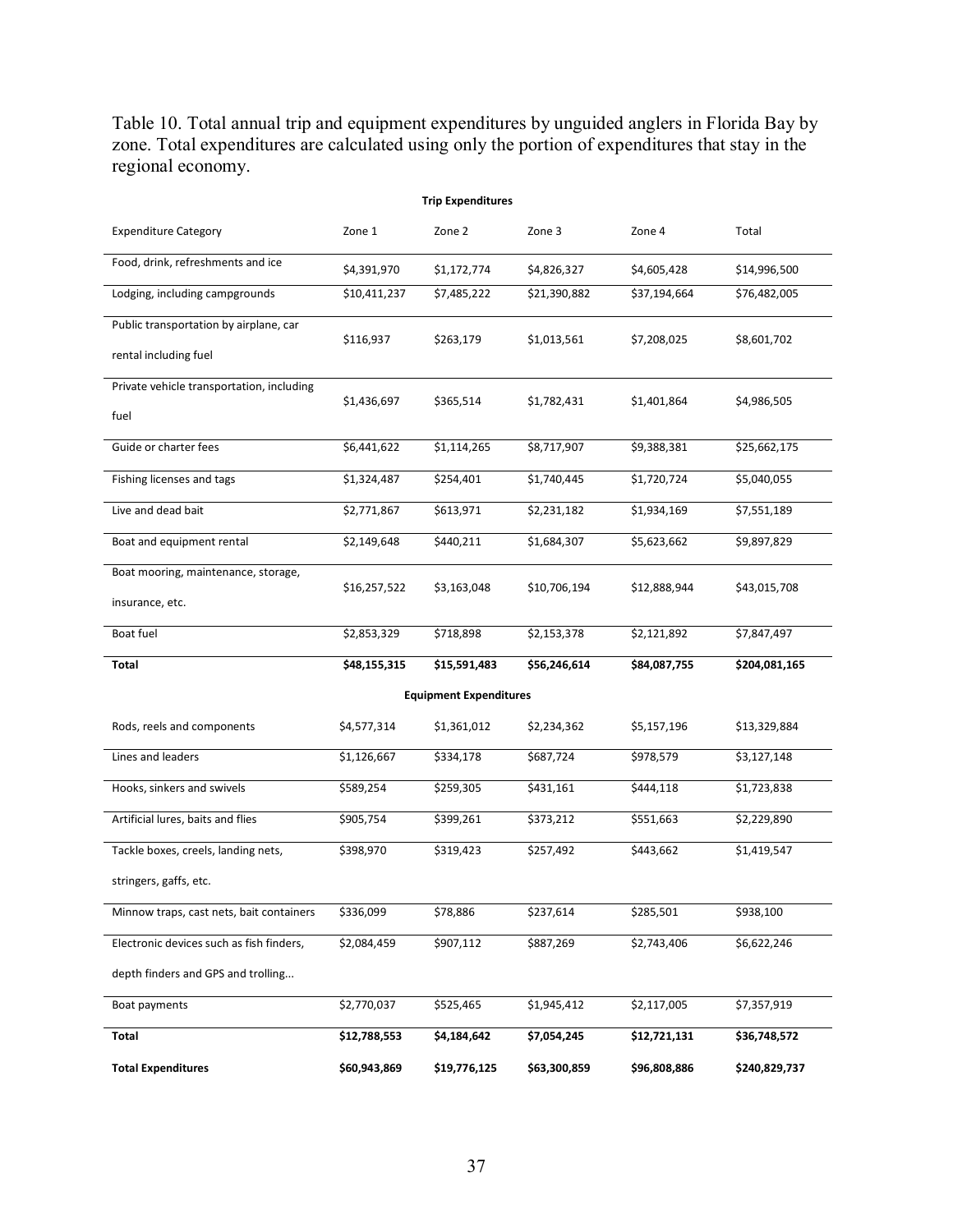Table 11. Annual trip and equipment expenditures of anglers using fishing guides. The number of angler-days subtracts out the number of licensed anglers to prevent double counting with the estimates shown in table 4. Based on Fedler (2013), it was assumed that 73.2% of anglers fishing with a guide did not have a license. Total annual expenditures reflect only the portion of expenditures that stay in the regional economy.

| <b>Expenditure Category</b>                                  | <b>Daily Expenditure</b>      | <b>Angler Days</b> | <b>Annual Expenditure</b> |
|--------------------------------------------------------------|-------------------------------|--------------------|---------------------------|
|                                                              |                               |                    |                           |
| Food, drink, refreshments and ice                            | \$49.03                       | 59,463             | \$802,998                 |
| Lodging, including campgrounds                               | \$71.78                       | 59,463             | \$4,266,072               |
| Public transportation by airplane, car rental including fuel | \$9.57                        | 59,463             | \$568,481                 |
| Private vehicle transportation, including fuel               | \$23.76                       | 59,463             | \$175,998                 |
| Guide or charter fees                                        | \$186.44                      | 59,463             | \$11,080,537              |
| <b>Total</b>                                                 | \$340.58                      |                    | \$16,894,085              |
|                                                              | <b>Equipment Expenditures</b> |                    |                           |
| Rods, reels and components                                   | \$26.29                       | 59,463             | \$655,993                 |
| Lines and leaders                                            | \$5.61                        | 59,463             | \$139,852                 |
| Hooks, sinkers and swivels                                   | \$3.15                        | 59,463             | \$78,614                  |
| Artificial lures, baits and flies                            | \$5.35                        | 59,463             | \$133,490                 |
| <b>Total</b>                                                 | \$40.40                       |                    | \$1,007,949               |
| <b>Total Expenditures</b>                                    | \$380.98                      |                    | \$17,902,035              |

**Trip Expenditures**

Table 12. Estimated annual impact of recreational fishing in Florida Bay. Results are expressed in 2016 dollars. The economic impact was calculated from expenditures in the Florida Bay region defined as Monroe, Miami-Dade, and Collier counties. The impact in the Florida Bay region is the impact in the region, whereas the Economic Impact in the state is the economic impact that these expenditures have in the entire state of Florida

|                                          |               | Indirect      | Induced       |                     |          |                      |                              |
|------------------------------------------|---------------|---------------|---------------|---------------------|----------|----------------------|------------------------------|
|                                          | Direct Impact | Impact        | Impact        | <b>Total Impact</b> | Jobs     | <b>Federal Taxes</b> | <b>State and Local Taxes</b> |
| Economic impact in<br>Florida Bay region | \$258.945.833 | \$86,668,667  | \$93,075,967  | \$438,690,467       | 4.111.64 | \$40.722.457         | \$32.354.420                 |
| Economic Impact in<br>the state          | \$258.945.833 | \$104.220.431 | \$138,977.700 | \$502.143.965       | 4.588.34 | \$46.114.602         | \$36,084,314                 |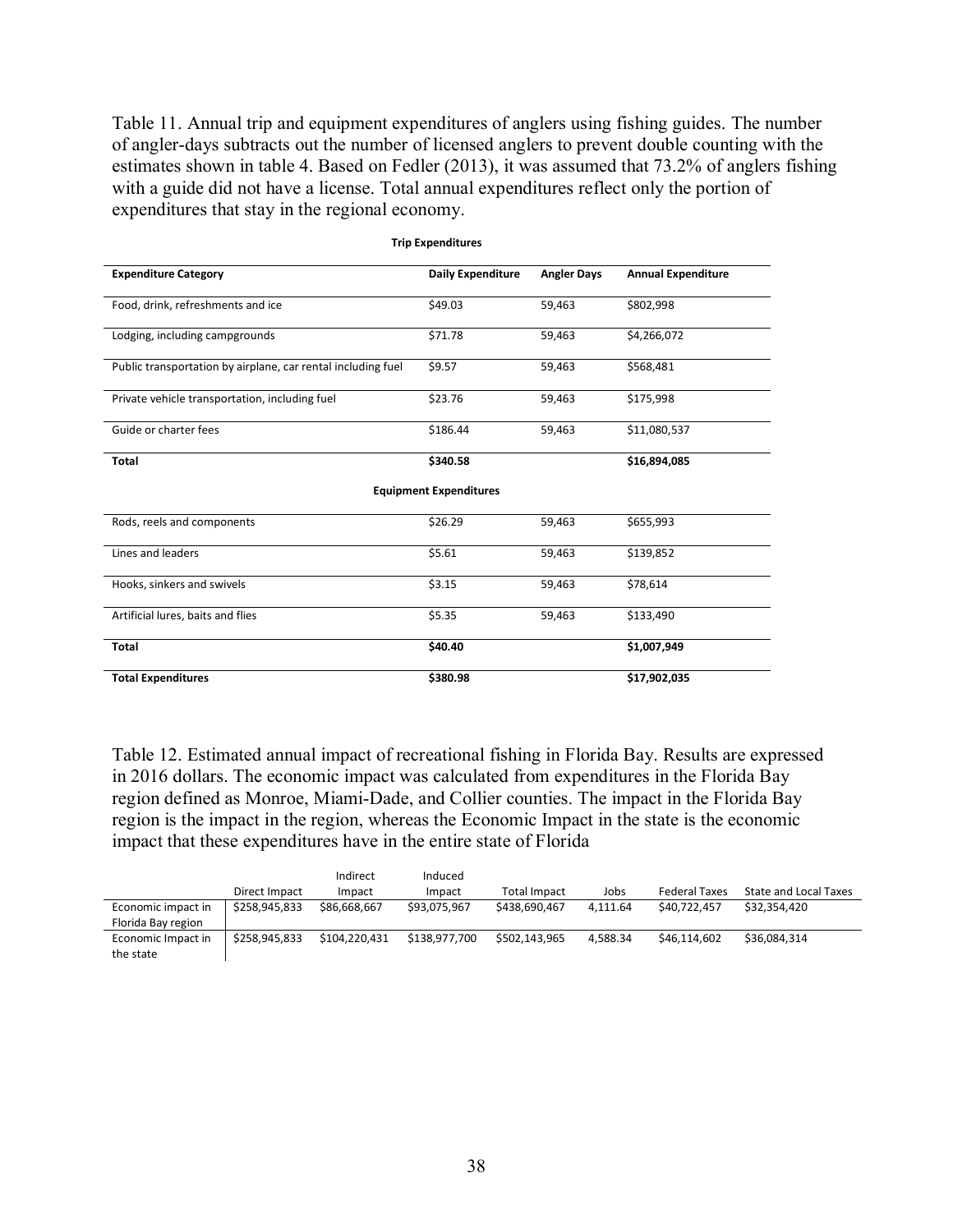#### Commercial Fishing

Florida Bay is important to several commercially valuable fish species. For instance, it provides important juvenile habitat for the economically important Dry Tortugas fishery. Two Dry Tortugas commercial species whose juvenile life stages are dependent on Florida Bay are pink shrimp (*Farfantepenaeus duorarum*) and Gray Snapper (*Lutjanus griseus*) (Browder & Robblee, 2009; Ehrhardt, 2001; Richardson et al., 2014). Data from the Florida Fish and Wildlife Conservation Commission (FWC) was used estimate the value of these two species in commercial terms and what economic contribution they make to Florida's economy.

To estimate the commercial value of pink shrimp and gray snapper, data on the annual amount of the two species harvested from the Dry Tortugas fishery was obtained from FWC's database on Commercial Landings (Florida Fish and Wildlife Conservation Commission, n.d.). The average yearly amount of pink shrimp harvested during a 10-year time span was 4.7 million pounds with a minimum yearly amount of 2.7 million pounds and a high of 6.2 million pounds. The average price of pink shrimp per pound during this time, after adjusting all prices to 2016 dollars using the Consumer Price Index from the Bureau of Labor Statistics, is \$2.18 with a low of \$1.76 and a high of \$3.33. The average yearly amount of gray snapper harvested during this time span was a little over 29,000 pounds with a low of a little more than 11,400 pounds and a high of a little less than 39,000 pounds. The average price of gray snapper during this time, again adjusting to 2016 dollars, was \$1.99 per pound with a high of \$2.30 and a low of \$1.44. The annual amount harvested, the price per pound, and the total value for each year from 2005 to 2015 are shown in table 13.

The average value of the annual harvest of pink shrimp and gray snapper combined is over \$12 million. If this is assumed to be the value of the harvest each year indefinitely into the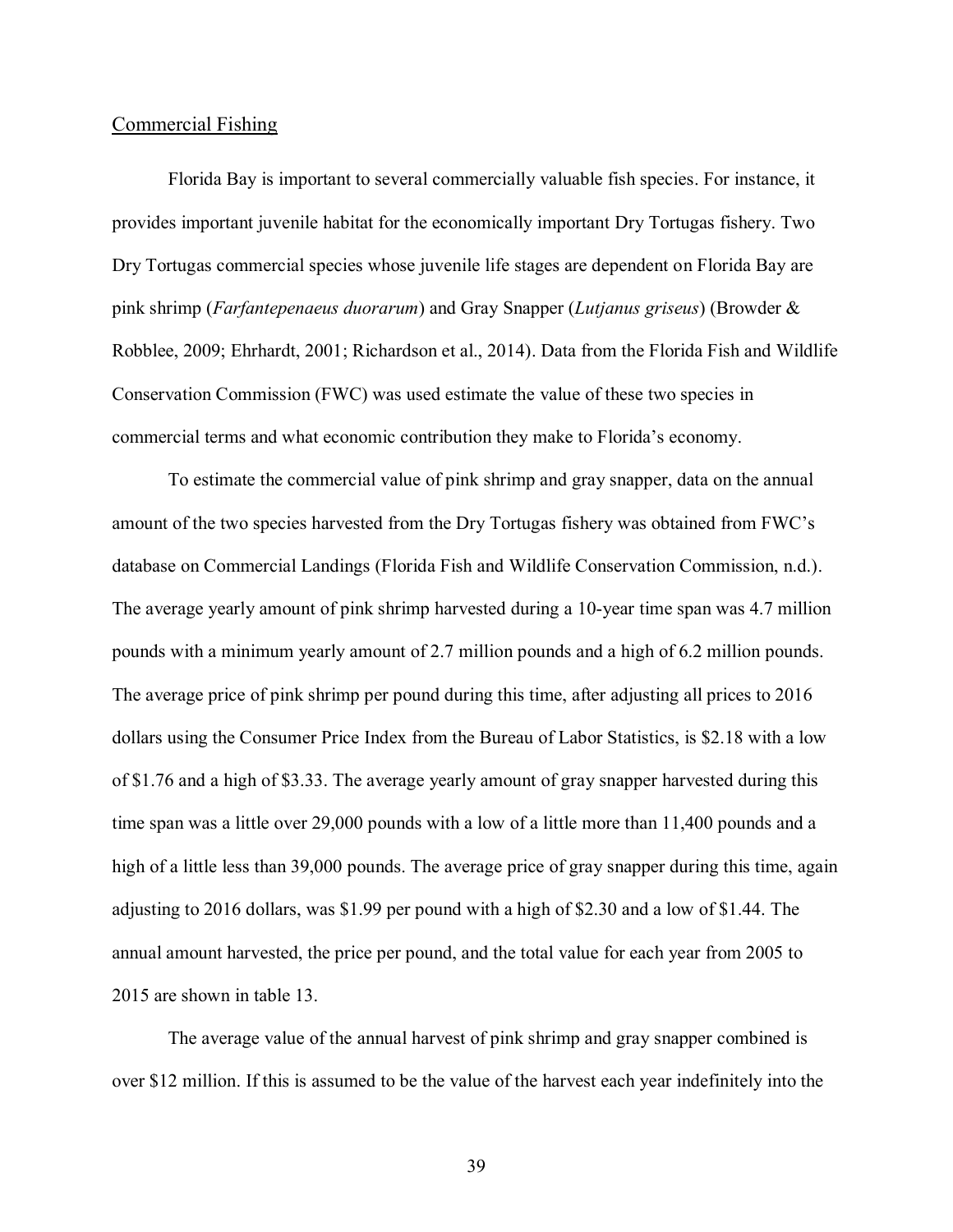future then the total value in perpetuity of commercial harvest at 5%, 3%, and 2.5% is \$256

million, \$426 million, and \$512 million respectively.

Table 13. The yearly catch, price, and value of landings for gray snapper (Lutjanus griseus) and pink shrimp (Farfantepenaeus duorarum) from the Dry Tortugass commercial fishery. All prices and values have been converted to 2016 dollars. Data are from Florida Fish and Wildlife's Conservation Commission Commercial Fisheries Landings Summaries database.

|      | Pounds         | Pounds        | Price per lb   | Price per lb  | <b>Total Value</b> | <b>Total Value</b> |
|------|----------------|---------------|----------------|---------------|--------------------|--------------------|
| Year | (Gray Snapper) | (Pink Shrimp) | (Gray Snapper) | (Pink Shrimp) | (Gray Snapper)     | (Pink Shrimp)      |
| 2005 | 33,089         | 4,991,555     | \$2.10         | \$2.32        | \$69,341           | \$11,574,418       |
| 2006 | 28,408         | 5,329,169     | \$2.47         | \$2.62        | \$70,100           | \$13,943,238       |
| 2007 | 33,783         | 2,683,201     | \$2.44         | \$2.32        | \$82,525           | \$6,221,806        |
| 2008 | 11,432         | 5,585,233     | \$2.37         | \$2.28        | \$27,076           | \$12,743,268       |
| 2009 | 22,243         | 4,397,827     | \$1.79         | \$2.29        | \$39,717           | \$10,088,615       |
| 2010 | 27,753         | 6,231,353     | \$2.84         | \$2.18        | \$78,807           | \$13,599,305       |
| 2011 | 31,635         | 4,898,796     | \$2.54         | \$2.60        | \$80,416           | \$12,756,465       |
| 2012 | 38,732         | 3,861,193     | \$2.55         | \$2.86        | \$98,937           | \$11,060,001       |
| 2013 | 26,758         | 3,856,873     | \$2.49         | \$3.21        | \$66,692           | \$12,386,733       |
| 2014 | 35,760         | 5,171,715     | \$2.64         | \$4.13        | \$94,449           | \$21,355,046       |
| 2015 | 32,419         | 4,852,339     | \$2.85         | \$2.93        | \$92,459           | \$14,199,885       |
|      |                |               |                | Mean          | \$72,774           | \$12,720,798       |

In addition to providing a valuable product for consumers, commercial fishing generates economic activity in the state. For instance, money is spent on capital (e.g. boats, nets, and other equipment), fuel, and labor. These expenditures provide jobs, income, and state and federal tax revenue. To estimate these effects for commercial fishing, IMPLAN was again used. Based on the annual catch worth a little over \$12 million, the annual impact of commercial fishing of pink shrimp and gray snapper in the Dry Tortugas fishery on the economy of Florida is shown in table 14.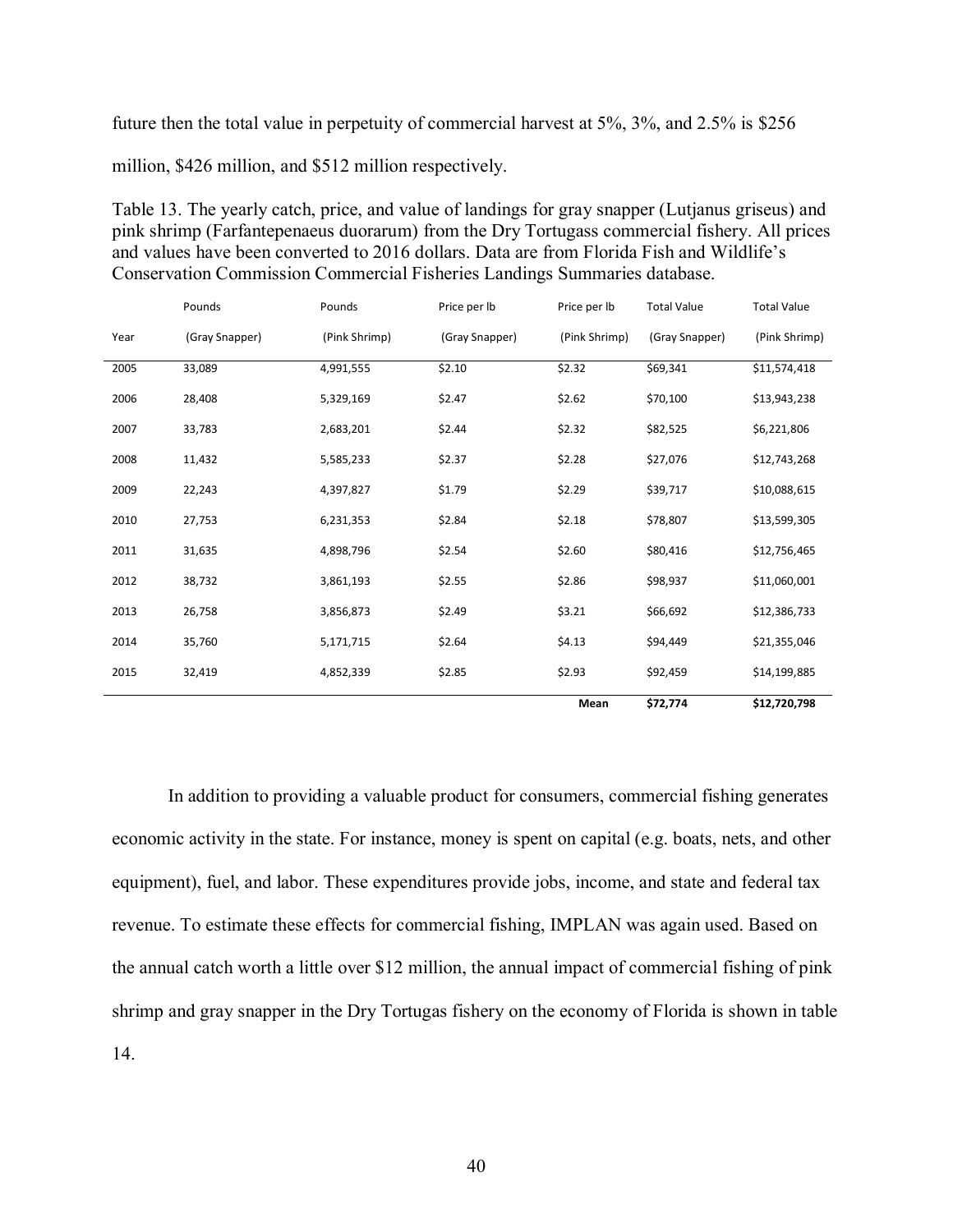Table 14. Estimated annual impact of commercial fishing on the economy of Florida. Results are expressed in 2016 dollars.

| Direct Impact | Indirect Impact | Induced Impact | Total Impact | Jobs   | <b>Federal Taxes</b> | <b>State and Local Taxes</b> |
|---------------|-----------------|----------------|--------------|--------|----------------------|------------------------------|
| \$12.793.573  | 3.219.541       | \$3.964.185    | \$19.977.299 | 245.39 | \$1.559.198          | \$1,370,295                  |

The impact of commercial fishing for these two species in the Dry Tortugas fishery is almost \$20 million per year, over 240 jobs, and almost \$3 million in federal, state, and local taxes.

#### Real Estate Values

Natural amenities such as water bodies, forests, and open space can impact the value of real estate. For example, many home buyers are willing to pay a premium for a home near a significant water body such as Florida Bay. Real estate values are impacted by a range of variables. For example, home prices are influenced by attributes of the home itself (e.g. size, number of bathrooms, year built, condition, etc.), its location (e.g. neighborhood, value of homes nearby, school district, etc.), and general market conditions (e.g. supply of housing, interest rates, state of the economy, etc.) as well as any natural amenities that may be nearby. The challenge for economists interested in the impact of a natural amenity is to measure the effect of only that amenity on the value of real estate. This is usually done using a technique called hedonic regression. Typically, in hedonic regression sale price data is regressed on a wide range of variables accounting for the multiple attributes discussed above as well as a variable representing the natural amenity of interest. Typically, though such regression takes large data sets, these analyses allow economists to isolate the influence of the amenity of interest, such as the proximity to a water body, on real estate values.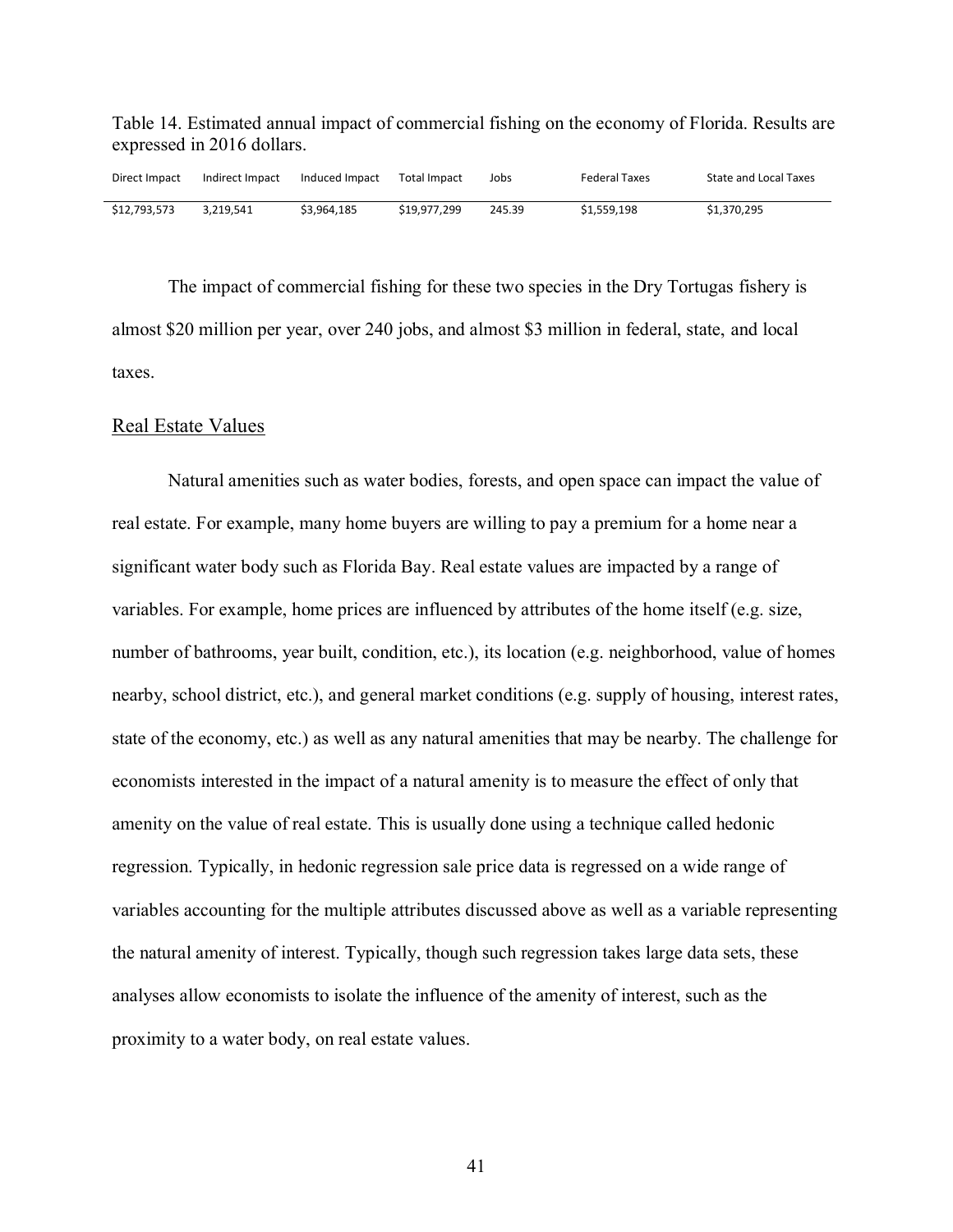Hindsley et al. (2012) conducted such a hedonic regression analysis of the impact of proximity to Sarasota Bay and the Gulf of Mexico on residential real estate in Sarasota and Manatee Counties. The study used data on sales of single family residences from the Sarasota and Manatee property appraiser offices from 2008 through 2010 (Hindsley et al., 2012). A spatial autoregressive hedonic property model<sup>4</sup> was used to regress sale price on a variety of variables, including distance to the Sarasota Bay and the Gulf of Mexico. A large number of structural, locational, and environmental variables were included in the regression including house size, lot size, house quality, neighborhood, if the property was located on a canal or creek, distance to the city of Sarasota, etc. In the regression model distance to the bay was indicated by discrete distance groupings – water front, distance of 100 to 1,000 feet, between 1,000 and 2,000 feet, and between 3,000 and 4,000 feet (Hindsley et al., 2012). From this model, the marginal willingness to pay (MWP) for residential property close to or on Sarasota Bay and the Gulf of Mexico was estimated. For a property located on the Gulf of Mexico the MWP was \$595,141 and the MWP of a property located on Sarasota Bay was \$454,809 in 2010 dollars. The MWP for a property within 1,000 feet of the Gulf of Mexico was \$148,841 and the MWP for a property within 1,000 feet of Sarasota Bay was \$90,235 in 2010 dollars. It is important to note that these numbers represent the *additional* amount of money home buyers were willing to pay for a house within the indicated distance of the Gulf of Mexico or Sarasota Bay.

Both Florida Bay and Sarasota Bay are estuary systems in South Florida with similar amenities. Assuming the impact of Florida Bay on residential real estate is similar to the impact of Sarasota Bay, these estimates were used to estimate the impact of Florida Bay on single family homes. All residential real estate proximate to Florida Bay is located in the Florida Keys

<sup>&</sup>lt;sup>4</sup> A spatial autoregressive hedonic property model is a regression model that accounts for the fact the values for real estate are often spatially correlated.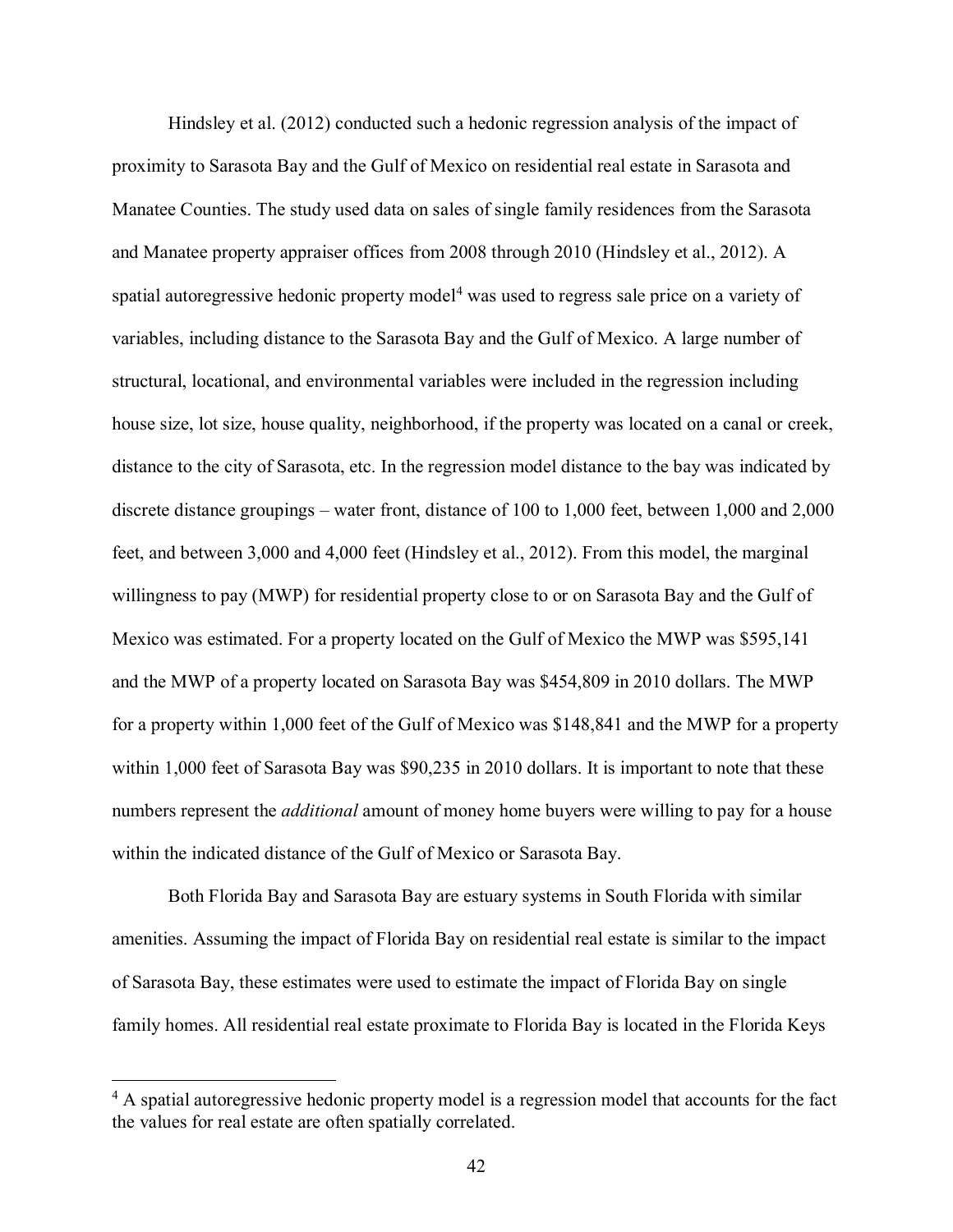in Monroe County. First, data on residential real estate in the Keys was obtained from the Monroe County Property Appraisers Office. These data included, among other things, a listing of residential properties in Monroe County and their location. With assistance from Dr. Yogesh Khare at the Everglades Foundation, ArcGIS software was used to identify all single-family homes from Key Largo down to the seven-mile bridge in Monroe County and estimate the distance to Florida Bay for each home. Next, following Hindsely et al. (2012) single family homes were sorted into five groups based on their distance to Florida Bay – waterfront, distance of 100 to 1,000 feet, between 1,000 feet and 2,000 feet, between 2,000 feet and 3,000 feet, and between 3,000 and 4,000 feet. The MWP estimates for each distance category from the Hindsely et al. (2012) study were converted to 2016 dollars using the Consumer Price Index from the U.S. Bureau of Labor Statistics. The number of homes in all distance categories combined was 16,582. For each distance category, the number of homes in that category was multiplied by the MWP for a home in that distance category to obtain the total value that Florida Bay provides to single family homes in that distance category. Results from this analysis are shown in table 15.

| Table 15. Estimates of Mean Willingness to Pay (MWP) in 2016 dollars for proximity to Florida     |
|---------------------------------------------------------------------------------------------------|
| Bay for single-family homes and total capitalized value. Total capitalized value is calculated by |
| multiplying the MWP by the number of houses in that distance category. Lower bound and            |
| higher bound estimates for MWP are based on the 95% confidence interval. MWP data is              |
| adapted from Hindsley et al. (2012).                                                              |

| <b>Total</b>       | 16,582    |               |            |               | \$809,215,788            | \$1,181,622,839 | \$1,553,972,256          |
|--------------------|-----------|---------------|------------|---------------|--------------------------|-----------------|--------------------------|
| 3000-4000 feet     | 1,639     | \$15,932      | \$28,894   | \$41,857      | \$26,119,757             | \$47,371,518    | \$68,623,279             |
|                    |           |               |            |               |                          |                 |                          |
| 2000-3000 feet     | 6,001     | \$23,471      | \$40,819   | \$58,166      | \$140,841,191            | \$244.941.781   | \$349,035,710            |
| 1000-2000 feet     | 4,319     | \$36,378      | \$55,322   | \$74.266      | \$157,117,075            | \$238.937.999   | \$320.754.128            |
| 100-1000 feet      | 4,160     | \$74,756      | \$100,161  | \$125,554     | \$311,007,057            | \$416,697,181   | \$522,341,126            |
|                    |           |               |            |               |                          |                 |                          |
| <b>Water Front</b> | 463       | \$376,198     | \$504,838  | \$633,478     | \$174,130,708            | \$233,674,360   | \$293,218,013            |
| Florida Bay        | Homes     | (Lower Bound) | (Mean)     | (Upper Bound) | (Lower Bound)            | Value (Mean)    | (Upper Bound)            |
| Distance to        | Number of | <b>MWP</b>    | <b>MWP</b> | <b>MWP</b>    | <b>Capitalized Value</b> | Capitalized     | <b>Capitalized Value</b> |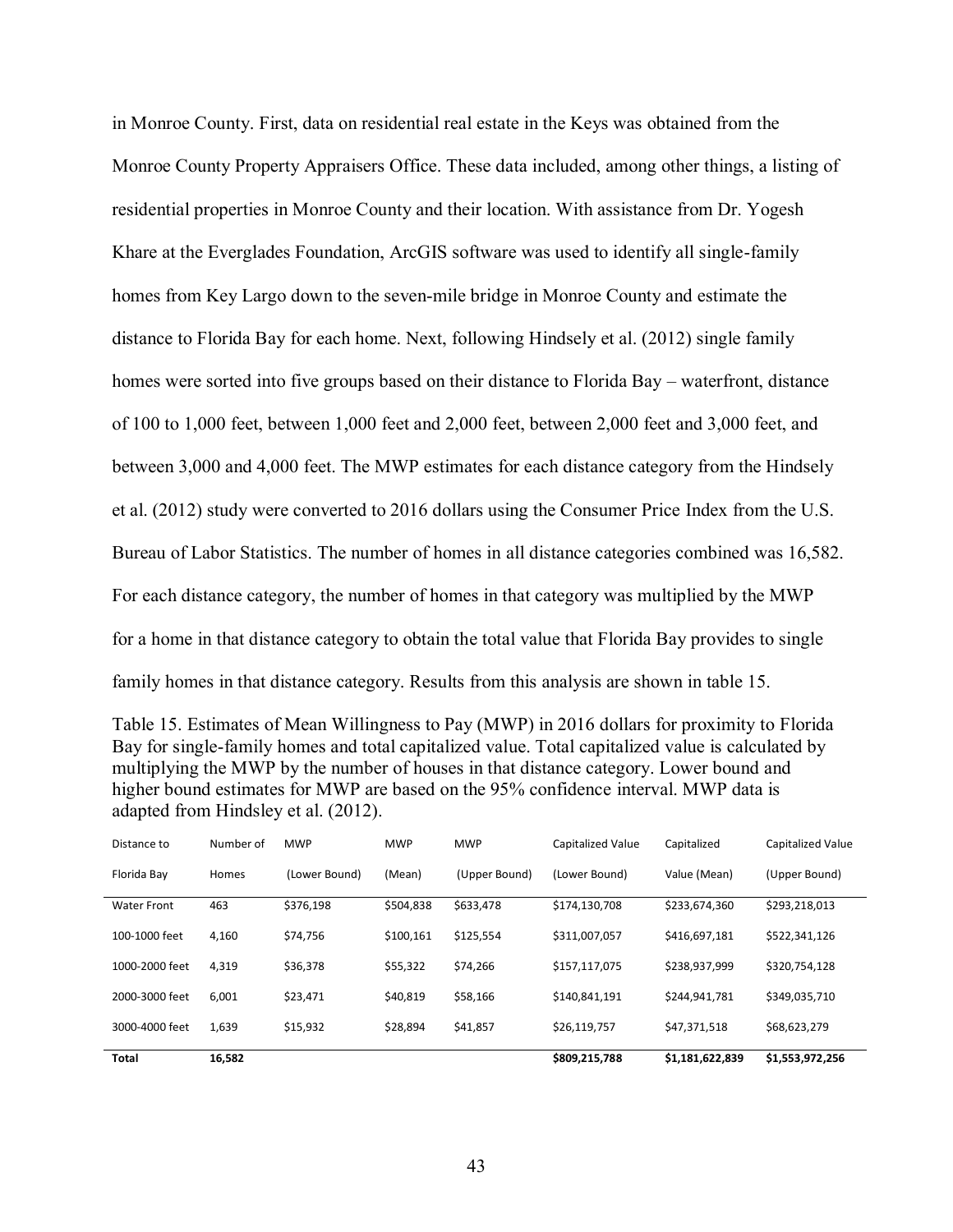The annualized values for the mean capitalized value at a 5%, 3%, and 2.5% discount rate are \$59 million, \$35 million, and \$30 million respectively.

#### Carbon Sequestration

As plants grow, the process of photosynthesis converts atmospheric  $CO<sub>2</sub>$  to carbohydrates that plants use for energy and the accumulation of biomass. Through this process, plants such as seagrasses sequester carbon from the atmosphere as they grow. Seagrasses cover much of the bottom of Florida Bay, and much of their biomass is stored in below-ground biomass (i.e., roots and rhizomes) as opposed to above-ground biomass, which is mostly comprised of leaves. As a result, seagrass beds represent a significant store of carbon that, if they were to disappear, would be released back into the atmosphere and contribute to global climate change and its attendant negative consequences. Seagrass beds (including the top layer of sediment) can contain as much carbon per hectare as tropical forests (Fourqurean et al., 2012a). Even though seagrass covers approximately only 0.1% of the world's sea floor it accounts for approximately 10% of the global carbon burial by oceans (Greiner et al., 2013). This amounts to between 4.2 million and 8.4 million Megagrams of carbon (MgC) (Fourqurean et al., 2012a).

Fourqurean et al. (2012) conducted an extensive study of the amount of carbon stored in seagrass meadows in Florida Bay. They found that on average the sediment, below-ground biomass, and above-ground biomass in these seagrass beds contain approximately 163.5 MgC per hectare (Fourqurean et al. 2012b). It is well documented that the health and sustainability of seagrass beds in Florida Bay are dependent on maintaining healthy estuarine conditions in the Bay with several seagrass die-offs in recent decades (Hall et al. 2016). Given the extensive area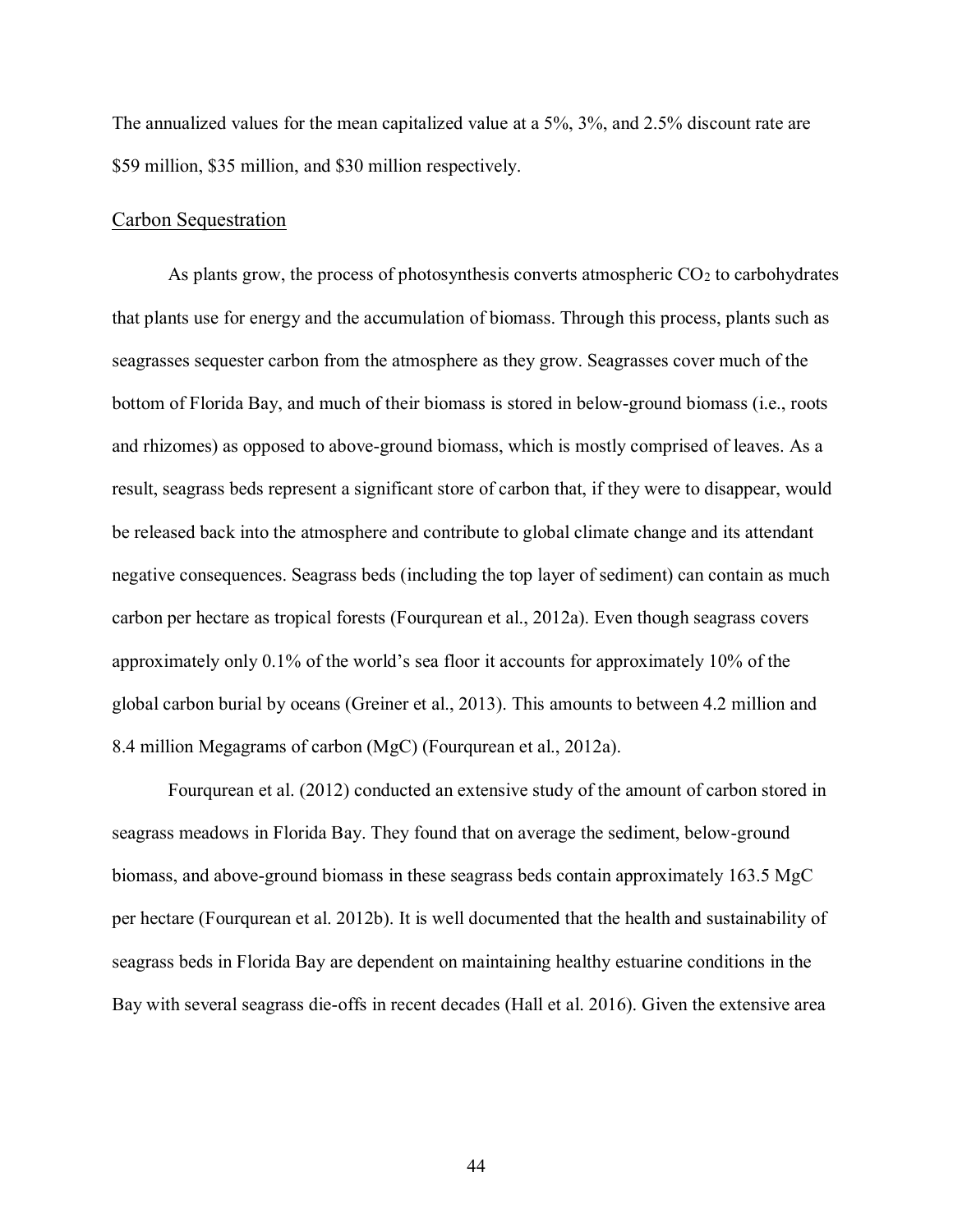of Florida Bay containing seagrass, if this seagrass were to be lost, a significant amount of  $CO<sub>2</sub>$ could be released into the atmosphere5.

Four basic steps were done to estimate the value of the carbon contained in Florida Bay seagrass beds. First, the area containing seagrass was determined. Next, to estimate the total amount of carbon, this area was multiplied by the amount of carbon per unit area contained in Florida Bay seagrass. Third, the total amount of carbon was converted to carbon dioxide equivalents or (CO2e). This is done because different greenhouse gases have different impacts on the climate based upon such characteristics as the degree to which they trap heat and the length of time they remain in the atmosphere. To facilitate comparisons, scientists, economists, and climate offset markets typically express the global warming potential of different greenhouse gases with a common metric called carbon dioxide equivalents. A carbon dioxide equivalent of a greenhouse gas (or mix of greenhouse gases) is the amount of  $CO<sub>2</sub>$  that would generate an equivalent amount of climate change or global warming.

The amount of Florida Bay covered with seagrass was obtained from personal communication with Dr. James Fourqurean, a Florida Bay seagrass expert at Florida International University. For estimating the size of Florida Bay, the boundaries of the bay were defined as previously. This area represents about 2,250 square kilometers of which 80% or 1,800 square kilometers is covered by seagrass (James Fourqurean, personal communication). Multiplying this area by the average amount of carbon per hectare in Florida Bay, 163.5 Mg C, results in the total amount of carbon in Florida Bay seagrass equal to 29,430,000 Mg C. This number is multiplied by the molecular weight of  $CO<sub>2</sub>$  (3.667) to convert to  $CO<sub>2</sub>$  equivalents. This results in 107,919,810 Mg CO<sub>2</sub>e stored in seagrass beds in Florida Bay.

<sup>&</sup>lt;sup>5</sup> In addition to carbon, there are also ecological implications of releasing the nutrients tied up in seagrass plants back into the water column, leading to algal blooms and lasting water quality problems.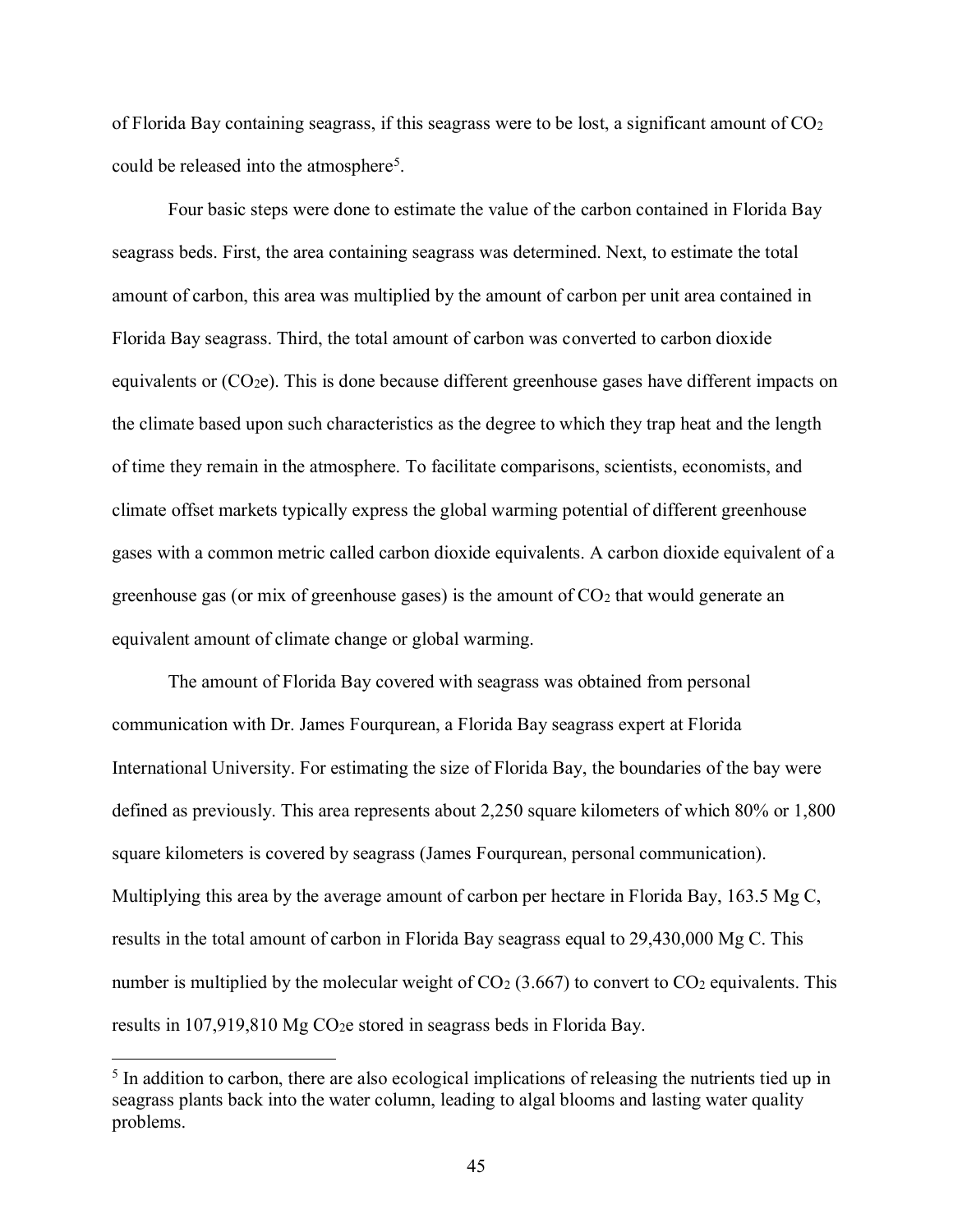In 2009 and 2010 the U.S. government created the Interagency Working Group on the Social Cost of Carbon (Interagency Working Group on Social Cost of Carbon, 2010; US EPA, 2015). This working group was composed of scientific and economic experts and tasked with estimating the social cost of carbon (SCC). These estimates are intended to be used by the Environmental Protection Agency (EPA) and other government agencies in their calculations of the benefits and costs of programs or projects that are projected to have an impact on climate change through the release of greenhouse gases. The SCC basically estimates the economic damage from the release of one metric ton of CO2. These estimates include things such as projected net changes in agricultural productivity, human health, damage done by increased flooding, changes in energy costs, etc. (Interagency Working Group on Social Cost of Carbon, 2010; US EPA, 2015). The damages are predicted over a significant period of time, usually until 2300, using three different integrated assessment models (IAM), each producing a range of damage estimates. Four SCC values are produced. Three of these values are based the average SCC of the three IAMs at a discount rate of 2.5%, 3%, and 5%. The fourth value is the 95<sup>th</sup> percentile estimate of all three IAMs discounted at a 3% discount rate (Interagency Working Group on Social Cost of Carbon, 2010; US EPA, 2015). This later estimate is intended to reflect a future in which damage from climate change is in the upper end of current projections. For carbon emissions in 2015 the latest SCC estimates are \$12/Mg CO2e (5% discount rate), \$38/Mg CO<sub>2</sub>e (3% discount rate), \$58 Mg CO<sub>2</sub>e (2.5% discount rate), and \$109 Mg CO<sub>2</sub>e (95<sup>th</sup> percentile) (Interagency Working Group on Social Cost of Carbon, 2013).

Multiplying these prices by the total amount  $CO<sub>2</sub>e$  in Florida Bay seagrass results in total values of \$1.38 billion, \$4.53 billion, \$7.05 billion, and \$13.21 billion respectively. Annualizing these values using the same discount rates used in the SCC calculations produces annual values of \$69.2 million (5% discount rate), \$135.9 million (3% discount rate), \$176.1 million (2.5%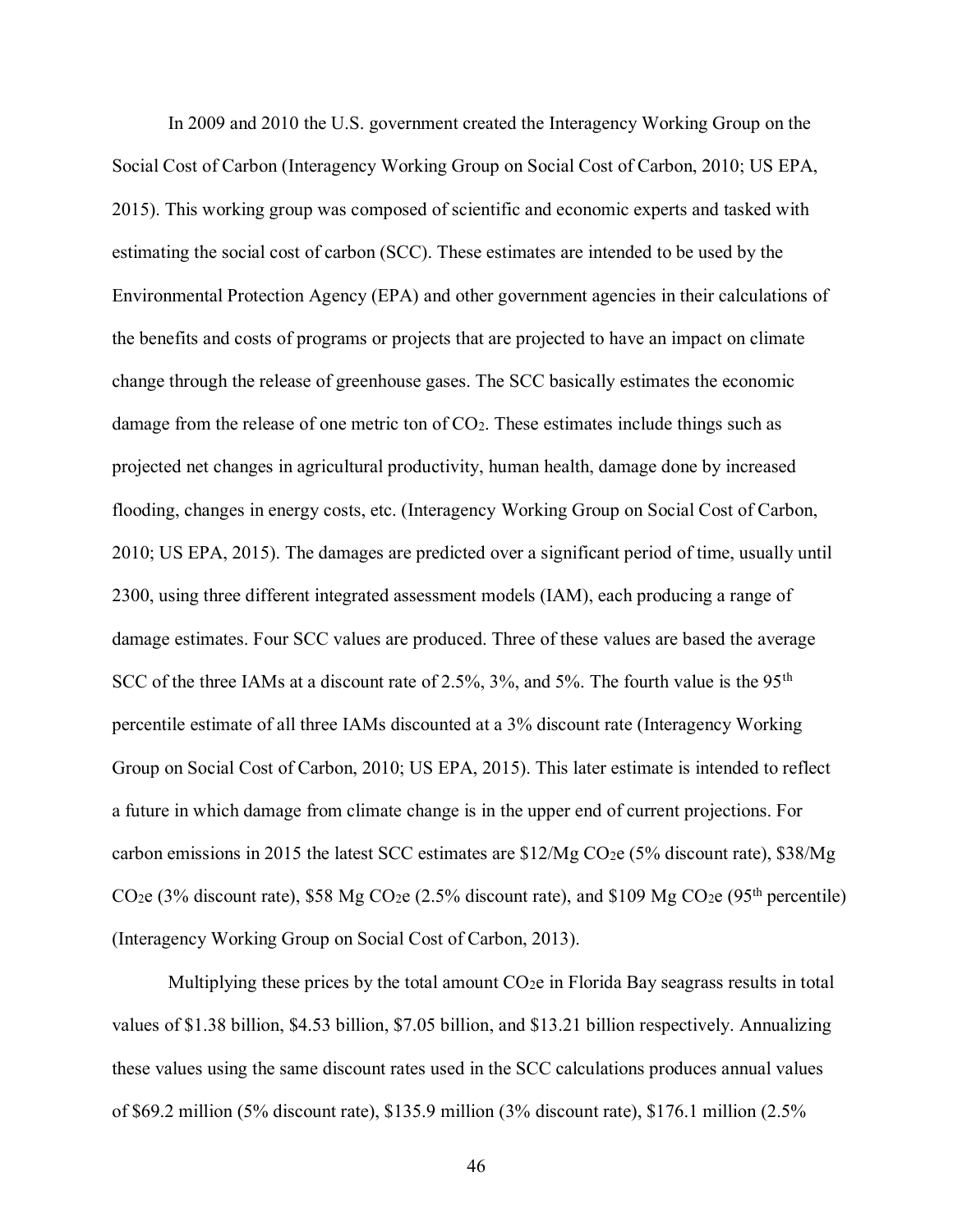discount rate), and \$396.3 million (95<sup>th</sup> percentile at 3% discount rate) respectively. These results are summarized in table 16.

Table 16. Estimated monetary value of carbon sequestered in Florida seagrass.

|                     | Discount Rate  |                |                |                                                 |  |  |  |
|---------------------|----------------|----------------|----------------|-------------------------------------------------|--|--|--|
|                     | 5%             | 3%             | 2.5%           | 95 <sup>th</sup> percentile at 3% discount rate |  |  |  |
| Annual Value        | \$69 million   | \$136 million  | \$176 million  | \$396 million                                   |  |  |  |
| Value in Perpetuity | \$1.38 billion | \$4.53 billion | \$7.05 billion | \$13.21 billion                                 |  |  |  |

#### Other Values

There are many other benefits, besides those discussed above, that Florida Bay provides to society. To give an idea of the magnitude of some of these benefits, studies investigating other similar ecosystems can be instructive. For instance, the United Nations recently launched a global initiative called *The Economics of Ecosystems and Biodiversity (TEEB)*. Part of this initiative is to compile estimates of the economic value of various ecosystem services from different ecosystems around the world. Results from this initiative have given estimates of gene pool protection, spiritual experiences, and cognitive information (e.g. education and science) of \$209, \$24, and \$25 per hectare (adjusted to 2016 dollars) per year for the coastal biome<sup>6</sup> (de Groot et al., 2012; Turpie et al., 2003). If Florida Bay is assumed to be approximately 225,000 hectares (or 2,250 square miles) in size, then the total value for these three ecosystem services is \$58 million per year. The total value in perpetuity at a 5%, 3%, and 2.5% discount rate is \$1.2 billion, \$1.9 billion, and \$2.3 billion respectively. A summary of these results can be seen in table 17.

<sup>&</sup>lt;sup>6</sup> The coastal biome was defined as sea-grass fields, shallow seas of continental shelves, rocky shores and beaches (de Groot et al., 2012).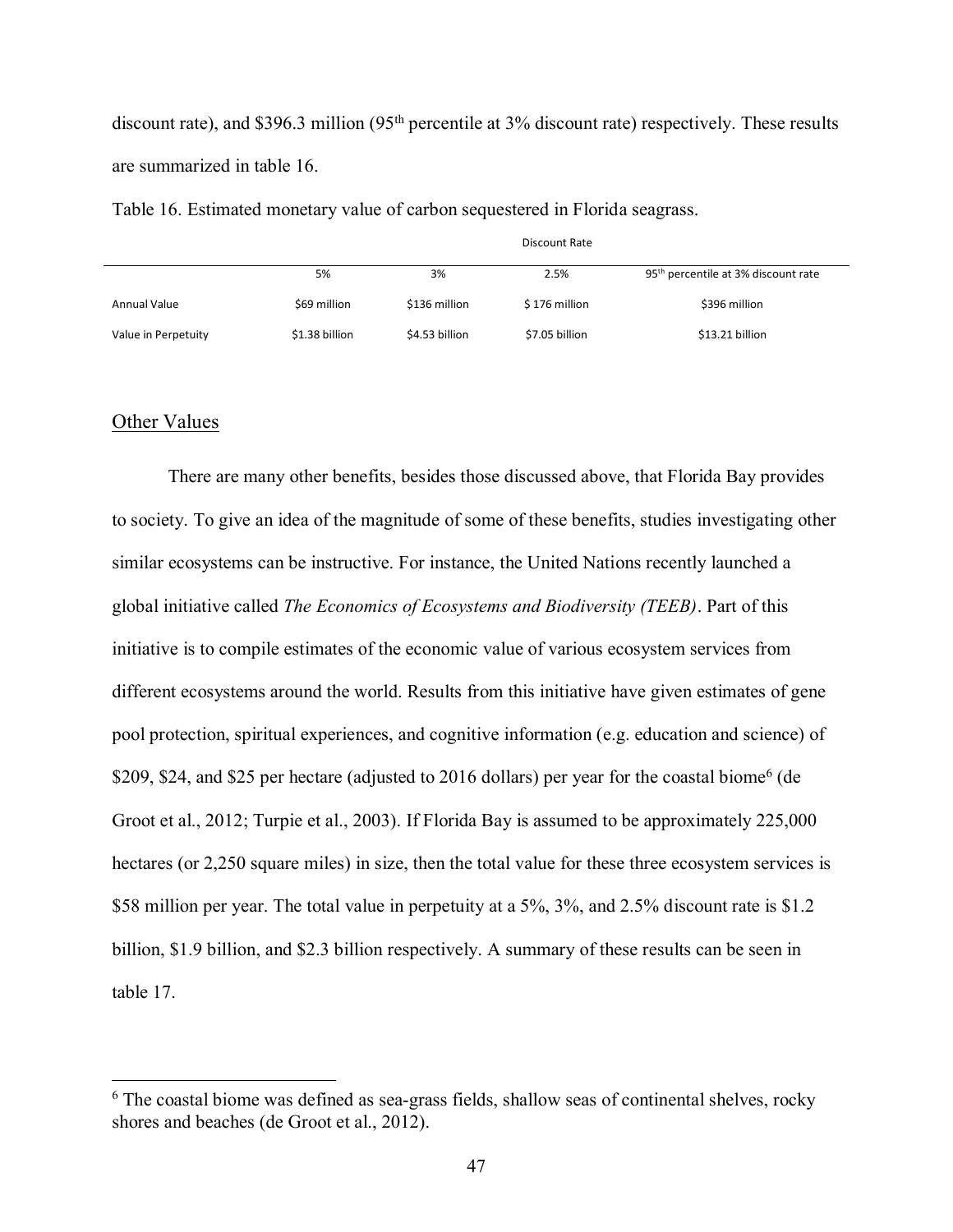Table 17. Estimated value of gene pool protection, spiritual experiences, and cognitive information from Florida Bay.

|                                                                                    |                     |               | Value in Perpetuity |               |  |  |
|------------------------------------------------------------------------------------|---------------------|---------------|---------------------|---------------|--|--|
|                                                                                    | <b>Annual Value</b> | 5%            | 3%                  | 2.5%          |  |  |
| Value of gene pool protection, spiritual<br>experiences, and cognitive information | \$58 million        | \$1.2 billion | \$1.9 billion       | \$2.3 billion |  |  |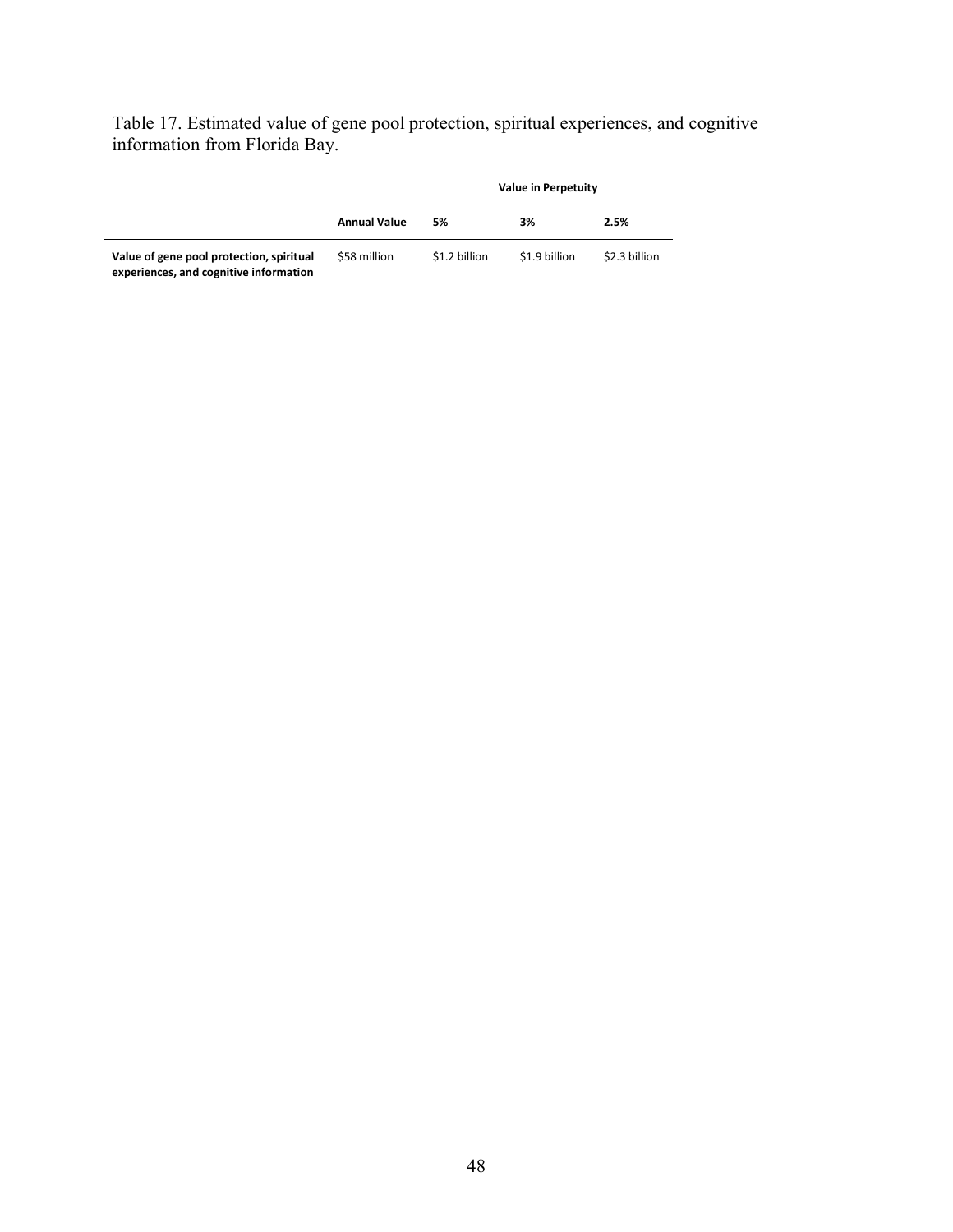### *Chapter 5: Conclusions*

The total value of the ecosystem service benefits provided by Florida Bay analyzed in this study comes to over \$15 billion. To put this number into context, the Mather study concluded that Everglades restoration overall would produce \$46.5 billion (2010 dollars), Richardson et al. estimated the benefits of CEPP would be about \$1.8 billion (2014 dollars), Wiesskoff (2005) estimated all of South Florida ecosystems (including agricultural and urban areas) produce approximately \$68 billion annually (2000 dollars), and finally surveys indicated that Florida residents were willing to pay \$3.4 to \$4 billion (1999 dollars) over 10 years for Everglades restoration (Cunningham, 2007; McCormick et al., 2010; Milon et al., 1999; Richardson et al., 2014). In addition, the annual economic impact of recreational fishing in Florida Bay was estimated to be over \$438 million and the impact of commercial fishing (for pink shrimp and gray snapper) is almost \$20 million. To put these numbers in context, the annual economic impact of recreational saltwater fishing in the Everglades region was estimated to be over \$800 million (2009 dollars), and recreational fishing in the Keys was estimated to be over \$700 million overall and over \$400 million for flats fishing (both 2013 dollars) (Fedler, 2009; 2013).

This was the first study to systematically look exclusively at the economic significance of Florida Bay. The substantial value of the ecosystem service benefits analyzed in this study hopefully provides some insight into the importance of protecting Florida Bay and the Everglades on which it depends. Future studies should include analyses of other ecosystem services that likely have substantial value. For instance, studies on non-fishing recreational activities dependent on Florida Bay, other commercially valuable species in which the Bay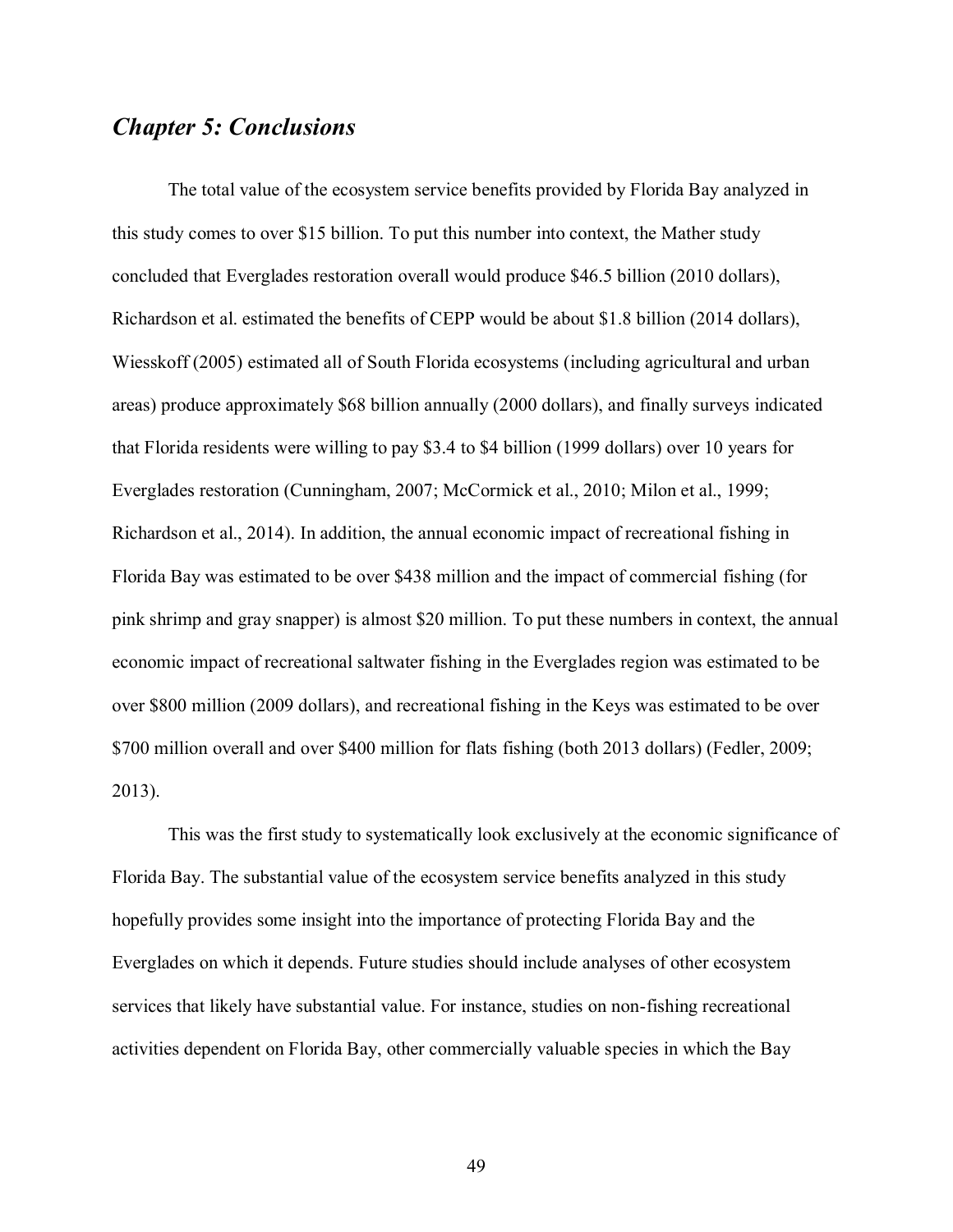provides important habitat, and ecosystem services specific to its seagrass beds, such as the benefits it provides to Florida's coral reefs, would be particularly useful.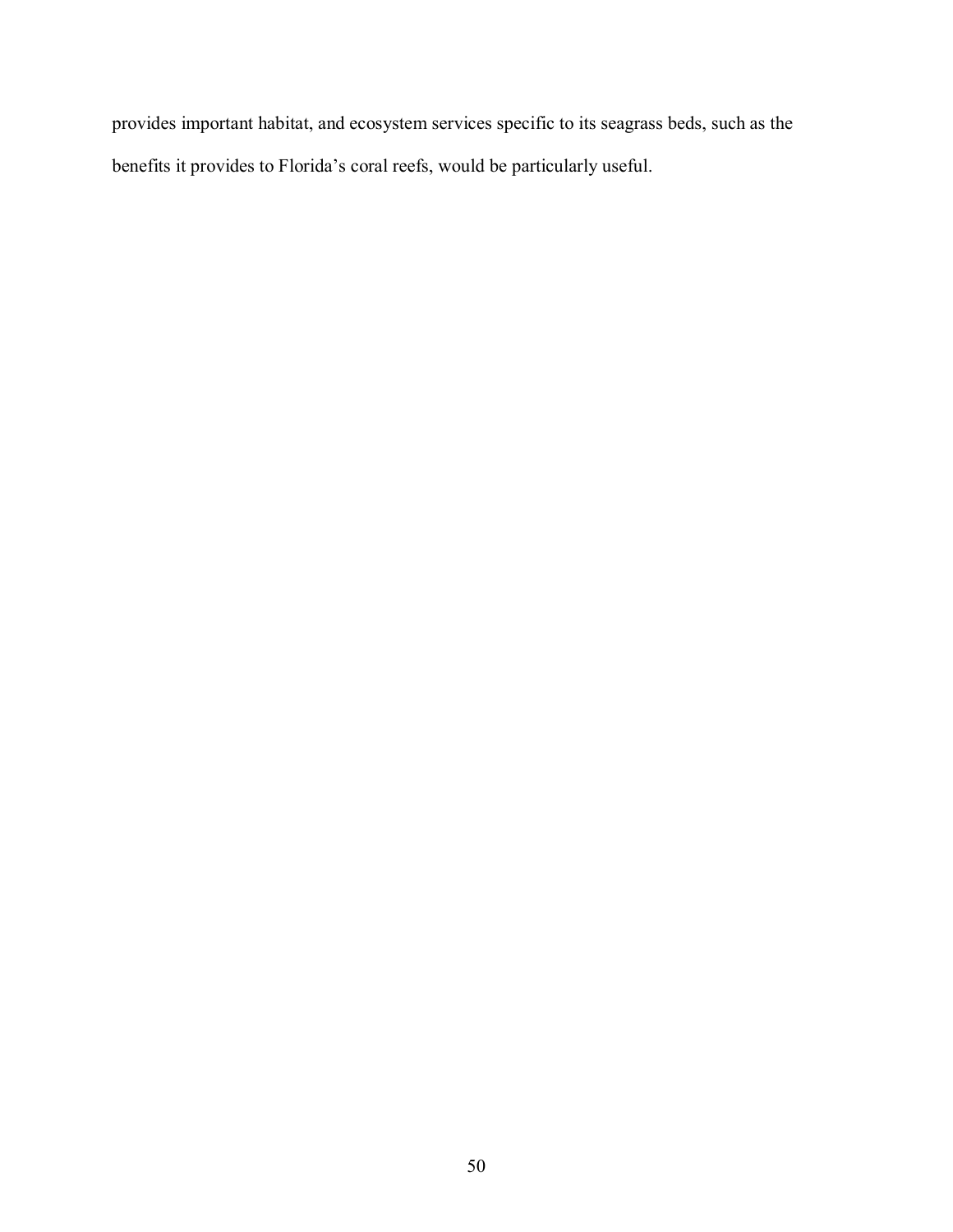## *References*

Adams, A. (2014). Listening to the Fish. In D. Burkhardt (Ed.), *Florida Bay Forever: A Story of Water from the Everglades to the Keys* (pp. 80–87). Moreley, MO: Acclaim Press.

Browder, J. A., & Robblee, M. B. (2009). Pink shrimp as an indicator for restoration of everglades ecosystems. *Ecological Indicators*, *9* (6), S17–S28.

Browder, J. A., Zein-Eldin, Z., Criales, M. M., Robblee, M. B., Wong, S., Jackson, T. L., & Johnson, D. (2002). Dynamics of pink shrimp (Farfantepenaeus duorarum) recruitment potential in relation to salinity and temperature in Florida Bay. *Estuaries*, *25* (6), 1355–1371.

Bureau of Economic Analysis. (2013). *RIMS II: An essential tool for regional developers and planners*. U.S. Department of Commerce. Retrieved from www.bea.gov

Costanza, R., d'Arge, R., de Groot, R., Farber, S., Grasso, M., Hannon, B., et al. (1997). The value of the world's ecosystem services and natural capital. *Nature*, *387* (6630), 253–260.

Cunningham, S. (2007). The Economics of Everglades Restoration, Richard Weisskoff. Edward Elgar Publishing (2005), ISBN: 1843762420. *Ecological Economics*, *60* (4), 850–851.

de Groot, R., Brander, L., van der Ploeg, S., Costanza, R., Bernard, F., Braat, L., et al. (2012). Global estimates of the value of ecosystems and their services in monetary units. *Ecosystem Services*, *1* (1), 50–61.

Ehrhardt, N. (2001). Density-dependent linkage between juveniles and recruitment for pink shrimp (Farfantepenaeus duorarum) in southern Florida. *ICES Journal of Marine Science*, *58* (5), 1100–1105.

Fedler, T. (2009). *The Economic Impact of Recreational Fishing in the Everglades Region* (pp.  $1-17$ ).

Fedler, T. (2013). *Economic Impact of the Florida Keys Flats Fishery* (pp. 1–27).

Florida Fish and Wildlife Commission. (n.d.). Commercial Fisheries Landings Summaries. Tallahassee, FL: Florida. Retrieved from https://publictemp.myfwc.com/FWRI/PFDM/

Fourqurean, J. W., Duarte, C. M., Kennedy, H., Marbà, N., Holmer, M., Mateo, M. A., et al. (2012a). Seagrass ecosystems as a globally significant carbon stock, *5* (7), 505–509.

Fourqurean, J. W., Kendrick, G. A., Collins, L. S., Chambers, R. M., & Vanderklift, M. A. (2012b). Carbon, nitrogen and phosphorus storage in subtropical seagrass meadows: examples from Florida Bay and Shark Bay. *Marine and Freshwater Research*, *63* (11), 967.

Greiner, J. T., McGlathery, K. J., Gunnell, J., & McKee, B. A. (2013). Seagrass Restoration Enhances "Blue Carbon" Sequestration in Coastal Waters. *PLoS ONE*, *8* (8), e72469.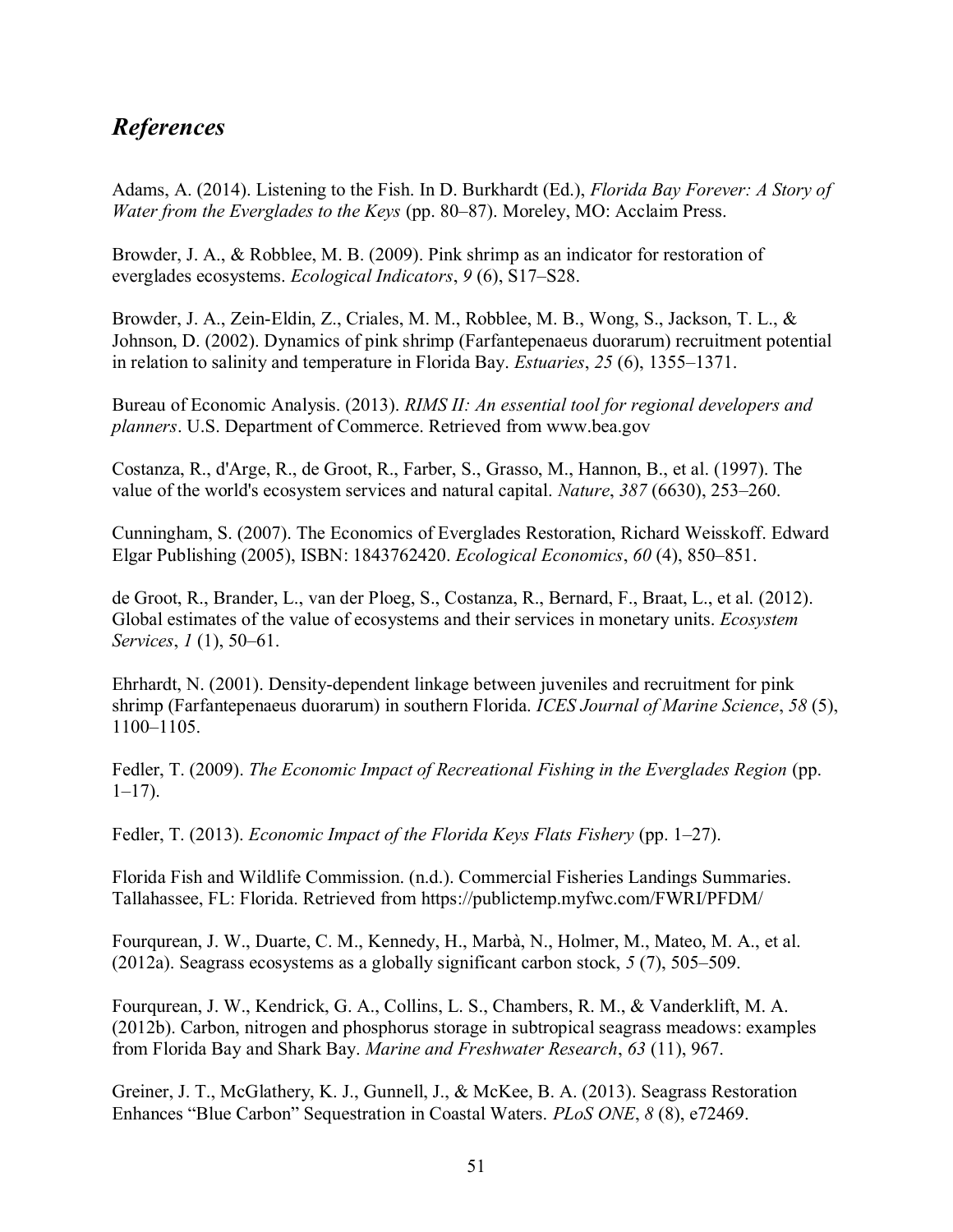Hall, M. O., Furman, B. T., Merello, M., & Durako, M. J. (2016). Recurrence of Thalassia testudinum seagrass die-off in Florida Bay, USA: initial observations. *Marine Ecology Progress Series*, *560*, 243–249.

Hindsley, P. R., Debure, K. R., & Morgan, O. A. (2012). The Sarasota Bay Economic Valuation Project: Phase I, 1–94.

Interagency Working Group on Social Cost of Carbon. (2010). *Technical Support Document: Social Cost of Carbon for Regulatory Impact Analysis Under Executive Order 12866 (February 2010)* (pp. 1–51). United States Government.

Interagency Working Group on Social Cost of Carbon. (2013). *Technical Support Document: - Technical Update of the Social Cost of Carbon for Regulatory Impact Analysis - Under Executive Order 12866 -* (pp. 1–21). United State Government.

Jerath, M., Bhat, M., Rivera-Monroy, V. H., Castañeda-Moya, E., Simard, M., & Twilley, R. R. (2016). The role of economic, policy, and ecological factors in estimating the value of carbon stocks in Everglades mangrove forests, South Florida, USA. *Environmental Science & Policy*, *66*, 160–169.

Kumar, P. (Ed.). (2012). Chapter 1 Integrating the ecological and economic dimensions in biodiversity and ecosystem service valuation. In *The Economics of Ecosystems and Biodiversity: Ecological and Economic Foundations* (pp. 1–40). New York, NY: Routledge.

Leeworthy, V. R., & Ehler, R. (2010). *Economic Contribution of Recreating Visitors To The Florida Keys/Key West 2007‐08* (pp. 1–26).

McConnell, E., Jeuck, J., Bardon, R., Hazel, D., Altizer, C., & New, B. (2016). *Methodology for Determining Forest Sector Contributions to North Carolina's Economy: Forestry Impacts*.

McCormick, B., Clement, R., Fischer, D., lindsay, M., & Wilson, R. (2010). *Measuring the Economic Benefits of America's Everglades Restoration (*pp. 1–173).

Millennium Ecosystem Assessment. (2005). Ecosystems and Human Well-Being (pp. 1–137). Washington, DC: Island Press.

Milon, J. W., Hodges, A. W., Rimal, A., Kiker, C. F., & Casey, F. (1999). *Public Preferences and Economic Values for Restoration of the Everglades/South Florida Ecosystem* (pp. 1–124).

Mulkey, D., & Hodges, A. W. (2015). *Using Implan to Assess Local Economic Impacts* (No. FE168) (pp. 1–7).

Richardson, L., Keefe, K., Huber, C., Racevskis, L., Reynolds, G., Thourot, S., & Miller, I. (2014). Assessing the value of the Central Everglades Planning Project (CEPP) in Everglades restoration: An ecosystem service approach. *Ecological Economics*, *107* (C), 366–377.